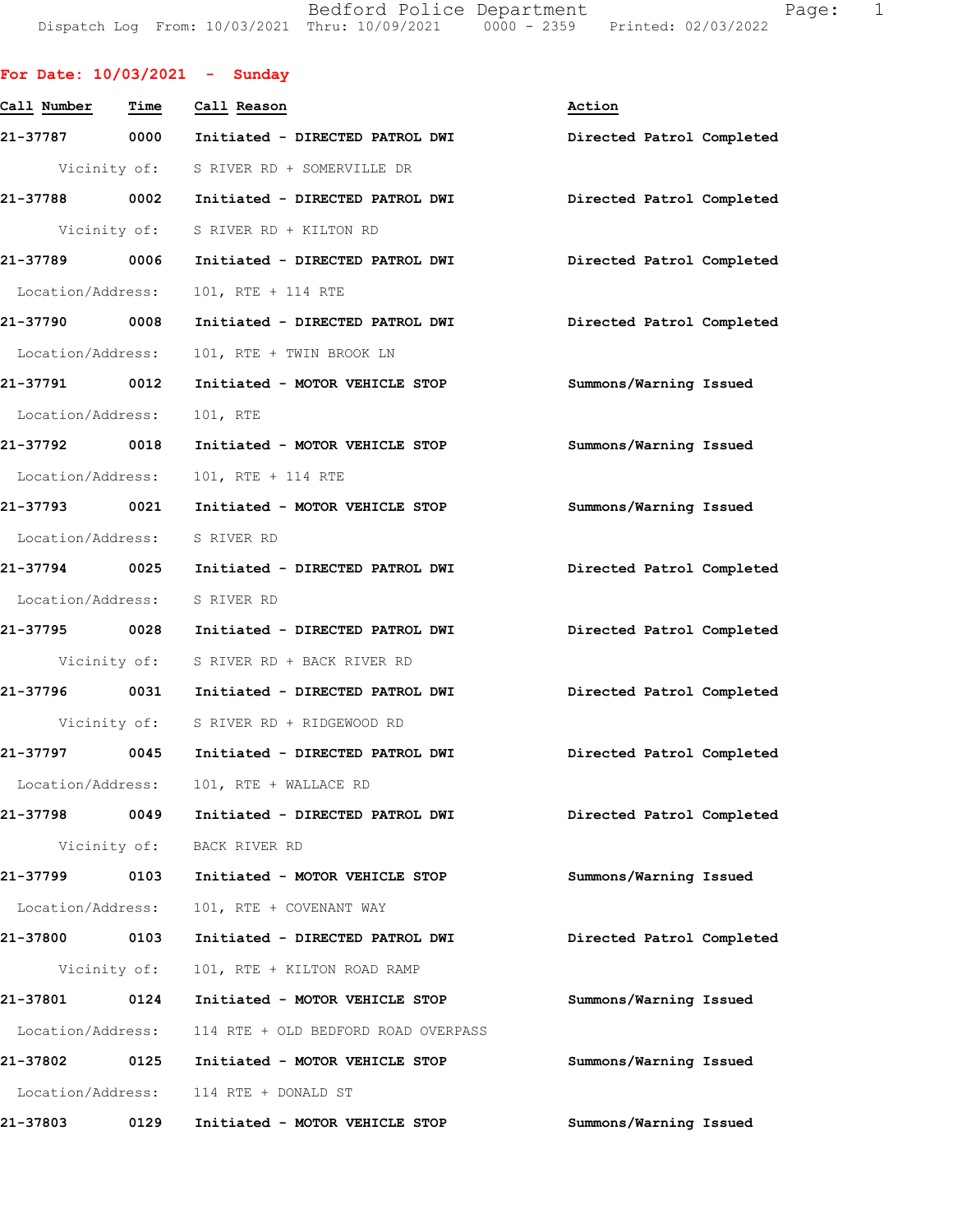|                   |      | Bedford Police Department<br>Dispatch Log From: 10/03/2021 Thru: 10/09/2021 0000 - 2359 Printed: 02/03/2022 | 2<br>Page:                |
|-------------------|------|-------------------------------------------------------------------------------------------------------------|---------------------------|
|                   |      | Location/Address: S RIVER RD + CLUB ACRE LN                                                                 |                           |
|                   |      | 21-37804 0141 Initiated - DIRECTED PATROL DWI                                                               | Directed Patrol Completed |
| Location/Address: |      | 101, RTE                                                                                                    |                           |
| 21-37805 0143     |      | Initiated - DIRECTED PATROL DWI                                                                             | Directed Patrol Completed |
| Vicinity of:      |      | S RIVER RD + IRON HORSE DR                                                                                  |                           |
| 21-37806 0151     |      | Initiated - MOTOR VEHICLE STOP                                                                              | Summons/Warning Issued    |
| Location/Address: |      | BOYNTON ST + PAULINE ST                                                                                     |                           |
| 21-37807 0157     |      | Initiated - DIRECTED PATROL DWI                                                                             | Directed Patrol Completed |
|                   |      | Vicinity of: S RIVER RD + UPJOHN ST                                                                         |                           |
| 21-37808 0203     |      | Initiated - DIRECTED PATROL DWI                                                                             | Directed Patrol Completed |
| Location/Address: |      | 101, RTE + SHAW DR                                                                                          |                           |
| 21-37809 0207     |      | Initiated - MOTOR VEHICLE STOP                                                                              | Summons/Warning Issued    |
| Location/Address: |      | N AMHERST RD                                                                                                |                           |
| 21-37810 0253     |      | Initiated - DIRECTED PATROL-CAR BREAK-INS                                                                   | Directed Patrol Completed |
| Location/Address: |      | MAIN ST + MARKET ST                                                                                         |                           |
| 21-37811 0352     |      | Initiated - BUILDING CHECK                                                                                  | Building Checked/Secured  |
| Location/Address: |      | [01 L1731] WALLACE RD                                                                                       |                           |
| 21-37812 0352     |      | Initiated - DIRECTED PATROL BURGLARY                                                                        | Directed Patrol Completed |
| Vicinity of:      |      | COUNTY RD + LIBERTY HILL RD                                                                                 |                           |
| 21-37813 0354     |      | Initiated - DIRECTED PATROL BURGLARY                                                                        | Directed Patrol Completed |
| Location/Address: |      | LEAVY DR                                                                                                    |                           |
| 21-37814          | 0358 | Initiated - DIRECTED PATROL-CAR BREAK-INS                                                                   | Directed Patrol Completed |
| Location/Address: |      | [01 1870] S RIVER RD                                                                                        |                           |
| 21-37815 0409     |      | Initiated - DIRECTED PATROL BURGLARY                                                                        | Directed Patrol Completed |
| Location/Address: |      | TECHNOLOGY DR + S RIVER RD                                                                                  |                           |
| 21-37816          | 0428 | Initiated - DIRECTED PATROL BURGLARY                                                                        | Directed Patrol Completed |
| Location/Address: |      | [01 1113] WASHINGTON PL                                                                                     |                           |
| 21-37817          | 0454 | Initiated - BUILDING CHECK                                                                                  | Building Checked/Secured  |
| Location/Address: |      | [01 269] CHURCH RD                                                                                          |                           |
| 21-37818 0456     |      | Initiated - DIRECTED PATROL-CAR BREAK-INS                                                                   | Directed Patrol Completed |
| Location/Address: |      | HAWTHORNE DR                                                                                                |                           |
| 21-37819 0459     |      | Initiated - DIRECTED PATROL-CAR BREAK-INS                                                                   | Directed Patrol Completed |
| Vicinity of:      |      | OAK DR + MEETINGHOUSE RD                                                                                    |                           |
| 21-37820          | 0500 | Initiated - BUILDING CHECK                                                                                  | Building Checked/Secured  |
| Location/Address: |      | [01 192] NEW BOSTON RD                                                                                      |                           |
| 21-37821          | 0534 | Initiated - DIRECTED PATROL TRAFFIC ENF                                                                     | Directed Patrol Completed |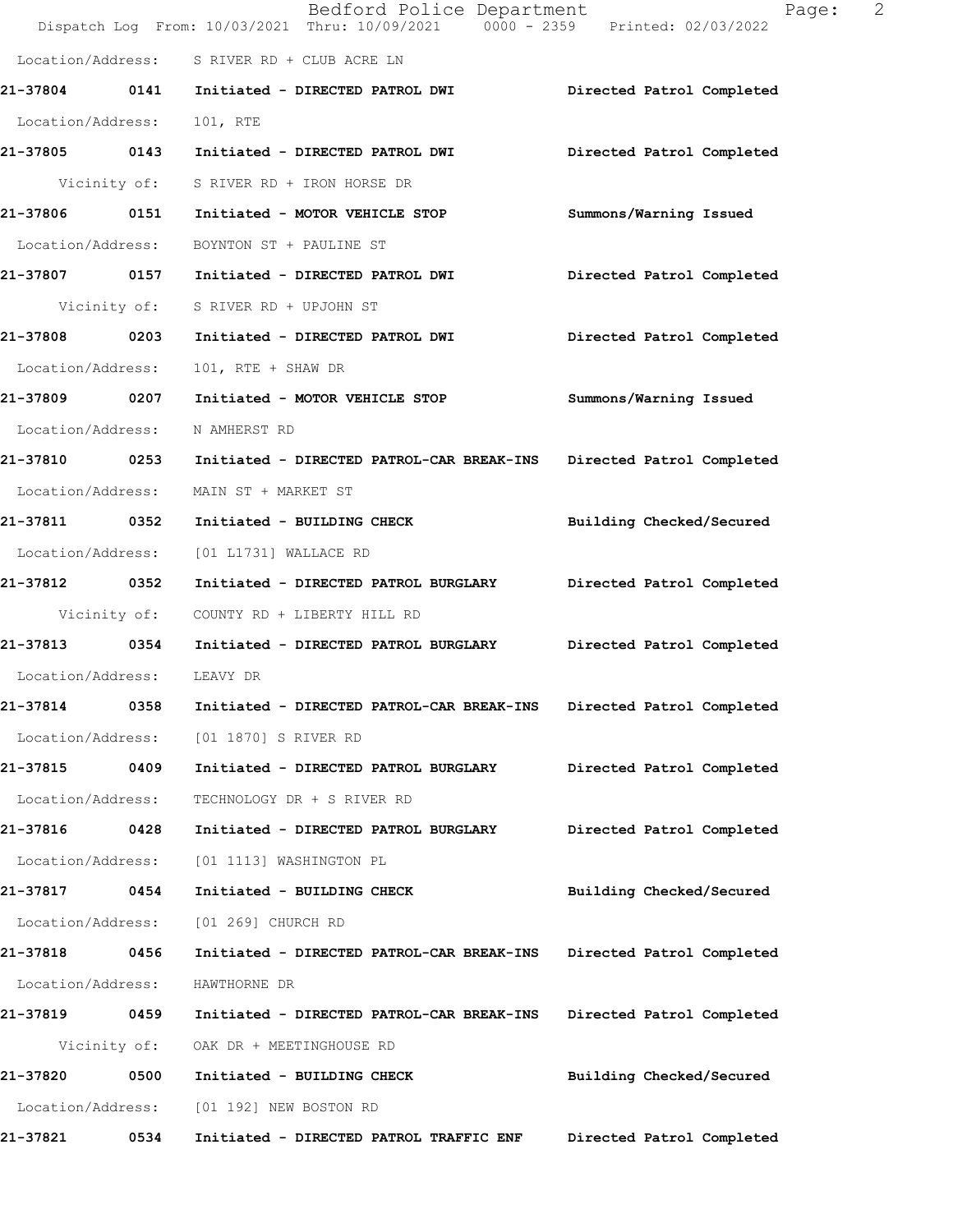Dispatch Log From: 10/03/2021 Thru: 10/09/2021 0000 - 2359 Printed: 02/03/2022 Vicinity of: S RIVER RD + MEETINGHOUSE RD **21-37822 0547 Initiated - DIRECTED PATROL TRAFFIC ENF Directed Patrol Completed**  Vicinity of: S RIVER RD + BACK RIVER RD **21-37823 0602 Initiated - DIRECTED PATROL TRAFFIC ENF Summons/Warning Issued**  Location/Address: 101, RTE + LIBERTY HILL RD **21-37824 0732 911 - ANIMAL COMPLAINT Services Rendered**  Location/Address: HOLBROOK RD **21-37825 0743 Phone - S-ALARM-MEDICAL AID/LIFT ASST LIFT ASSIST**  Location/Address: STOWELL RD **21-37826 0924 Initiated - DIRECTED PATROL TRAFFIC ENF Directed Patrol Completed**  Location/Address: 101, RTE + KAHLIKO LN **21-37827 0925 Initiated - DIRECTED PATROL TRAFFIC ENF Directed Patrol Completed**  Location/Address: S RIVER RD + MEETINGHOUSE RD **21-37828 0925 Initiated - DIRECTED PATROL TRAFFIC ENF Extinquished**  114 RTE + WHITE AVE **21-37829 0936 Initiated - MOTOR VEHICLE STOP Summons/Warning Issued**  Location/Address: S RIVER RD **21-37830 0938 Initiated - MOTOR VEHICLE STOP Services Rendered**  Location/Address: BACK RIVER RD + ST. ANDREWS DR **21-37831 0942 Initiated - MOTOR VEHICLE STOP Summons/Warning Issued**  Location/Address: [01 1050] DONALD ST 21-37832 0948 911 - ANIMAL COMPLAINT **Services Rendered**  Location/Address: GAGE GIRLS RD **21-37833 0956 Initiated - DIRECTED PATROL TRAFFIC ENF Directed Patrol Completed**  Location/Address: S RIVER RD + EXECUTIVE PARK DR **21-37834 1005 Initiated - MOTOR VEHICLE STOP Summons/Warning Issued**  Location/Address: S RIVER RD + EXECUTIVE PARK DR **21-37835 1009 Initiated - MOTOR VEHICLE STOP Summons/Warning Issued**  Location/Address: 114 RTE + DONALD ST **21-37836 1013 Initiated - DIRECTED PATROL TRAFFIC ENF Directed Patrol Completed**  Location/Address: 101, RTE + JENKINS RD **21-37837 1014 Initiated - DIRECTED PATROL TRAFFIC ENF Directed Patrol Completed**  Location/Address: S RIVER RD + CLUB ACRE LN **21-37838 1027 Initiated - MOTOR VEHICLE STOP Summons/Warning Issued**  Location/Address: [01 192] NEW BOSTON RD **21-37839 1030 Initiated - MOTOR VEHICLE STOP Summons/Warning Issued**  Location/Address: 101, RTE + HITCHING POST LN **21-37840 1035 Initiated - MOTOR VEHICLE STOP Summons/Warning Issued**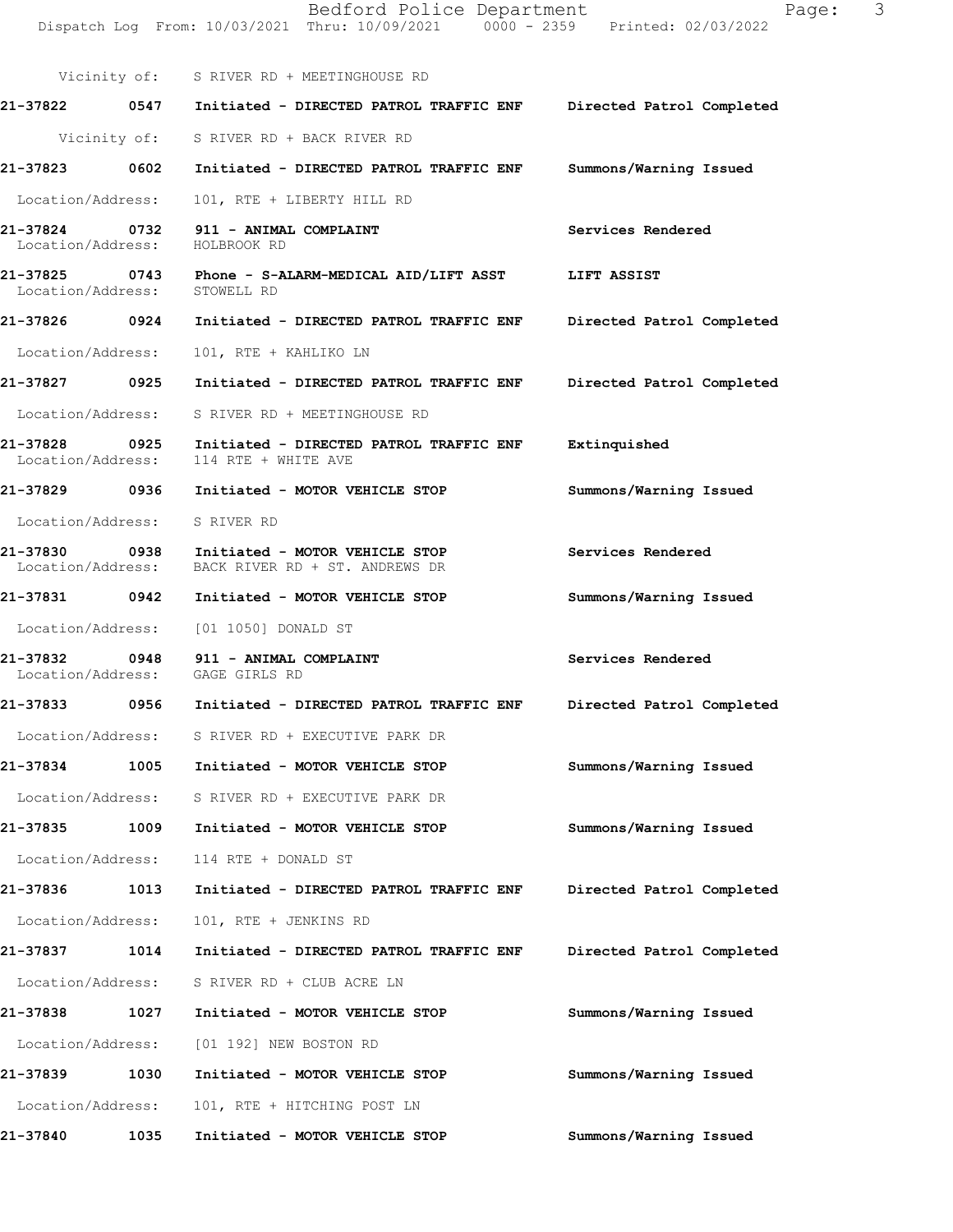|                                       | Dispatch Log From: 10/03/2021 Thru: 10/09/2021 0000 - 2359 Printed: 02/03/2022     |                           |
|---------------------------------------|------------------------------------------------------------------------------------|---------------------------|
|                                       | Location/Address: S RIVER RD + CLUB ACRE LN                                        |                           |
|                                       | 21-37841 1038 Initiated - MOTOR VEHICLE STOP                                       | Summons/Warning Issued    |
|                                       | Location/Address: S RIVER RD + RIDGEWOOD RD                                        |                           |
| 21-37842 1051                         | Initiated - MOTOR VEHICLE STOP                                                     | Summons/Warning Issued    |
| Location/Address:                     | S RIVER RD                                                                         |                           |
| 21-37843 1052                         | Initiated - DIRECTED PATROL TRAFFIC ENF                                            | Directed Patrol Completed |
| Location/Address:                     | 101, RTE + HITCHING POST LN                                                        |                           |
| 21-37844 1102                         | Initiated - DIRECTED PATROL TRAFFIC ENF                                            | Directed Patrol Completed |
| Location/Address:                     | S RIVER RD + COLBY CT                                                              |                           |
| 21-37845 1115                         | Initiated - MOTOR VEHICLE STOP                                                     | Summons/Warning Issued    |
|                                       | Location/Address: S RIVER RD + WATHEN RD                                           |                           |
| 21-37846 1116                         | Initiated - MOTOR VEHICLE STOP                                                     | Summons/Warning Issued    |
| Location/Address:                     | NEW BOSTON RD + MCALLISTER RD                                                      |                           |
| 21-37847 1128                         | Initiated - MOTOR VEHICLE STOP                                                     | Summons/Warning Issued    |
| Location/Address:                     | OLD BEDFORD RD                                                                     |                           |
| 21-37848 1132                         | Initiated - DIRECTED PATROL TRAFFIC ENF                                            | Directed Patrol Completed |
|                                       | Location/Address: S RIVER RD + SOMERVILLE DR                                       |                           |
| 21-37849 1143<br>Location/Address:    | 911 - MOTOR VEHICLE COMP-IN PROGRESS<br>101, RTE + GAGE GIRLS RD                   | Services Rendered         |
| 21-37850 1143                         | Initiated - MOTOR VEHICLE STOP                                                     | Summons/Warning Issued    |
|                                       | Location/Address: S RIVER RD + EASTMAN AVE                                         |                           |
| 21-37851<br>1145<br>Location/Address: | Initiated - DISABLED MOTOR VEHICLE Services Rendered<br>101, RTE + CONSTITUTION DR |                           |
| 21-37852<br>1206                      | Phone - ALARM, BURGLAR                                                             | Alarm- correct code/reset |
|                                       | Location/Address: [01 989] HIGH GATE DR                                            |                           |
| 21-37853<br>1214                      | Initiated - BUILDING CHECK                                                         | Directed Patrol Completed |
| Location/Address:                     | [01 463] NASHUA RD                                                                 |                           |
| 21-37854<br>1217                      | Initiated - DIRECTED PATROL ACCIDENTS                                              | Directed Patrol Completed |
| Location/Address:                     | NEW BOSTON RD + CHESTERFIELD PL                                                    |                           |
| 21-37855<br>1220<br>Location/Address: | Phone - S-ALARM-MEDICAL AID/LIFT ASST<br>[01 1387] TECHNOLOGY DR                   | <b>NO TRANSPORT</b>       |
| 21-37856<br>1225                      | Initiated - DIRECTED PATROL-CAR BREAK-INS                                          | Directed Patrol Completed |
| Location/Address:                     | [01 L1804] S RIVER RD                                                              |                           |
| 1237<br>21-37857                      | Initiated - DIRECTED PATROL-CAR BREAK-INS                                          | Directed Patrol Completed |
| Location/Address:                     | [01 1033] COUNTY RD                                                                |                           |
| 21-37858<br>1246                      | Initiated - DIRECTED PATROL-CAR BREAK-INS                                          | Directed Patrol Completed |
| Location/Address:                     | [01 1050] DONALD ST                                                                |                           |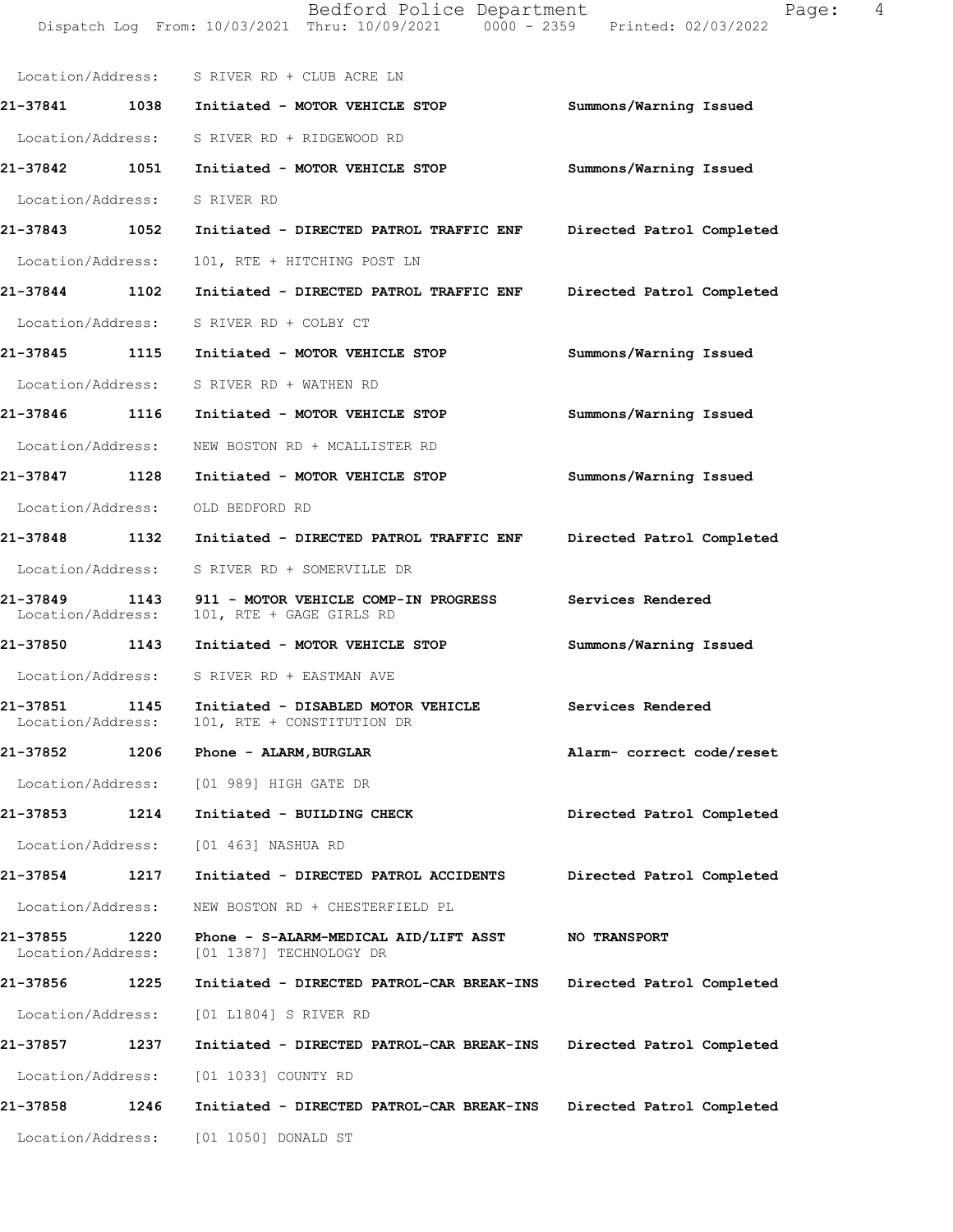Dispatch Log From: 10/03/2021 Thru: 10/09/2021 0000 - 2359 Printed: 02/03/2022 **21-37859 1247 Initiated - DIRECTED PATROL BURGLARY Directed Patrol Completed**  Location/Address: WALLACE RD + NASHUA RD **21-37860 1317 Initiated - MOTOR VEHICLE STOP Summons/Warning Issued**  Location/Address: S RIVER RD + UPJOHN ST **21-37861 1322 Initiated - DIRECTED PATROL ACCIDENTS Directed Patrol Completed**  Location/Address: 101, RTE + MEETINGHOUSE RD **21-37862 1337 Initiated - MOTOR VEHICLE STOP Summons/Warning Issued**  Location/Address: 101, RTE + WALLACE RD **21-37863 1350 Initiated - DIRECTED PATROL TRAFFIC ENF Directed Patrol Completed**  Location/Address: 101, RTE + KAHLIKO LN **21-37864 1355 911 - ANIMAL COMPLAINT Services Rendered**  Location/Address: BEALS RD **21-37865 1402 Phone - MOTOR VEHICLE ACCIDENT Services Rendered**  Location/Address: S RIVER RD **21-37866 1412 Phone - ALARM,BURGLAR Alarm - False**  Location/Address: **21-37867 1416 Phone - MOTOR VEHICLE ACCIDENT Investigated**  Location/Address: S RIVER RD **21-37868 1556 Initiated - DIRECTED PATROL TRAFFIC ENF Directed Patrol Completed**  Location/Address: 101, RTE + STOWELL RD **21-37869 1600 Initiated - DIRECTED PATROL ACCIDENTS Directed Patrol Completed**  Location/Address: 101, RTE + OLD BEDFORD RD **21-37870 1609 Initiated - DIRECTED PATROL DWI Directed Patrol Completed**  Location/Address: S RIVER RD + SOMERVILLE DR **21-37871 1610 Phone - DISORDERLY CONDUCT Services Rendered**  Location/Address: [01 L1471] COLBY CT Refer To Incident: 21-942-OF **21-37872 1636 Initiated - DIRECTED PATROL TRAFFIC ENF Directed Patrol Completed**  Location/Address: 101, RTE + 114 RTE **21-37873 1645 Initiated - DIRECTED PATROL TRAFFIC ENF Directed Patrol Completed**  Location/Address: NASHUA RD + COUNTY RD **21-37874 1652 Phone - SUSP ACTIVITIES-IN PROGRESS Services Rendered**  Location/Address: RIDGEWOOD RD **21-37875 1715 Initiated - DIRECTED PATROL MOUNTAIN BIKE Directed Patrol Completed**  Location/Address: [01 1312] S RIVER RD **21-37876 1717 Phone - MOTOR VEHICLE COMPLAINT No Action Required**  Location/Address: KILTON ROAD RAMP **21-37877 1718 Initiated - DIRECTED PATROL TRAFFIC ENF Directed Patrol Completed**  Vicinity of: S RIVER RD + KILTON RD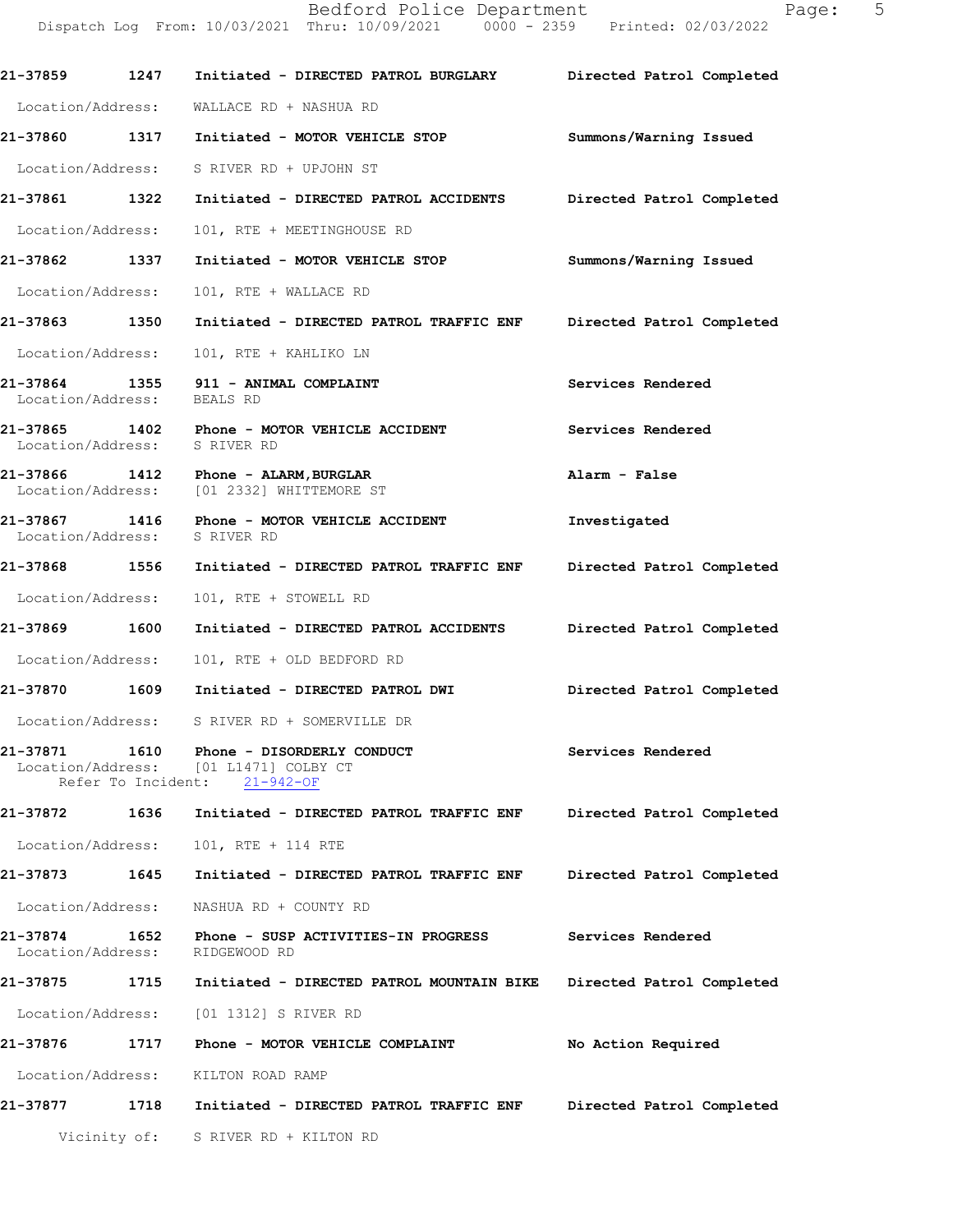Bedford Police Department Page: 6 Dispatch Log From: 10/03/2021 Thru: 10/09/2021 0000 - 2359 Printed: 02/03/2022

**21-37878 1722 Initiated - DIRECTED PATROL TRAFFIC ENF Directed Patrol Completed**  Location/Address: NASHUA RD + 101, RTE **21-37879 1727 911 - POLICE INFORMATION No Action Required**  Location/Address: BARNSIDE DR **21-37880 1758 Phone - MOTOR VEHICLE COMPLAINT** Services Rendered Location/Address: [01 L0000587] 101, RTE [01 L0000587] 101, RTE **21-37881 1807 Initiated - DIRECTED PATROL TRAFFIC ENF Directed Patrol Completed**  Vicinity of: S RIVER RD + UPJOHN ST **21-37882 1809 Initiated - DIRECTED PATROL TRAFFIC ENF Directed Patrol Completed**  Location/Address: 101, RTE + MEETINGHOUSE RD **21-37883 1822 Initiated - DIRECTED PATROL TRAFFIC ENF Directed Patrol Completed**  Vicinity of: S RIVER RD + PALOMINO LN **21-37884 1825 Initiated - MOTOR VEHICLE STOP Summons/Warning Issued**  Location/Address: S RIVER RD **21-37885 1829 Initiated - MOTOR VEHICLE STOP Summons/Warning Issued**  Location/Address: 101, RTE + F.E. EVERETT SOUTH TPKE **21-37886 1832 Initiated - DIRECTED PATROL BURGLARY Directed Patrol Completed**  Location/Address: GREENFIELD PKWY **21-37887 1838 Initiated - MOTOR VEHICLE STOP Summons/Warning Issued**  Location/Address: 101, RTE **21-37888 1841 Initiated - MOTOR VEHICLE STOP Services Rendered**  101, RTE + MEETINGHOUSE RD **21-37889 1841 Initiated - MOTOR VEHICLE STOP Summons/Warning Issued**  Location/Address: 101, RTE + OLD BEDFORD RD **21-37890 1854 Initiated - MOTOR VEHICLE STOP Summons/Warning Issued**  Location/Address: S RIVER RD **21-37891 1910 Initiated - MOTOR VEHICLE STOP Summons/Warning Issued**  Location/Address: 101, RTE + SHAW DR **21-37892 1915 Initiated - MOTOR VEHICLE STOP NO PAPERWORK**  Location/Address: S RIVER RD **21-37893 1922 Initiated - MOTOR VEHICLE STOP Summons/Warning Issued**  Location/Address: S RIVER RD + EASTMAN AVE **21-37894 1927 Initiated - MOTOR VEHICLE STOP Arrest(s) Made** Location/Address: S RIVER RD Refer To Arrest: 21-556-AR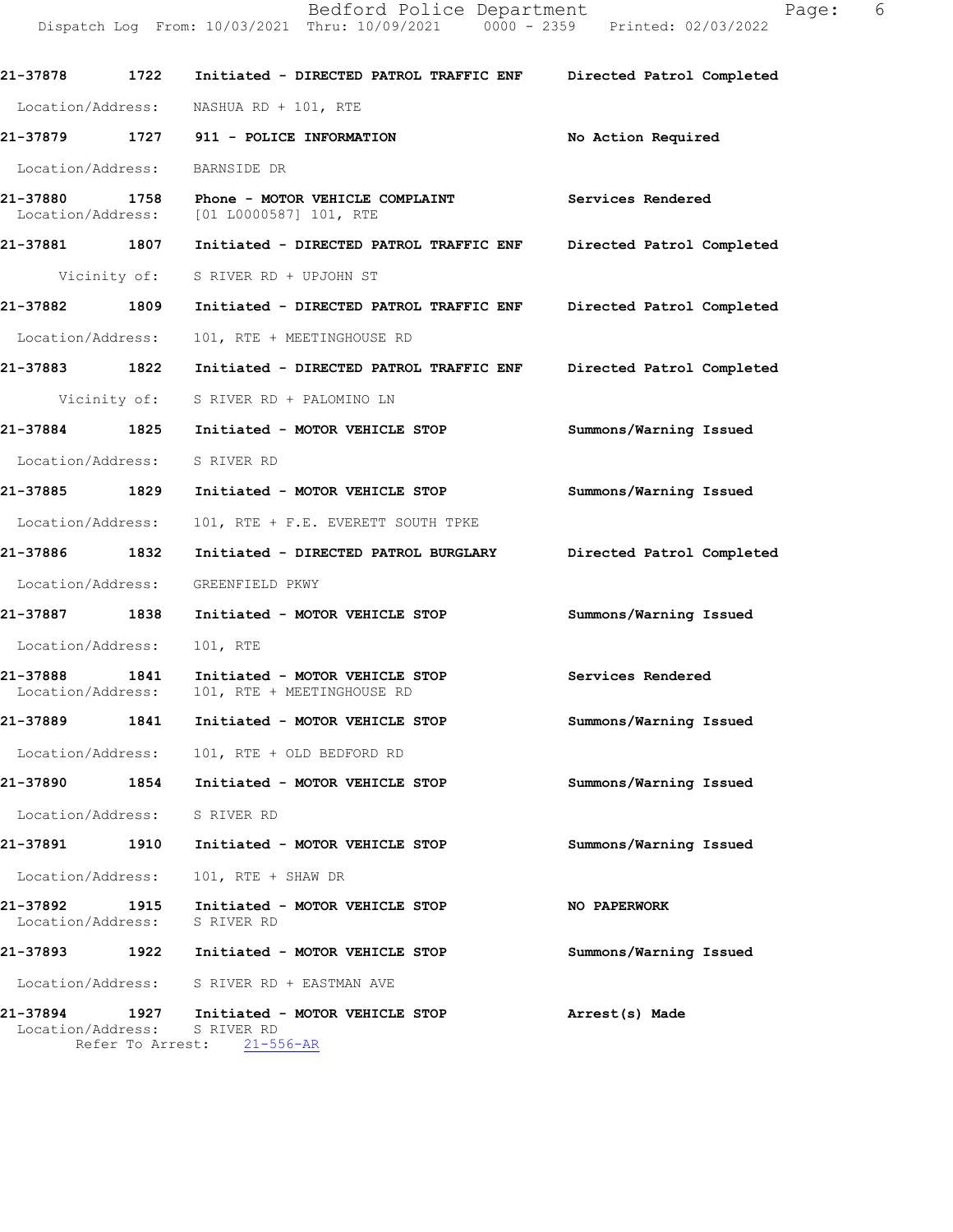Refer To Arrest: 21-557-AR

Refer To Arrest: 21-558-AR

Refer To Arrest: 21-559-AR

| 21-37895<br>1928                      | Initiated - MOTOR VEHICLE STOP                       | Summons/Warning Issued      |
|---------------------------------------|------------------------------------------------------|-----------------------------|
| Location/Address:                     | 101, RTE + GREY ROCK RD                              |                             |
| 1934<br>21-37896                      | Initiated - MOTOR VEHICLE STOP                       | Summons/Warning Issued      |
| Location/Address:                     | 101, RTE + CONSTITUTION DR                           |                             |
| 1936<br>21-37897                      | 911 - S-EMERGENCY MEDICAL CALL-DELTA                 | TRANSPORTED TO CMC HOSPITAL |
| Location/Address:                     | <b>BEALS RD</b>                                      |                             |
| 1940<br>21-37898                      | Initiated - MOTOR VEHICLE STOP                       | Summons/Warning Issued      |
| Location/Address:                     | LIBERTY HILL RD + MEETINGHOUSE RD                    |                             |
| 2037<br>121-37899                     | Initiated - DIRECTED PATROL TRAFFIC ENF              | Directed Patrol Completed   |
| Location/Address:                     | 101, RTE + MEETINGHOUSE RD                           |                             |
| 2058<br>21-37900<br>Location/Address: | Phone - ALARM, BURGLAR<br>[01 770] BEDFORD CENTER RD | Alarm - False               |
| 21-37901<br>2100                      | Phone $-$ BOLO                                       | No Action Required          |
| Location/Address:                     | [19] KIMBALL RD                                      |                             |
| 2134<br>21-37902                      | Initiated - DIRECTED PATROL BURGLARY                 | Directed Patrol Completed   |
| Location/Address:                     | [01 L888] 101, RTE                                   |                             |

## **For Date: 10/04/2021 - Monday**

| 21-37903<br>0002  | Initiated - DIRECTED PATROL DWI | Directed Patrol Completed |
|-------------------|---------------------------------|---------------------------|
| Location/Address: | S RIVER RD + COLBY CT           |                           |
| 21-37904<br>0002  | Initiated - DIRECTED PATROL DWI | Directed Patrol Completed |
| Vicinity of:      | 114 RTE + DONALD ST             |                           |
| 21-37905<br>0013  | Initiated - DIRECTED PATROL DWI | Directed Patrol Completed |
| Location/Address: | S RIVER RD + MEETINGHOUSE RD    |                           |
| 0027<br>21-37906  | Initiated - BUILDING CHECK      | Building Checked/Secured  |
| Location/Address: | [01 L1471] COLBY CT             |                           |
| 21-37907<br>0031  | Initiated - DIRECTED PATROL DWI | Directed Patrol Completed |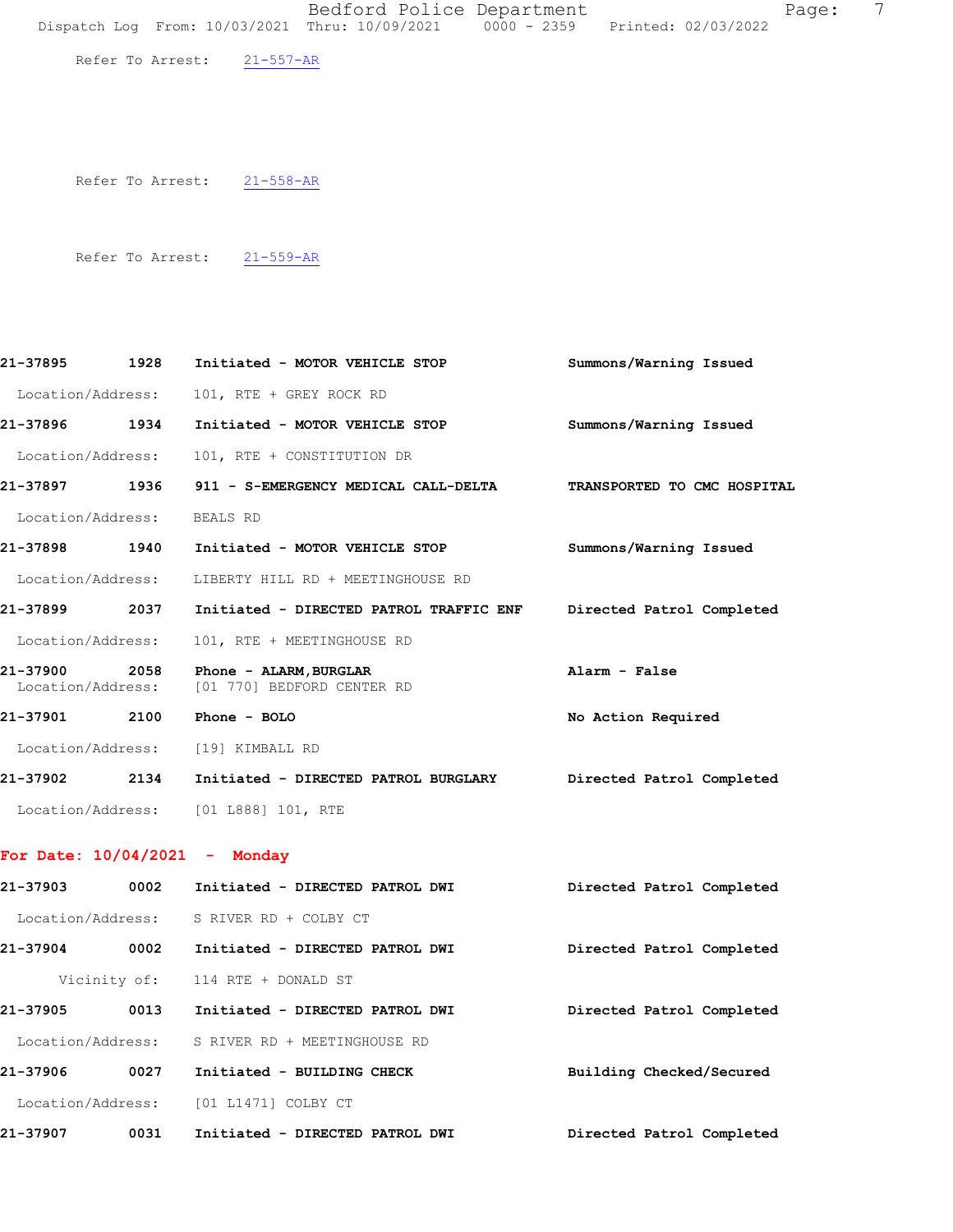Bedford Police Department The Control Page: 8 Dispatch Log From: 10/03/2021 Thru: 10/09/2021 0000 - 2359 Printed: 02/03/2022

| Page |  |
|------|--|
|      |  |
|      |  |

|               |      | Vicinity of: 101, RTE + NASHUA RD                                                                                          |                           |
|---------------|------|----------------------------------------------------------------------------------------------------------------------------|---------------------------|
|               |      | 21-37908 0034 Initiated - DIRECTED PATROL DWI                                                                              | Directed Patrol Completed |
|               |      | Vicinity of: NEW BOSTON RD + PASTURE LN                                                                                    |                           |
| 21-37909 0036 |      | Initiated - BUILDING CHECK                                                                                                 | Building Checked/Secured  |
|               |      | Location/Address: [01 L1179] COLBY CT                                                                                      |                           |
|               |      | 21-37910 0037 Initiated - DIRECTED PATROL DWI Directed Patrol Completed                                                    |                           |
|               |      | Location/Address: S RIVER RD + WATHEN RD                                                                                   |                           |
|               |      | 21-37911 0044 Initiated - DIRECTED PATROL DWI Directed Patrol Completed                                                    |                           |
|               |      | Location/Address: S RIVER RD + SOMERVILLE DR                                                                               |                           |
|               |      |                                                                                                                            | Directed Patrol Completed |
|               |      | Vicinity of: WALLACE RD + 101, RTE                                                                                         |                           |
|               |      | 21-37913 0055 Phone - DOG COMPLAINT                                                                                        | No Action Required        |
|               |      | Location/Address: [01 343] PHEASANT RUN                                                                                    |                           |
|               |      | 21-37914 0107 Initiated - DIRECTED PATROL DWI                                                                              | Directed Patrol Completed |
| Vicinity of:  |      | 101, RTE + LIBERTY HILL RD                                                                                                 |                           |
|               |      | 21-37915 0110 Initiated - DIRECTED PATROL DWI                                                                              | Directed Patrol Completed |
|               |      | Location/Address: S RIVER RD + UPJOHN ST                                                                                   |                           |
|               |      | 21-37916 0121 Initiated - DIRECTED PATROL DWI Directed Patrol Completed                                                    |                           |
| Vicinity of:  |      | 101, RTE + HITCHING POST LN                                                                                                |                           |
|               |      | 21-37917 0125 Initiated - DIRECTED PATROL DWI                                                                              | Directed Patrol Completed |
|               |      | Location/Address: S RIVER RD + HAWTHORNE DR                                                                                |                           |
|               |      |                                                                                                                            | Directed Patrol Completed |
|               |      | Vicinity of: JOPPA HILL RD + N AMHERST RD                                                                                  |                           |
| 21-37919      | 0153 | Initiated - DIRECTED PATROL DWI                                                                                            | Directed Patrol Completed |
|               |      | Vicinity of: 101, RTE + CHESTNUT DR                                                                                        |                           |
|               |      | 21-37920 0209 Initiated - MOTOR VEHICLE STOP<br>Location/Address: S RIVER RD + TECHNOLOGY DR<br>Refer To Arrest: 21-560-AR | Arrest(s) Made            |
|               |      |                                                                                                                            |                           |

| 21-37921          | 0224 | Initiated - BUILDING CHECK                | Building Checked/Secured  |
|-------------------|------|-------------------------------------------|---------------------------|
| Location/Address: |      | [01 284] N AMHERST RD                     |                           |
| 21-37922          | 0248 | Initiated - BUILDING CHECK                | Building Checked/Secured  |
| Location/Address: |      | [01 L0000553] 101, RTE                    |                           |
| 21-37923          | 0254 | Initiated - DIRECTED PATROL-CAR BREAK-INS | Directed Patrol Completed |
| Location/Address: |      | [01 L0000794] OLDE BEDFORD WAY            |                           |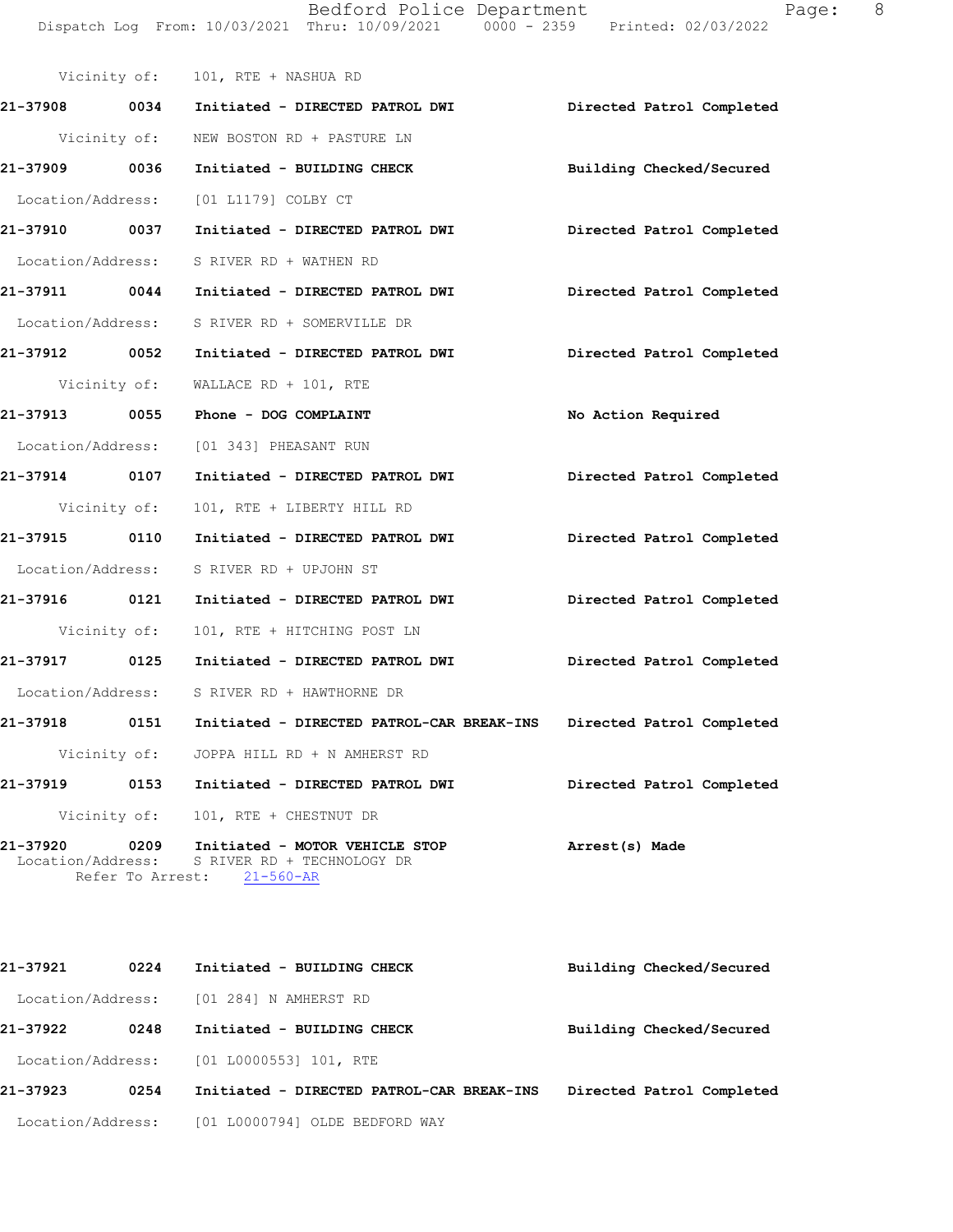|                                    |                    | Bedford Police Department<br>Dispatch Log From: 10/03/2021 Thru: 10/09/2021 0000 - 2359 Printed: 02/03/2022 | 9<br>Page:                |  |
|------------------------------------|--------------------|-------------------------------------------------------------------------------------------------------------|---------------------------|--|
| 21-37924                           | 0304               | Initiated - BUILDING CHECK                                                                                  | Building Checked/Secured  |  |
|                                    |                    | Location/Address: [01 463] NASHUA RD                                                                        |                           |  |
| 21-37925 0309                      |                    | Initiated - BUILDING CHECK                                                                                  | Building Checked/Secured  |  |
| Location/Address:                  |                    | $[01 L2447] 101$ , RTE                                                                                      |                           |  |
| 21-37926 0322                      |                    | Initiated - BUILDING CHECK                                                                                  | Building Checked/Secured  |  |
| Location/Address:                  |                    | [01 192] NEW BOSTON RD                                                                                      |                           |  |
| 21-37927 0328<br>Location/Address: |                    | Initiated - MOTOR VEHICLE STOP<br>[01 474] CONSTITUTION DR                                                  | Vehicle Towed             |  |
| 21-37928 0353                      |                    | Initiated - BUILDING CHECK                                                                                  | Building Checked/Secured  |  |
| Location/Address:                  |                    | [01 L653] OLD BEDFORD RD                                                                                    |                           |  |
| 21-37929 0435                      |                    | Initiated - DIRECTED PATROL BURGLARY                                                                        | Directed Patrol Completed |  |
|                                    | Vicinity of:       | WALLACE RD + N AMHERST RD                                                                                   |                           |  |
| 21-37930                           | 0521               | Initiated - MOTOR VEHICLE STOP                                                                              | Summons/Warning Issued    |  |
| Location/Address:                  |                    | 101, RTE + LIBERTY HILL RD                                                                                  |                           |  |
|                                    |                    |                                                                                                             | Directed Patrol Completed |  |
|                                    |                    | Vicinity of: 114 RTE + OLD BEDFORD ROAD OVERPASS                                                            |                           |  |
|                                    |                    |                                                                                                             | Directed Patrol Completed |  |
|                                    |                    | Location/Address: S RIVER RD + EXECUTIVE PARK DR                                                            |                           |  |
|                                    |                    | 21-37933 0628 Phone - S-FIRE ALARM<br>Location/Address: [01 L0000792] S RIVER RD                            | Services Rendered         |  |
| Location/Address:                  | Refer To Incident: | 21-37934 0704 Phone - THEFT<br>JOPPA HILL RD<br>$21 - 943 - OF$                                             | Investigated              |  |
| 21-37935                           | 0724               | Initiated - DIRECTED PATROL TRAFFIC ENF                                                                     | Directed Patrol Completed |  |
| Location/Address:                  |                    | 101, RTE + HARDY RD                                                                                         |                           |  |
| 21-37936                           | 0729               | Initiated - DIRECTED PATROL ACCIDENTS                                                                       | Directed Patrol Completed |  |
| Location/Address:                  |                    | S RIVER RD + KILTON RD                                                                                      |                           |  |
| 21-37937                           | 0742               | Initiated - MOTOR VEHICLE STOP                                                                              | Summons/Warning Issued    |  |
| Location/Address:                  |                    | 101, RTE + COVENANT WAY                                                                                     |                           |  |
| 21-37938                           | 0754               | Initiated - DIRECTED PATROL TRAFFIC ENF                                                                     | Directed Patrol Completed |  |
| Location/Address:                  |                    | S RIVER RD + WASHINGTON PL                                                                                  |                           |  |
| 21-37939 0843                      |                    | Initiated - DIRECTED PATROL TRAFFIC ENF                                                                     | Directed Patrol Completed |  |
| Location/Address:                  |                    | GAGE GIRLS RD                                                                                               |                           |  |
| 21-37940                           | 0850               | Initiated - DIRECTED PATROL TRAFFIC ENF                                                                     | Directed Patrol Completed |  |
| Location/Address:                  |                    | S RIVER RD + SOMERVILLE DR                                                                                  |                           |  |
| 21-37941                           | 0851               | Initiated - DIRECTED PATROL TRAFFIC ENF                                                                     | Directed Patrol Completed |  |
| Location/Address:                  |                    | S RIVER RD + PALOMINO LN                                                                                    |                           |  |
| 21-37942                           | 0900               | Initiated - SERVE PAPERWORK                                                                                 | Summons/Warning Issued    |  |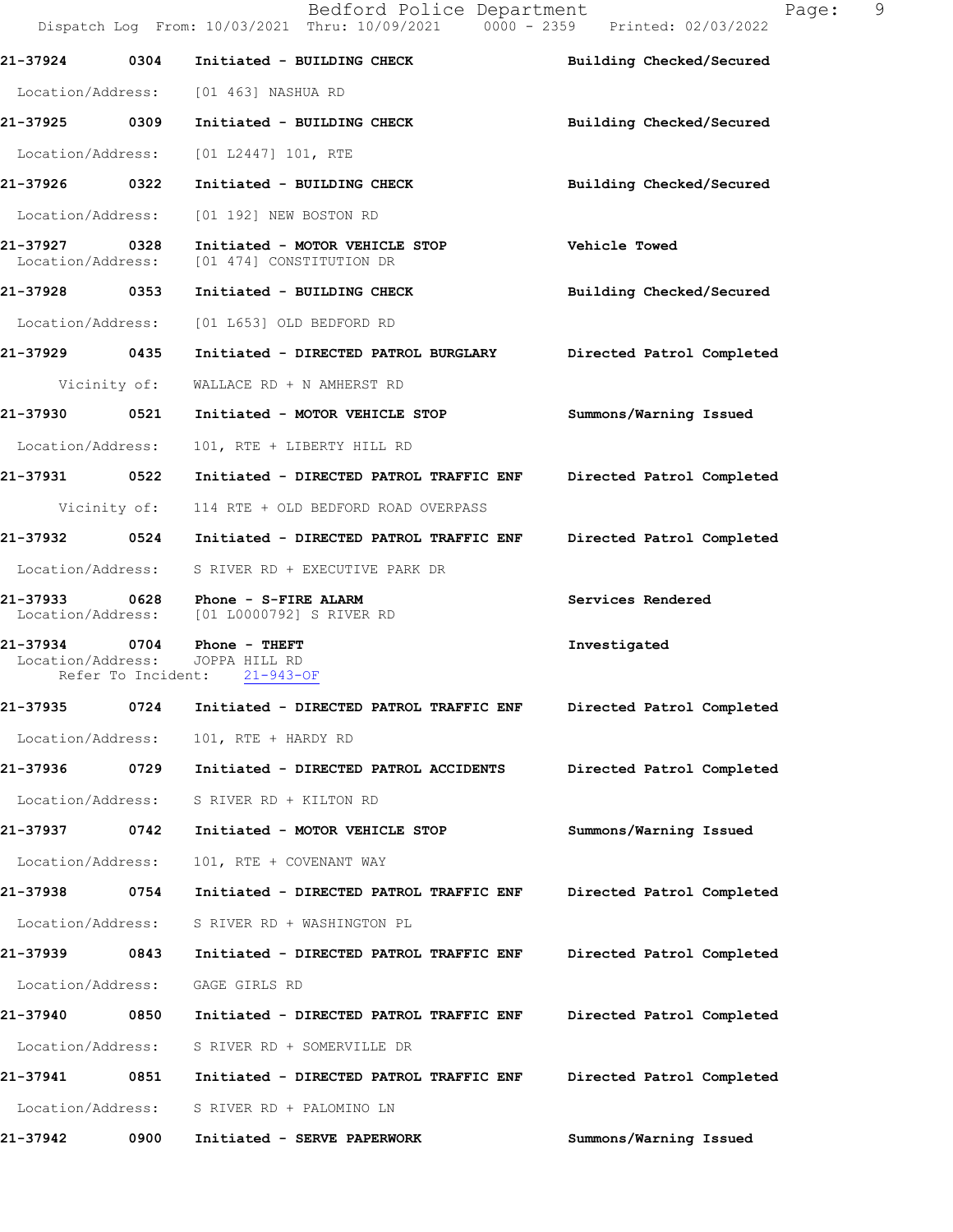Bedford Police Department Page: 10 Dispatch Log From: 10/03/2021 Thru: 10/09/2021 0000 - 2359 Printed: 02/03/2022 **Summons/Warning Issued**  Location/Address: DALTON RD **21-37943 0905 Initiated - SERVE PAPERWORK** Location/Address: SEBBINS POND DR

**Summons/Warning Issued 21-37944 0911 Initiated - SERVE PAPERWORK** Location/Address: TIRRELL RD

**Summons/Warning Issued 21-37945 0916 Initiated - SERVE PAPERWORK** Location/Address: TIRRELL RD

**Services Rendered 21-37946 0921 Phone - ASSIST CITIZEN** Location/Address: OLD FARM RD

- **Summons/Warning Issued 21-37947 0922 Initiated - MOTOR VEHICLE STOP** Location/Address: COMMERCE DR + S RIVER RD
- **Directed Patrol Completed 21-37948 0925 Initiated - DIRECTED PATROL TRAFFIC ENF** Location/Address: 101, RTE + HITCHING POST LN
- **Summons/Warning Issued 21-37949 0931 Initiated - SERVE PAPERWORK** Location/Address: MAIDEN LN
- **Directed Patrol Completed 21-37950 0934 Initiated - DIRECTED PATROL TRAFFIC ENF** Location/Address: S RIVER RD + MEETINGHOUSE RD
- **Directed Patrol Completed 21-37951 0935 Initiated - DIRECTED PATROL TRAFFIC ENF** Location/Address: S RIVER RD + HULL RD
- **Summons/Warning Issued 21-37952 0941 Initiated - SERVE PAPERWORK** Location/Address: FEDERATION RD
- **Unfounded 21-37953 0944 911 - 911 Abandoned** Location/Address: [01 284] N AMHERST RD
- **Summons/Warning Issued 21-37954 0951 Initiated - MOTOR VEHICLE STOP** Location/Address: S RIVER RD + RIDGEWOOD RD
- **Summons/Warning Issued 21-37955 1001 Initiated - SERVE PAPERWORK** Location/Address: PLUMMER RD

**Summons/Warning Issued** 

**Summons/Warning Issued** 

- **21-37956 1013 Initiated SERVE PAPERWORK**
	- Location/Address: COLONIAL DR

# **21-37957 1022 Initiated - MOTOR VEHICLE STOP**

Refer To Arrest: 21-561-AR Location/Address: S RIVER RD Arrest: WATT, BAILEE ADELLE Address: NEDERLAND, CO Age: 24 Charges: Drive after Rev/Sus; DUI Alc Interlock MV Not Equipped w/Interlock Driving Without Giving Proof Drive after Rev/Suspension

#### **Could Not Locate 21-37958 1023 Phone - S-ALARM-MEDICAL AID/LIFT ASST** Location/Address: [01 1660] S RIVER RD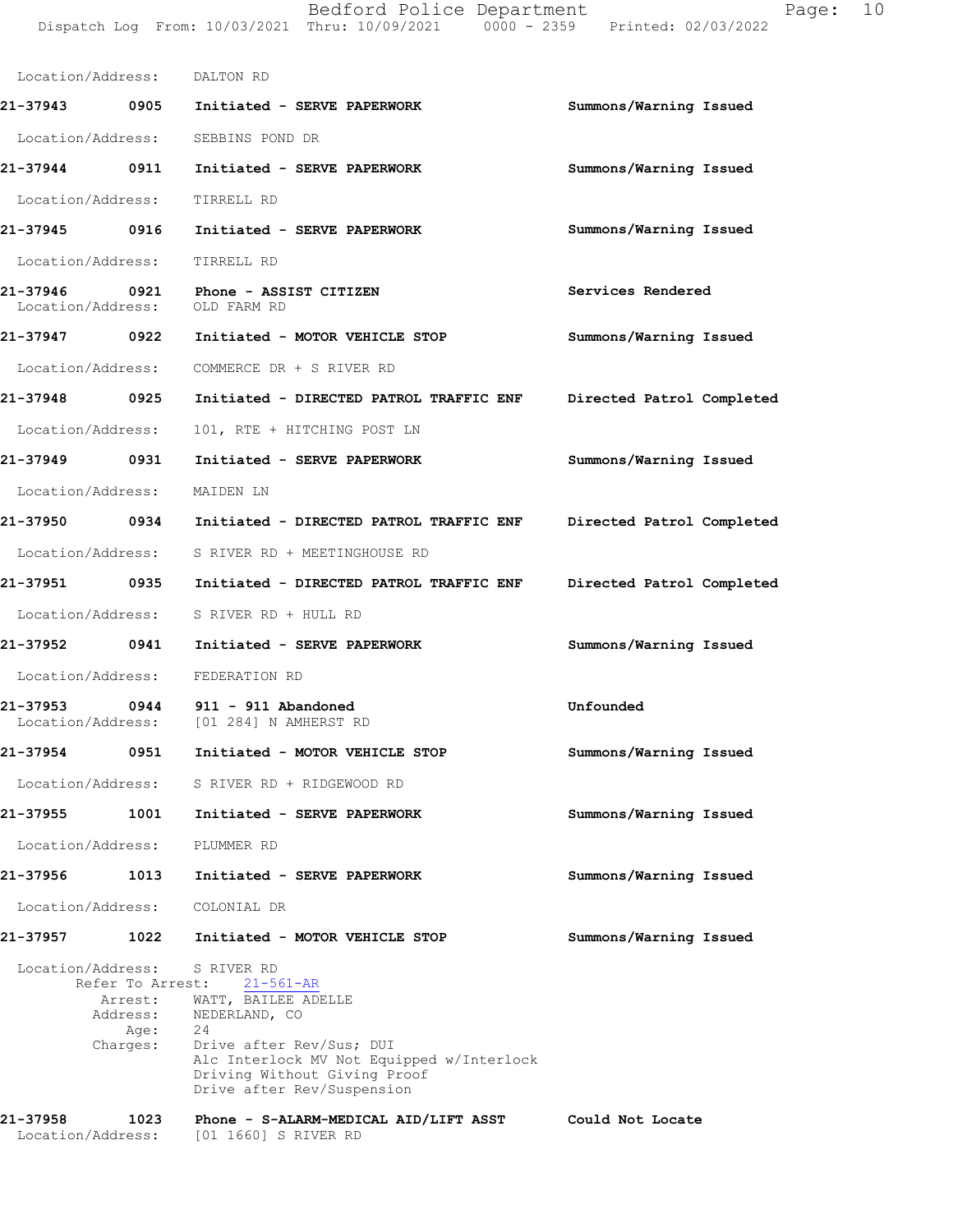|                               |      | Bedford Police Department<br>Dispatch Log From: 10/03/2021 Thru: 10/09/2021 0000 - 2359 Printed: 02/03/2022 | 11<br>Page:                    |
|-------------------------------|------|-------------------------------------------------------------------------------------------------------------|--------------------------------|
|                               |      | 21-37959 1040 Initiated - MOTOR VEHICLE STOP                                                                | Summons/Warning Issued         |
| Location/Address:             |      | 101, RTE                                                                                                    |                                |
|                               |      | 21-37960 1059 Initiated - MOTOR VEHICLE STOP                                                                | Summons/Warning Issued         |
| Location/Address:             |      | JENKINS RD + CHRISTMAS TREE CIR                                                                             |                                |
| Location/Address:             |      | 21-37961 1117 Initiated - ANIMAL COMPLAINT<br>HOLBROOK RD                                                   | Services Rendered              |
|                               |      | 21-37962 1140 Initiated - DIRECTED PATROL-CAR BREAK-INS Directed Patrol Completed                           |                                |
|                               |      | Location/Address: [01 308] COLBY CT                                                                         |                                |
|                               |      | 21-37963 1141 911 - S-EMERGENCY MEDICAL CALL-ALPHA                                                          | Transported to Elliot Hospital |
| Location/Address: BOYNTON ST  |      |                                                                                                             |                                |
|                               |      | 21-37964 1200 Phone - ASSAULT<br>Location/Address: [01 335] COLBY CT<br>Refer To Incident: 21-944-OF        | Services Rendered              |
|                               |      | 21-37965 1205 Initiated - DIRECTED PATROL BURGLARY Directed Patrol Completed                                |                                |
| Location/Address:             |      | NASHUA RD + HAMILTON WAY                                                                                    |                                |
|                               |      | 21-37966 1221 Initiated - RADAR TRAILER<br>Location/Address: [01 632] JOPPA HILL RD                         | Services Rendered              |
|                               |      | 21-37967 1227 Initiated - MOTOR VEHICLE COMPLAINT<br>Location/Address: WOODBURY LN                          | Services Rendered              |
|                               |      | 21-37969 1301 Phone - SCAMS (PHONE, EMAIL ETC)                                                              | No Action Required             |
|                               |      | Location/Address: [01 1895] BEDFORD FARMS DR                                                                |                                |
| 21-37968                      |      | 1304 Initiated - SUSP ACTIVITIES<br>Location/Address: S RIVER RD + HARVEY RD                                | Services Rendered              |
| 21-37970                      | 1312 | 911 - S-EMERGENCY MEDICAL CALL-ALPHA                                                                        | TRANSPORTED TO CMC HOSPITAL    |
|                               |      | Location/Address: [01 749] WASHINGTON PL                                                                    |                                |
| 21-37971                      |      | 1318 Phone - POLICE INFORMATION                                                                             | No Action Required             |
| Location/Address:             |      | MOUNTAIN RD                                                                                                 |                                |
| 21-37972                      | 1344 | Initiated - DIRECTED PATROL TRAFFIC ENF                                                                     | Directed Patrol Completed      |
| Location/Address:             |      | DONALD ST + 114 RTE                                                                                         |                                |
| 21-37973<br>Location/Address: | 1346 | Phone - ANIMAL COMPLAINT<br>WALLACE RD                                                                      | Services Rendered              |
| 21-37974                      | 1410 | Initiated - MOTOR VEHICLE STOP                                                                              | Summons/Warning Issued         |
| Location/Address:             |      | [01 1050] DONALD ST                                                                                         |                                |
| 21-37975                      | 1524 | Initiated - DIRECTED PATROL TRAFFIC ENF                                                                     | Directed Patrol Completed      |
| Location/Address:             |      | BOYNTON ST + PLUMMER RD                                                                                     |                                |
| 21-37976<br>Location/Address: | 1527 | Phone - S-MOTOR VEHICLE ACCIDENT INJ<br>WALLACE RD + NATHAN CUTLER DR                                       | Investigated                   |
| 21-37977                      | 1532 | Initiated - DIRECTED PATROL ACCIDENTS                                                                       | Directed Patrol Completed      |
| Location/Address:             |      | WALLACE RD + 101, RTE                                                                                       |                                |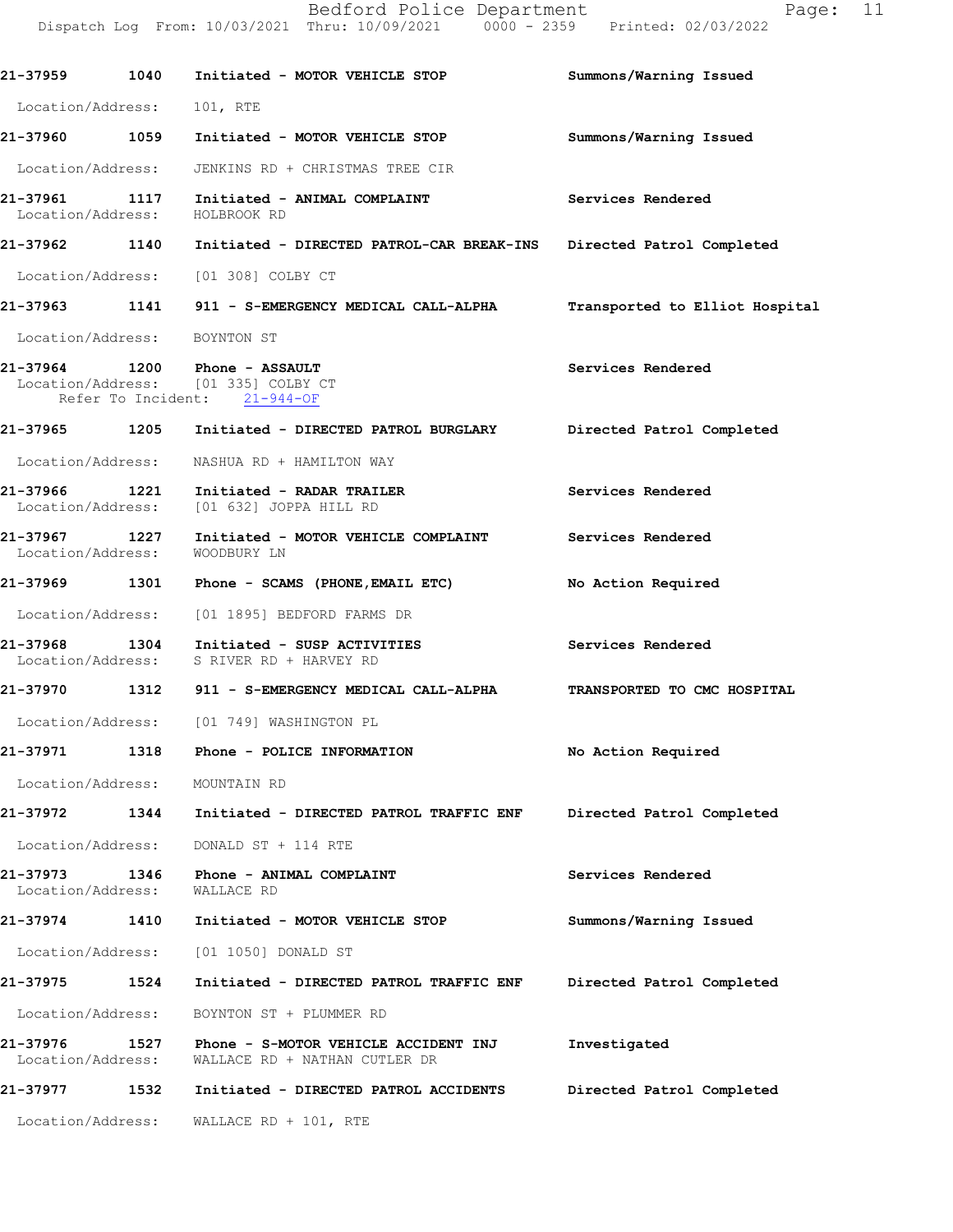|                              | Bedford Police Department<br>Dispatch Log From: 10/03/2021 Thru: 10/09/2021 0000 - 2359 Printed: 02/03/2022                    | Page: 12                       |  |
|------------------------------|--------------------------------------------------------------------------------------------------------------------------------|--------------------------------|--|
|                              | 21-37978 1546 Initiated - DIRECTED PATROL TRAFFIC ENF Directed Patrol Completed                                                |                                |  |
|                              | Location/Address: S RIVER RD + HARVEY RD                                                                                       |                                |  |
|                              | 21-37979 1551 911 - S-MOTOR VEHICLE ACCIDENT INJ                                                                               | Transported to Elliot Hospital |  |
|                              | Location/Address: F.E. EVERETT SOUTH TPKE                                                                                      |                                |  |
| Location/Address:            | 21-37980 1555 Phone - MOTOR VEHICLE ACCIDENT<br>KILTON RD + S RIVER RD                                                         | Investigated                   |  |
| Location/Address: S RIVER RD | 21-37981 1615 911 - MOTOR VEHICLE ACCIDENT                                                                                     | Investigated                   |  |
| Location/Address: S RIVER RD | 21-37982 1641 Initiated - INVESTIGATION-FOLLOW UP                                                                              | Investigated                   |  |
|                              | 21-37983 1645 Radio - MOTOR VEHICLE STOP<br>Location/Address: 114 RTE + 101, RTE                                               | NO PAPERWORK                   |  |
|                              | 21-37984 1703 Initiated - DIRECTED PATROL TRAFFIC ENF Directed Patrol Completed                                                |                                |  |
| Location/Address:            | S RIVER RD + AUTUMN LN                                                                                                         |                                |  |
|                              | 21-37985 1708 Initiated - DIRECTED PATROL ACCIDENTS                                                                            | Directed Patrol Completed      |  |
|                              | Location/Address: S RIVER RD + KILTON RD                                                                                       |                                |  |
|                              | 21-37986 1723 911 - S-EMERGENCY MEDICAL CALL-ALPHA NO TRANSPORT<br>Location/Address: STEPHANIE DR                              |                                |  |
|                              | 21-37987 1728 Initiated - INVESTIGATION-FOLLOW UP<br>Location/Address: [01 1961] BACK RIVER RD<br>Refer To Incident: 21-945-OF | Investigated                   |  |
|                              | 21-37988 1808 Initiated - DIRECTED PATROL-CAR BREAK-INS Directed Patrol Completed                                              |                                |  |
|                              | Location/Address: [01 1312] S RIVER RD                                                                                         |                                |  |
|                              | 21-37989 1811 Initiated - DIRECTED PATROL-CAR BREAK-INS                                                                        | Directed Patrol Completed      |  |
| Location/Address:            | [01 L1804] S RIVER RD                                                                                                          |                                |  |
|                              | 21-37990 1838 Initiated - MOTOR VEHICLE STOP                                                                                   | Summons/Warning Issued         |  |
|                              | Location/Address: KILTON RD + S RIVER RD                                                                                       |                                |  |
|                              | 21-37991    1917    Phone - FRAUD<br>Location/Address: [01 1108] LEAVY DR<br>Refer To Incident: 21-946-OF                      | Investigated                   |  |
|                              | 21-37992 1930 911 - S-EMERGENCY MEDICAL CALL-ALPHA<br>Location/Address: [01 919] CORPORATE DR                                  | <b>NO TRANSPORT</b>            |  |
| 21-37993                     | 1943 Initiated - DIRECTED PATROL DWI                                                                                           | Directed Patrol Completed      |  |
|                              | Location/Address: S RIVER RD + UPJOHN ST                                                                                       |                                |  |
| Location/Address:            | 21-37994 1959 Initiated - DISABLED MOTOR VEHICLE<br>S RIVER RD                                                                 | Services Rendered              |  |
| 21-37995                     | 2050 Phone - S-FIRE ALARM<br>Location/Address: [01 L1843] S RIVER RD                                                           | Services Rendered              |  |
|                              | 21-37996            2111       911 - S-EMERGENCY MEDICAL CALL                                                                  | Transported to Elliot Hospital |  |
|                              | Location/Address: [01 919] CORPORATE DR                                                                                        |                                |  |
| 21-37997 2119                | Initiated - DIRECTED PATROL ACCIDENTS                                                                                          | Directed Patrol Completed      |  |
| Location/Address:            | 101, RTE + WALLACE RD                                                                                                          |                                |  |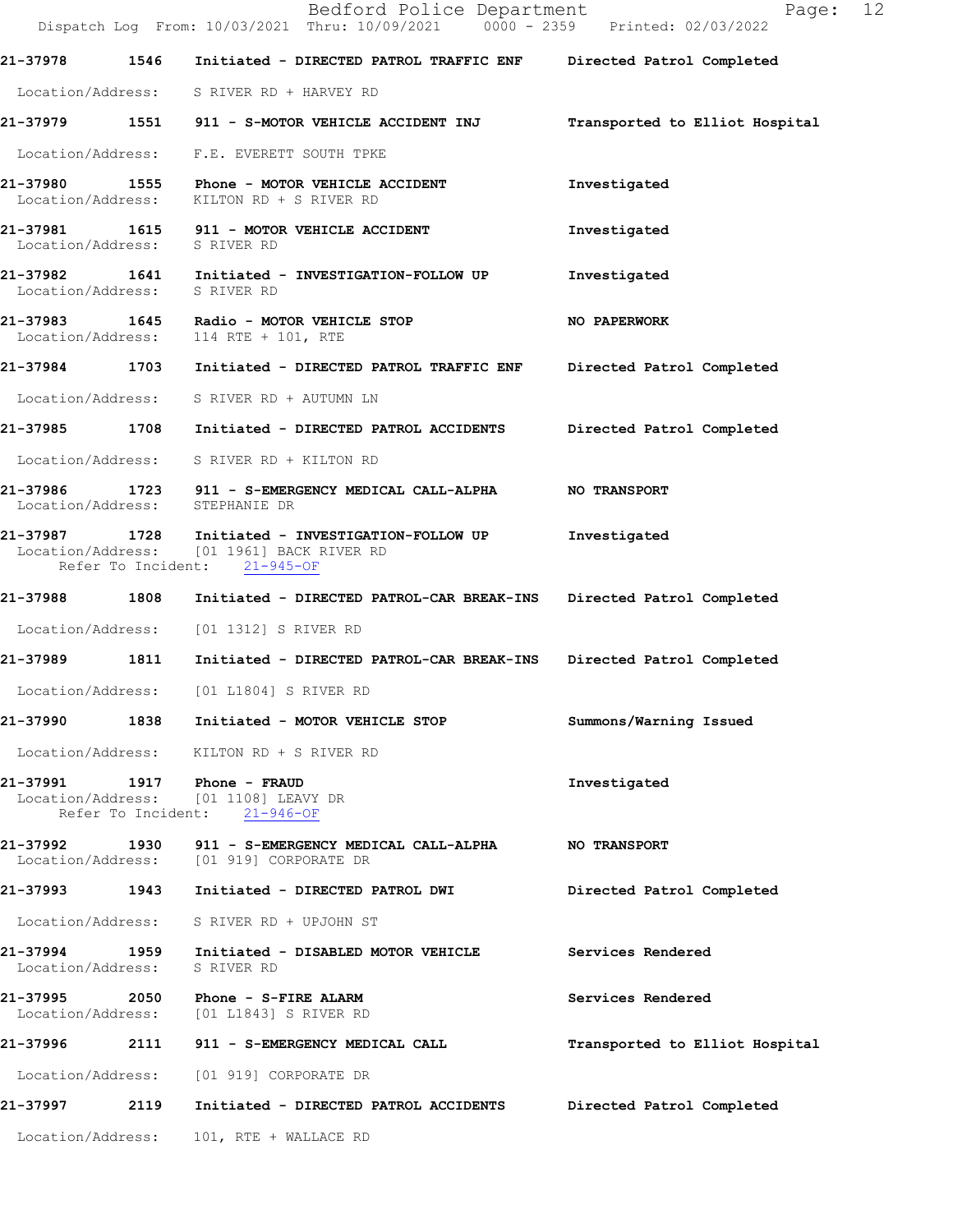|                                  |      | Bedford Police Department<br>Dispatch Log From: 10/03/2021 Thru: 10/09/2021 0000 - 2359 Printed: 02/03/2022 | Page: 13                    |
|----------------------------------|------|-------------------------------------------------------------------------------------------------------------|-----------------------------|
| 21-37998                         | 2127 | Initiated - DIRECTED PATROL DWI                                                                             | Directed Patrol Completed   |
| Location/Address:                |      | S RIVER RD + MAIN ST                                                                                        |                             |
| 21-37999                         | 2134 | Initiated - DIRECTED PATROL DWI                                                                             | Directed Patrol Completed   |
| Location/Address:                |      | S RIVER RD + SOMERVILLE DR                                                                                  |                             |
| 21-38000 2138                    |      | Initiated - DIRECTED PATROL DWI                                                                             | Directed Patrol Completed   |
| Location/Address:                |      | 101, RTE + CHESTNUT DR                                                                                      |                             |
| 21-38001 2158                    |      | Phone - S-EMERGENCY MEDICAL CALL-DELTA TRANSPORTED TO CMC HOSPITAL                                          |                             |
| Location/Address:                |      | GENDRON ST                                                                                                  |                             |
| 21-38002 2255                    |      | Phone - S-ALARM-MEDICAL AID/LIFT ASST Transported to Elliot Hospital                                        |                             |
| Location/Address:                |      | [01 521] HAWTHORNE DR                                                                                       |                             |
| 21-38003 2301                    |      | 911 - S-EMERGENCY MEDICAL CALL-CHARL                                                                        | TRANSPORTED TO CMC HOSPITAL |
| Location/Address: CONNIE CT      |      |                                                                                                             |                             |
| For Date: $10/05/2021$ - Tuesday |      |                                                                                                             |                             |
| 21-38004                         |      | 0017 Initiated - DIRECTED PATROL DWI                                                                        | Directed Patrol Completed   |
|                                  |      | Vicinity of: S RIVER RD + TECHNOLOGY DR                                                                     |                             |
| 21-38005                         | 0020 | Initiated - DIRECTED PATROL DWI                                                                             | Directed Patrol Completed   |

**21-38006 0023 Initiated - DIRECTED PATROL DWI Directed Patrol Completed**  Location/Address: 114 RTE + DONALD ST **21-38007 0028 Initiated - MOTOR VEHICLE STOP Summons/Warning Issued**  Location/Address: 114 RTE + WHITE AVE **21-38008 0045 Initiated - DIRECTED PATROL ACCIDENTS Directed Patrol Completed** 

 Location/Address: S RIVER RD + COLBY CT **21-38009 0050 Initiated - DIRECTED PATROL DWI Directed Patrol Completed** 

Vicinity of: S RIVER RD + COMMERCE DR

Vicinity of: 101, RTE + WALLACE RD

**21-38010 0052 Initiated - DIRECTED PATROL DWI Directed Patrol Completed**  Vicinity of: 101, RTE + KAHLIKO LN

**21-38011 0052 Initiated - DIRECTED PATROL DWI Directed Patrol Completed**  Location/Address: NEW BOSTON RD + WALLACE RD **21-38012 0109 Initiated - DIRECTED PATROL DWI Directed Patrol Completed**  Vicinity of: S RIVER RD + MOORES CROSSING RD **21-38013 0117 Initiated - DIRECTED PATROL DWI Directed Patrol Completed**  Vicinity of: 101, RTE + NASHUA RD

**21-38014 0117 Initiated - DIRECTED PATROL DWI Directed Patrol Completed**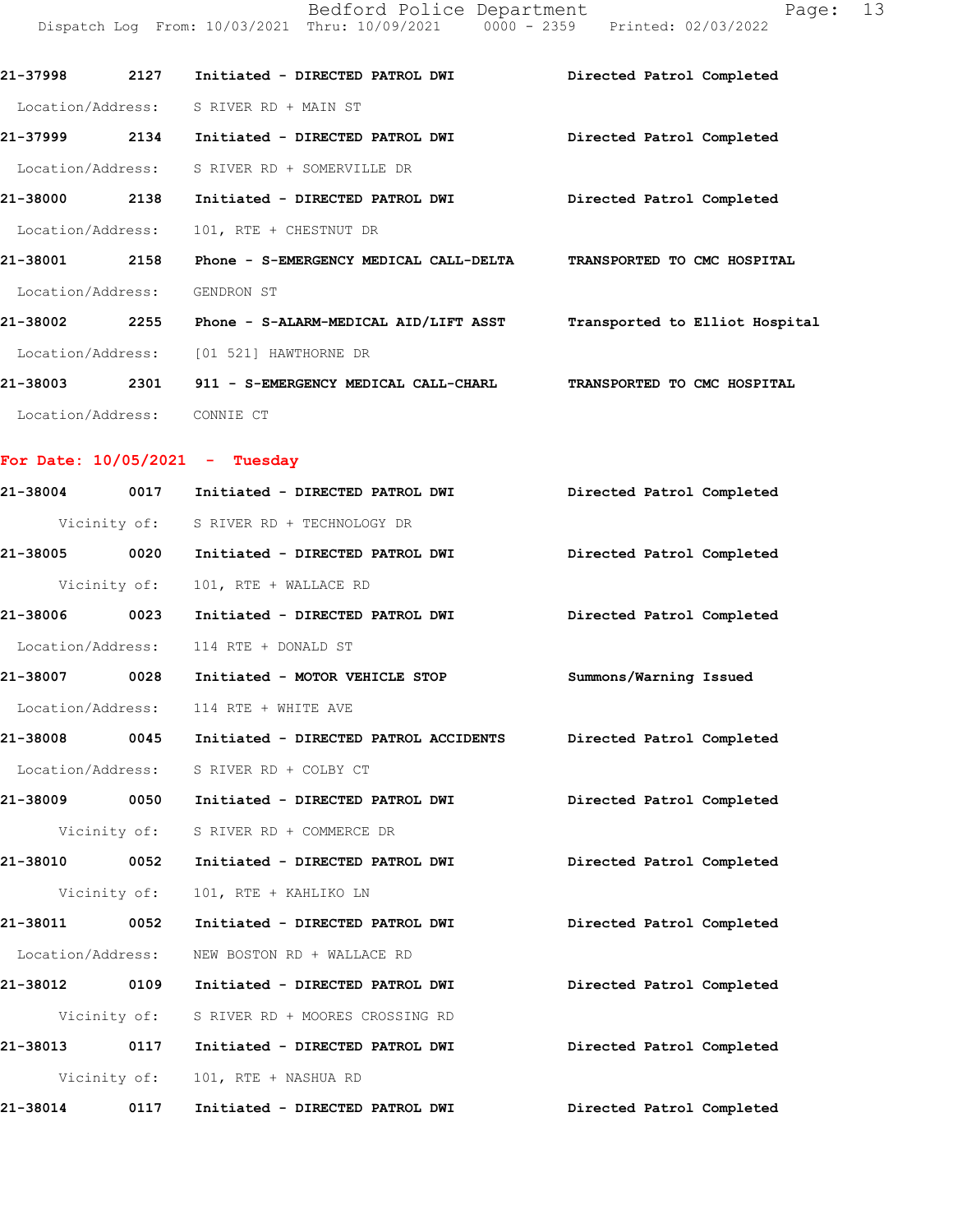|                               |              | Dispatch Log From: 10/03/2021 Thru: 10/09/2021 0000 - 2359 Printed: 02/03/2022 |                           |
|-------------------------------|--------------|--------------------------------------------------------------------------------|---------------------------|
|                               |              | 21-38015 0127 Initiated - DIRECTED PATROL DWI                                  | Directed Patrol Completed |
| Location/Address:             |              | 101, RTE + CONSTITUTION DR                                                     |                           |
|                               |              |                                                                                | Directed Patrol Completed |
|                               |              | Vicinity of: S RIVER RD + HAWTHORNE DR                                         |                           |
|                               |              | 21-38017 0148 Initiated - DIRECTED PATROL DWI                                  | Directed Patrol Completed |
|                               |              | Vicinity of: S RIVER RD + SUNSET LN                                            |                           |
| 21-38018 0150                 |              | Initiated - DIRECTED PATROL DWI                                                | Directed Patrol Completed |
| Vicinity of:                  |              | $101$ , RTE + ELK DR                                                           |                           |
|                               |              | 21-38019 0154 Initiated - DIRECTED PATROL DWI                                  | Directed Patrol Completed |
|                               |              | Location/Address: S RIVER RD + MEETINGHOUSE RD                                 |                           |
| 21-38020 0159                 |              | Initiated - DIRECTED PATROL DWI                                                | Directed Patrol Completed |
| Location/Address:             |              | NEW BOSTON RD + MCALLISTER RD                                                  |                           |
| 21-38021 0208                 |              | Initiated - BUILDING CHECK                                                     | Building Checked/Secured  |
|                               |              | Location/Address: [01 L848] TECHNOLOGY DR                                      |                           |
| 21-38022 0214                 |              | Initiated - BUILDING CHECK                                                     | Building Checked/Secured  |
|                               |              | Location/Address: [01 L0000587] 101, RTE                                       |                           |
| 21-38023 0226                 |              | Initiated - BUILDING CHECK                                                     | Building Checked/Secured  |
| Location/Address:             |              | [01 L1094] S RIVER RD                                                          |                           |
| 21-38024 0230                 |              | Initiated - BUILDING CHECK                                                     | Building Checked/Secured  |
|                               |              | Location/Address: [01 L1551] TECHNOLOGY DR                                     |                           |
| 21-38025 0234                 |              | Initiated - DIRECTED PATROL BURGLARY                                           | Directed Patrol Completed |
|                               | Vicinity of: | TECHNOLOGY DR + CHATHAM DR                                                     |                           |
| 21-38026<br>Location/Address: | 0235         | Initiated - BUILDING CHECK<br>[01 463] NASHUA RD                               | Could Not Locate          |
| 21-38027 0235                 |              | Initiated - BUILDING CHECK                                                     | Directed Patrol Completed |
| Location/Address:             |              | [01 L653] OLD BEDFORD RD                                                       |                           |
| 21-38028                      | 0250         | Initiated - BUILDING CHECK                                                     | Building Checked/Secured  |
| Location/Address:             |              | [01 232] LIBERTY HILL RD                                                       |                           |
| 21-38029                      | 0255         | Initiated - DIRECTED PATROL-CAR BREAK-INS                                      | Directed Patrol Completed |
|                               | Vicinity of: | IRON HORSE DR + S RIVER RD                                                     |                           |
| 21-38030                      | 0303         | Initiated - BUILDING CHECK                                                     | Building Checked/Secured  |
| Location/Address:             |              | [01 L2447] 101, RTE                                                            |                           |
| 21-38031 0315                 |              | Initiated - BUILDING CHECK                                                     | Building Checked/Secured  |
| Location/Address:             |              | [01 1235] S RIVER RD                                                           |                           |
| 21-38032<br>Location/Address: | 0318         | Phone - ALARM, BURGLAR<br>[01 174] 101, RTE                                    | Alarm - False             |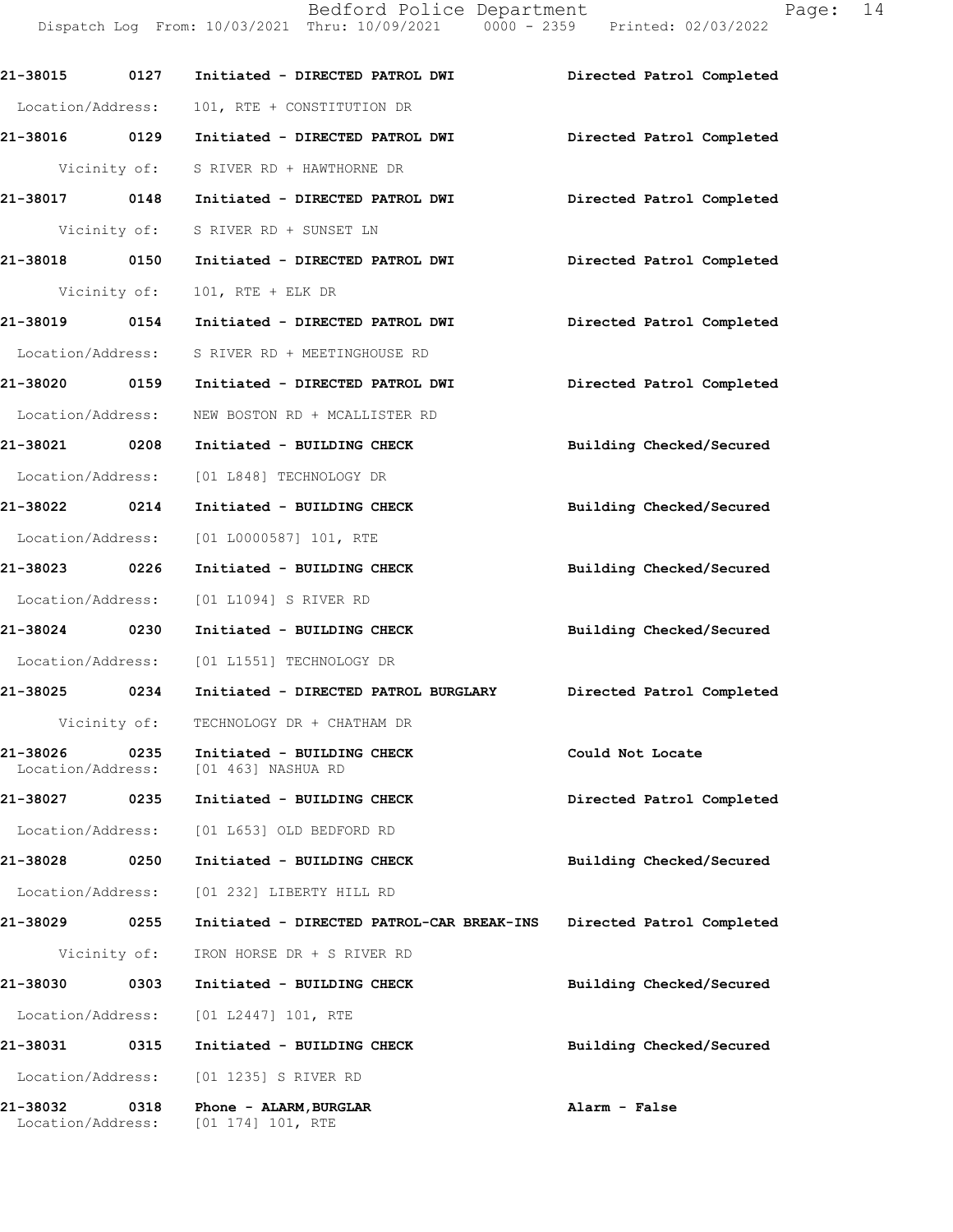Dispatch Log From: 10/03/2021 Thru: 10/09/2021 0000 - 2359 Printed: 02/03/2022 **21-38033 0328 Initiated - DIRECTED PATROL BURGLARY Directed Patrol Completed**  Vicinity of: HARVEY RD + S RIVER RD **21-38034 0332 Initiated - BUILDING CHECK Building Checked/Secured**  Location/Address: [01 192] NEW BOSTON RD **21-38035 0344 Initiated - DIRECTED PATROL-CAR BREAK-INS Directed Patrol Completed**  Vicinity of: GREENFIELD PKWY + BARNSIDE DR **21-38036 0403 Initiated - DIRECTED PATROL BURGLARY Directed Patrol Completed**  Vicinity of: PULPIT RD + SPRAGUE MILL RD **21-38037 0422 Initiated - DIRECTED PATROL BURGLARY Directed Patrol Completed**  Vicinity of: GAGE GIRLS RD + BEALS RD **21-38038 0423 Initiated - DIRECTED PATROL BURGLARY Directed Patrol Completed**  Location/Address: [01 308] COLBY CT **21-38039 0453 Initiated - DIRECTED PATROL TRAFFIC ENF Directed Patrol Completed**  Location/Address: MEETINGHOUSE RD + OAK DR **21-38040 0504 Initiated - DIRECTED PATROL TRAFFIC ENF Directed Patrol Completed**  Vicinity of: 101, RTE + HITCHING POST LN **21-38041 0507 Initiated - DIRECTED PATROL TRAFFIC ENF Directed Patrol Completed**  Location/Address: NEW BOSTON RD + CHESTERFIELD PL **21-38042 0519 Initiated - VACANT PROPERTY CHECK Directed Patrol Completed**  Vicinity of: S RIVER RD + TECHNOLOGY DR **21-38043 0530 Initiated - DIRECTED PATROL TRAFFIC ENF Directed Patrol Completed**  Vicinity of: 101, RTE + CHESTNUT DR **21-38044 0658 Other - BOLO Services Rendered**  Location: MILFORD **21-38045 0710 Phone - CHECK THE WELFARE Could Not Locate**  Location/Address: [01 L0000617] MEETINGHOUSE RD **21-38046 0730 Initiated - DIRECTED PATROL TRAFFIC ENF Directed Patrol Completed**  Location/Address: S RIVER RD + COLBY CT **21-38047 0806 Phone - MOTOR VEHICLE ACCIDENT Investigated**  Location/Address: 101, RTE + GAGE GIRLS RD **21-38048 0807 Initiated - DIRECTED PATROL TRAFFIC ENF Directed Patrol Completed**  Location/Address: 101, RTE + 114 RTE **21-38049 0813 Initiated - DISABLED MOTOR VEHICLE Directed Patrol Completed**  Location/Address: 101, RTE **21-38050 0822 Initiated - DIRECTED PATROL TRAFFIC ENF Directed Patrol Completed**  Location/Address: S RIVER RD + HAWTHORNE DR **21-38051 0827 Initiated - MOTOR VEHICLE STOP Summons/Warning Issued**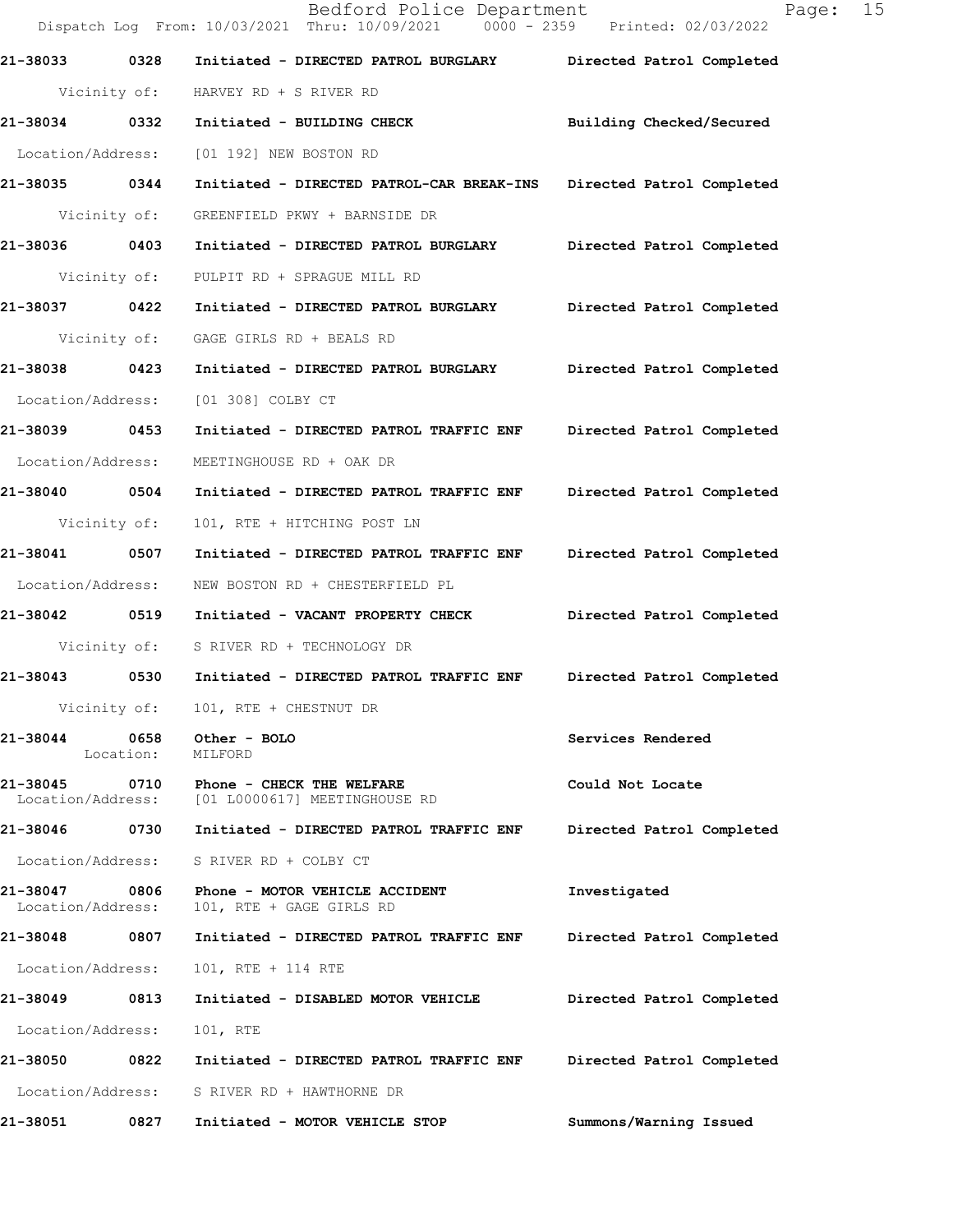|                                                                   |      | Bedford Police Department<br>Dispatch Log From: 10/03/2021 Thru: 10/09/2021 0000 - 2359 Printed: 02/03/2022 | 16<br>Page:                    |
|-------------------------------------------------------------------|------|-------------------------------------------------------------------------------------------------------------|--------------------------------|
|                                                                   |      | Location/Address: HAWTHORNE DR + S RIVER RD                                                                 |                                |
| Location/Address: KENSINGTON LN                                   |      | 21-38052 0838 Phone - ASSIST CITIZEN                                                                        | Services Rendered              |
|                                                                   |      | 21-38053 0841 Initiated - DIRECTED PATROL TRAFFIC ENF                                                       | Directed Patrol Completed      |
| Location/Address:                                                 |      | WENTWORTH DR                                                                                                |                                |
|                                                                   |      | 21-38054 0847 Initiated - SERVE PAPERWORK<br>Location/Address: NEW BOSTON RD                                | Services Rendered              |
|                                                                   |      | 21-38055 0848 911 - 911 Abandoned<br>Location/Address: [01 L24] S RIVER RD                                  | Services Rendered              |
|                                                                   |      |                                                                                                             | Directed Patrol Completed      |
| Location/Address:                                                 |      | 101, RTE + MEETINGHOUSE RD                                                                                  |                                |
| 21-38057 0851 Phone - LITTERING<br>Location/Address: GLENWOOD AVE |      |                                                                                                             | Services Rendered              |
|                                                                   |      | 21-38058 0854 Initiated - SERVE PAPERWORK                                                                   | Summons/Warning Issued         |
| Location/Address:                                                 |      | TIRRELL HILL RD                                                                                             |                                |
| 21-38059 0856                                                     |      | Initiated - MOTOR VEHICLE STOP                                                                              | Summons/Warning Issued         |
| Location/Address:                                                 |      | WENTWORTH DR                                                                                                |                                |
| 21-38060<br>Location/Address:                                     |      | 0900 Initiated - SERVE PAPERWORK<br>TAMARACK TRL                                                            | Services Rendered              |
| 21-38061 0908                                                     |      | Initiated - SERVE PAPERWORK                                                                                 | Summons/Warning Issued         |
| Location/Address: SPRING HILL RD                                  |      |                                                                                                             |                                |
| 21-38062 0918                                                     |      | Initiated - SERVE PAPERWORK                                                                                 | Summons/Warning Issued         |
| Location/Address:                                                 |      | TINKER RD                                                                                                   |                                |
| 0919<br>21-38063                                                  |      | Initiated - DIRECTED PATROL TRAFFIC ENF                                                                     | Directed Patrol Completed      |
| Location/Address: GAGE GIRLS RD                                   |      |                                                                                                             |                                |
| 21-38064                                                          | 0921 | Initiated - SERVE PAPERWORK                                                                                 | Summons/Warning Issued         |
| Location/Address:                                                 |      | TINKER RD                                                                                                   |                                |
| 21-38065                                                          | 0923 | 911 - S-EMERGENCY MEDICAL CALL-ALPHA                                                                        | Transported to Elliot Hospital |
| Location/Address:                                                 |      | [01 1050] DONALD ST                                                                                         |                                |
| 21-38066                                                          | 0935 | Initiated - SERVE PAPERWORK                                                                                 | Summons/Warning Issued         |
| Location/Address:                                                 |      | STEEPLE VIEW LN                                                                                             |                                |
| 21-38067                                                          | 0936 | Initiated - MOTOR VEHICLE STOP                                                                              | Summons/Warning Issued         |
| Location/Address:                                                 |      | 101, RTE + HITCHING POST LN                                                                                 |                                |
| 21-38068                                                          | 0942 | Initiated - SERVE PAPERWORK                                                                                 | Summons/Warning Issued         |
| Location/Address:                                                 |      | SOUTH HILLS DR                                                                                              |                                |
| 21-38069                                                          | 0945 | Initiated - MOTOR VEHICLE STOP                                                                              | Summons/Warning Issued         |
| Location/Address:                                                 |      | SOUTH HILLS DR                                                                                              |                                |
| 21-38070                                                          | 0947 | Initiated - DIRECTED PATROL TRAFFIC ENF                                                                     | Directed Patrol Completed      |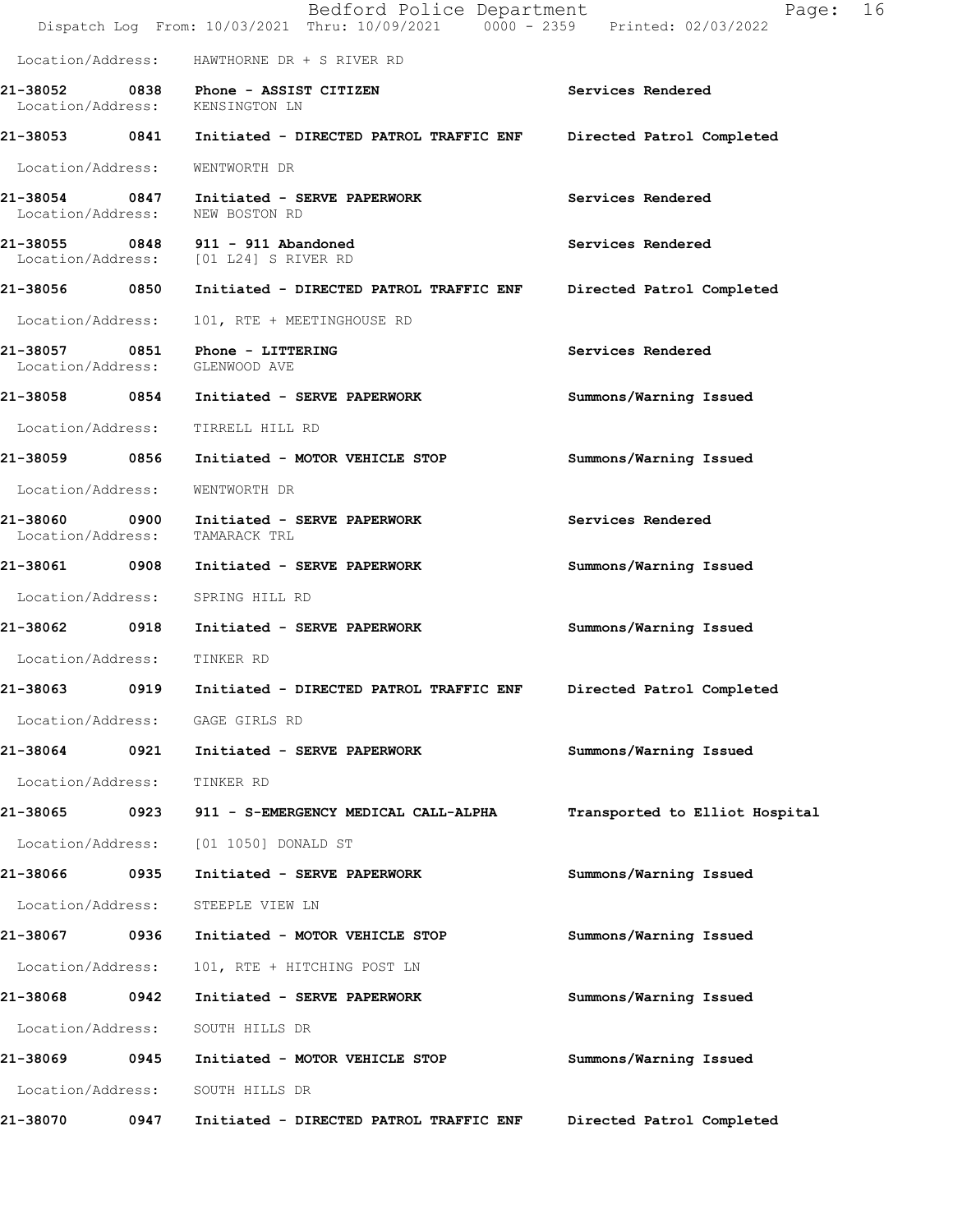|                               |      | Bedford Police Department<br>Dispatch Log From: 10/03/2021 Thru: 10/09/2021 0000 - 2359 Printed: 02/03/2022 | 17<br>Page:                    |
|-------------------------------|------|-------------------------------------------------------------------------------------------------------------|--------------------------------|
| Location/Address:             |      | NEW BOSTON RD + CHESTERFIELD PL                                                                             |                                |
| 21-38071                      |      | 0947 Initiated - DIRECTED PATROL ACCIDENTS                                                                  | Directed Patrol Completed      |
| Location/Address:             |      | S RIVER RD + KILTON RD                                                                                      |                                |
| 21-38072 0950                 |      | Initiated - MOTOR VEHICLE STOP                                                                              | Directed Patrol Completed      |
| Location/Address:             |      | S RIVER RD + UPJOHN ST                                                                                      |                                |
| 21-38073 0951                 |      | Initiated - MOTOR VEHICLE STOP                                                                              | Summons/Warning Issued         |
| Location/Address:             |      | ROCKWOOD CT                                                                                                 |                                |
| 21-38074 0957                 |      | Initiated - DIRECTED PATROL TRAFFIC ENF                                                                     | Directed Patrol Completed      |
| Location/Address:             |      | 101, RTE + KAHLIKO LN                                                                                       |                                |
| 21-38075<br>Location/Address: | 1000 | Initiated - SERVE PAPERWORK<br>MAIDEN LN                                                                    | Services Rendered              |
| 21-38076<br>Location/Address: | 1009 | Initiated - SUSP ACTIVITIES<br>[01 L0000786] S RIVER RD                                                     | Services Rendered              |
| 21-38077                      | 1020 | Initiated - DIRECTED PATROL TRAFFIC ENF                                                                     | Directed Patrol Completed      |
| Location/Address:             |      | [01 2320] WALLACE RD                                                                                        |                                |
| 21-38078                      | 1022 | Initiated - DIRECTED PATROL TRAFFIC ENF                                                                     | Directed Patrol Completed      |
| Location/Address:             |      | 114 RTE + PLUMMER HILL RD                                                                                   |                                |
| 21-38079 1033                 |      | Initiated - MOTOR VEHICLE STOP                                                                              | Summons/Warning Issued         |
| Location/Address:             |      | WALLACE RD + $101$ , RTE                                                                                    |                                |
| 21-38080                      | 1046 | Initiated - DIRECTED PATROL TRAFFIC ENF                                                                     | Directed Patrol Completed      |
| Location/Address:             |      | 101, RTE + HITCHING POST LN                                                                                 |                                |
| 21-38081                      | 1048 | Initiated - DIRECTED PATROL-CAR BREAK-INS                                                                   | Directed Patrol Completed      |
| Location/Address:             |      | [01 L1804] S RIVER RD                                                                                       |                                |
| 21-38082                      | 1059 | 911 - S-EMERGENCY MEDICAL CALL-DELTA                                                                        | Transported to Elliot Hospital |
| Location/Address:             |      | STEEPLE VIEW LN                                                                                             |                                |
| 21-38083                      | 1059 | Initiated - MOTOR VEHICLE STOP                                                                              | Summons/Warning Issued         |
| Location/Address:             |      | 101, RTE + PLUMMER ROAD OVERPASS                                                                            |                                |
| 21-38084                      | 1104 | 911 - S-EMERGENCY MEDICAL CALL-CHARL                                                                        | Transported to Elliot Hospital |
| Location/Address:             |      | $[01\ 334]\ 101$ , RTE                                                                                      |                                |
| 21-38085                      | 1105 | Initiated - MOTOR VEHICLE STOP                                                                              | Summons/Warning Issued         |
| Location/Address:             |      | [01 L819] 101, RTE                                                                                          |                                |
| 21-38086                      | 1121 | Initiated - MOTOR VEHICLE STOP                                                                              | Summons/Warning Issued         |
| Location/Address:             |      | S RIVER RD + WASHINGTON PL                                                                                  |                                |
| 21-38087<br>Location/Address: | 1145 | Phone - ASSIST CITIZEN<br>[01 422] 101, RTE                                                                 | Services Rendered              |
| 21-38088                      | 1149 | Initiated - DIRECTED PATROL BURGLARY                                                                        | Directed Patrol Completed      |
| Location/Address:             |      | PLUMMER RD + PALOMINO LN                                                                                    |                                |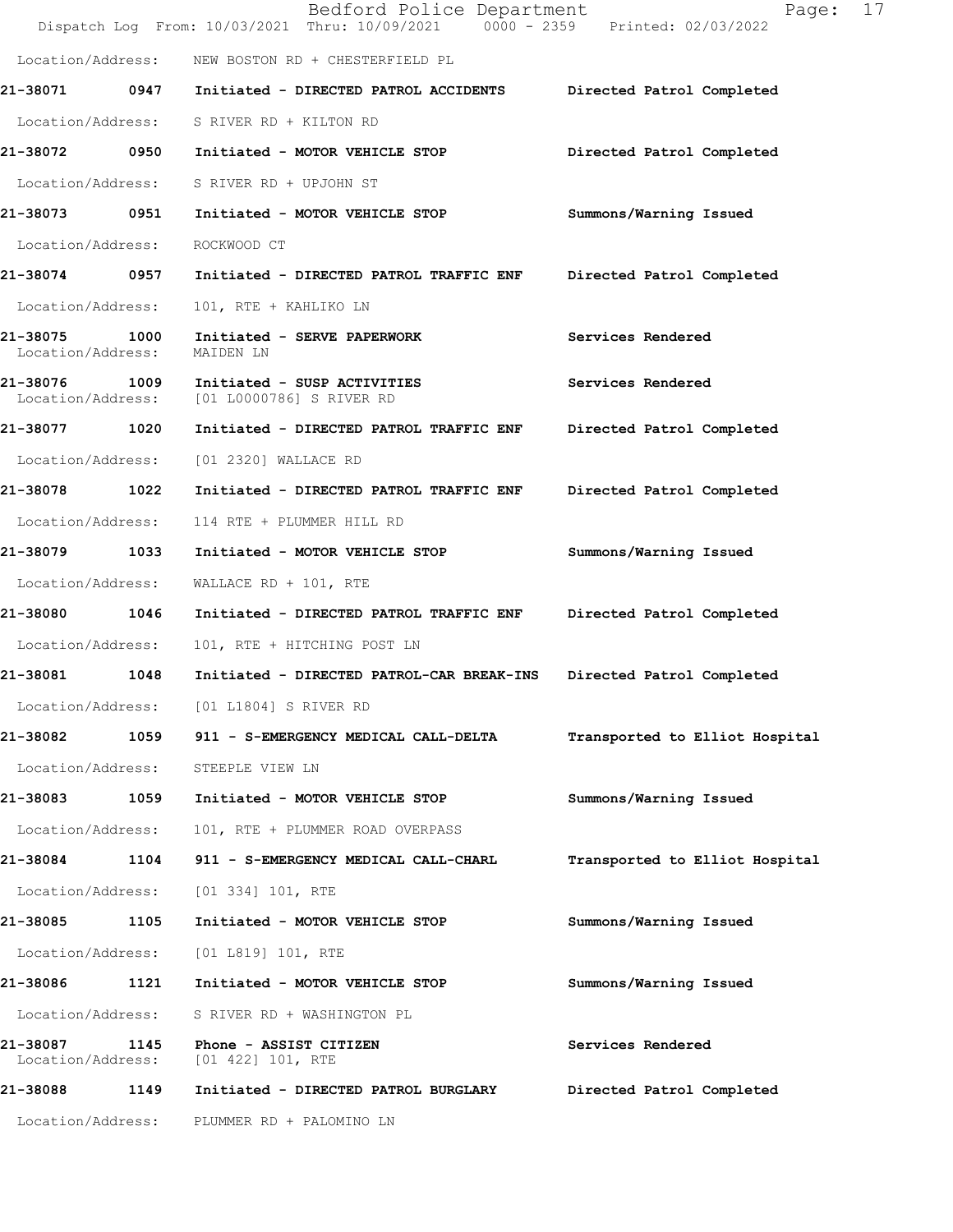Dispatch Log From: 10/03/2021 Thru: 10/09/2021 0000 - 2359 Printed: 02/03/2022 **21-38089 1209 Initiated - DIRECTED PATROL-CAR BREAK-INS Directed Patrol Completed**  Location/Address: LEAVY DR **21-38090 1251 Phone - S-MUTUAL AID-MEDICAL Transported to Elliot Hospital** Location/Address: [19] HIGH RANGE RD **21-38091 1303 Initiated - DIRECTED PATROL-CAR BREAK-INS Directed Patrol Completed**  Location/Address: MARKET ST + MAIN ST **21-38092 1309 Initiated - DIRECTED PATROL BURGLARY Directed Patrol Completed**  Location/Address: N AMHERST RD + WEST DR **21-38093 1312 Phone - POLICE INFORMATION Investigated**  Location/Address: [01 463] NASHUA RD<br>Refer To Incident: 21-947-OF Refer To Incident: **21-38094 1315 911 - S-EMERGENCY MEDICAL CALL-CHARL TRANSPORTED TO CMC HOSPITAL**  Location/Address: [01 1202] NASHUA RD **21-38095 1316 Phone - CHECK THE WELFARE Services Rendered**  Location/Address: JENKINS RD **21-38096 1326 Initiated - MOTOR VEHICLE STOP Summons/Warning Issued**  Vicinity of: 101, RTE **21-38097 1331 Phone - LOST PROPERTY No Action Required**  Location/Address: [01 L0000587] 101, RTE **21-38098 1334 Initiated - MOTOR VEHICLE STOP Summons/Warning Issued**  Location/Address: 101, RTE + WALLACE RD **21-38099 1350 Initiated - DIRECTED PATROL TRAFFIC ENF Directed Patrol Completed**  Location/Address: 101, RTE + LIBERTY HILL RD **21-38100 1406 Initiated - MOTOR VEHICLE STOP Summons/Warning Issued**  Location/Address: 101, RTE + MEETINGHOUSE RD **21-38101 1411 Initiated - MOTOR VEHICLE STOP Summons/Warning Issued**  Location/Address: SHAW DR **21-38102 1411 911 - S-EMERGENCY MEDICAL CALL-CHARL TRANSPORTED TO CMC HOSPITAL**  Location/Address: [01 1202] NASHUA RD **21-38103 1430 Phone - S-MUTUAL AID-MEDICAL Services Rendered**  Location/Address: [07] PINE ST 21-38104 1439 Phone - S-FIRE ALARM **Services Rendered Services Rendered Integral Conducts Services Rendered** Location/Address: **21-38105 1454 Phone - MOTOR VEHICLE COMPLAINT Could Not Locate**  Location/Address: CAMPBELL RD **21-38106 1515 Initiated - DIRECTED PATROL TRAFFIC ENF Directed Patrol Completed**  Location/Address: CHESTNUT DR + 101, RTE **21-38107 1516 Initiated - MOTOR VEHICLE STOP Summons/Warning Issued**  Location/Address: [01 1660] S RIVER RD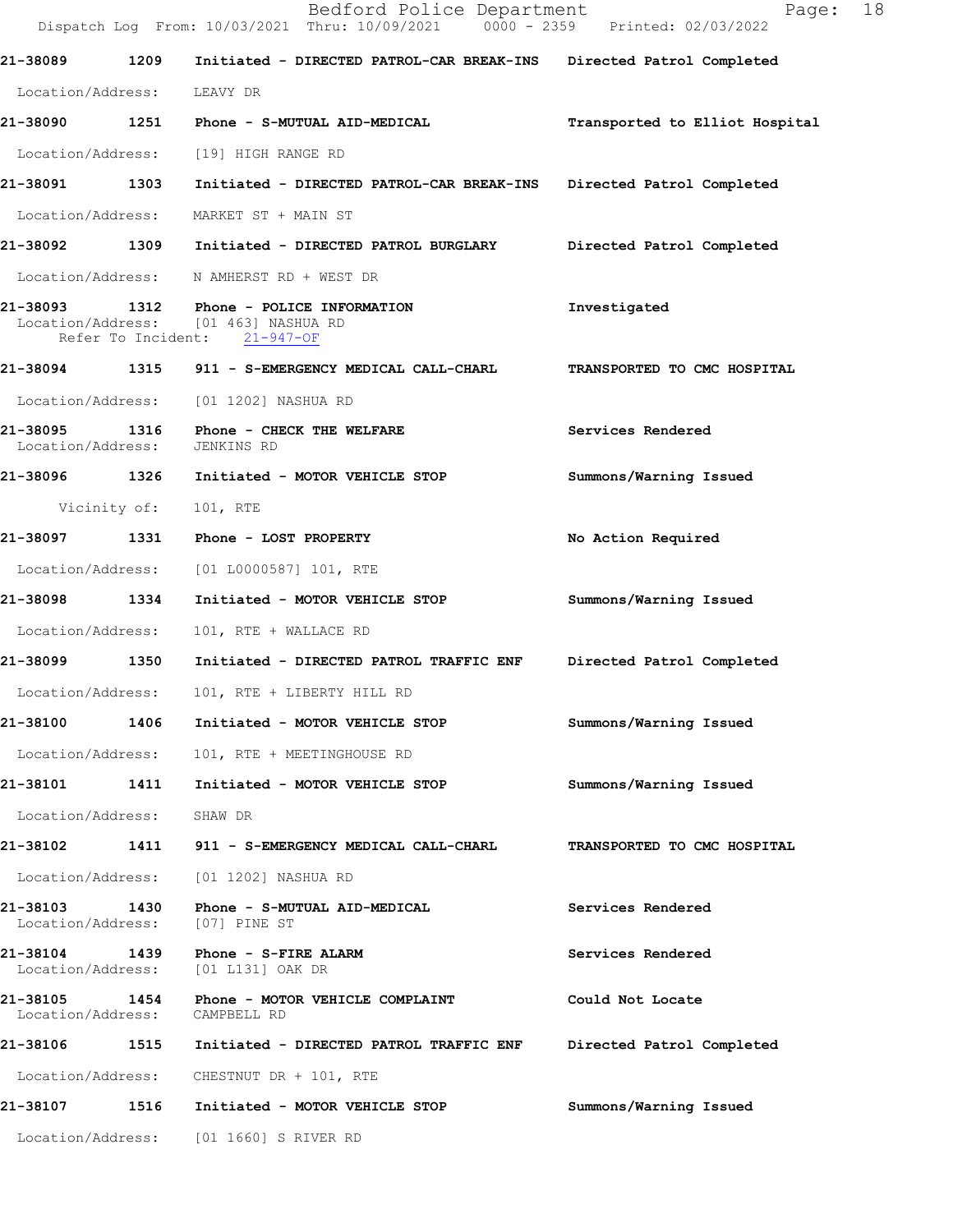Bedford Police Department Page: 19 Dispatch Log From: 10/03/2021 Thru: 10/09/2021 0000 - 2359 Printed: 02/03/2022

**21-38108 1520 Initiated - DIRECTED PATROL TRAFFIC ENF Directed Patrol Completed**  Location/Address: WALLACE RD + NEW BOSTON RD

**21-38109 1527 Initiated - DIRECTED PATROL TRAFFIC ENF Directed Patrol Completed** 

Location/Address: S RIVER RD + CLUB ACRE LN

**21-38110 1536 Initiated - MOTOR VEHICLE STOP Summons/Warning Issued**  Location/Address: HAWTHORNE DR + S RIVER RD

**21-38111 1537 Initiated - MOTOR VEHICLE STOP Investigated** 101, RTE + MEETINGHOUSE RD OFF RAMP<br>ent: 21-948-OF Refer To Incident:

**21-38112 1538 Initiated - INVESTIGATION-FOLLOW UP Investigated** Location/Address: [01 1391] CHUBBUCK RD<br>Refer To Arrest: 21-560-AR Refer To Arrest:

**21-38113 1547 Phone - INVESTIGATION-FOLLOW UP Investigated** Location/Address: [01 694] S RIVER RD<br>Refer To Incident: 21-900-OF Refer To Incident: **21-38114 1602 Initiated - DIRECTED PATROL TRAFFIC ENF Directed Patrol Completed**  Location/Address: S RIVER RD + MOORES CROSSING RD **21-38115 1602 911 - 911 Abandoned Services Rendered**  Location/Address: [01 L1804] S RIVER RD **21-38116 1605 Phone - MOTOR VEHICLE COMP-IN PROGRESS Summons/Warning Issued**  Location/Address: 101, RTE + WALLACE RD **21-38117 1612 Phone - GUNSHOT Directed Patrol Completed**  Location/Address: [01 L1389] JENKINS RD **21-38118 1616 Initiated - DIRECTED PATROL TRAFFIC ENF Directed Patrol Completed**  Location/Address: BACK RIVER RD + SILVER SPRING DR **21-38119 1646 Initiated - DIRECTED PATROL TRAFFIC ENF Directed Patrol Completed**  Location/Address: S RIVER RD + COLBY CT **21-38120 1658 Initiated - DISABLED MOTOR VEHICLE Services Rendered Location/Address:** 114 RTE + 101, RTE Location/Address: 114 RTE + 101, RTE **21-38121 1700 Initiated - MOTOR VEHICLE STOP Summons/Warning Issued**  Location/Address: S RIVER RD + EASTMAN AVE **21-38122 1715 Initiated - DIRECTED PATROL TRAFFIC ENF Directed Patrol Completed**  Location/Address: [01 935] S RIVER RD **21-38123 1741 Initiated - DIRECTED PATROL TRAFFIC ENF Directed Patrol Completed**  Location/Address: WALLACE RD + BEALS RD **21-38124 1746 Initiated - DIRECTED PATROL TRAFFIC ENF Directed Patrol Completed**  Location/Address: S RIVER RD + SOMERVILLE DR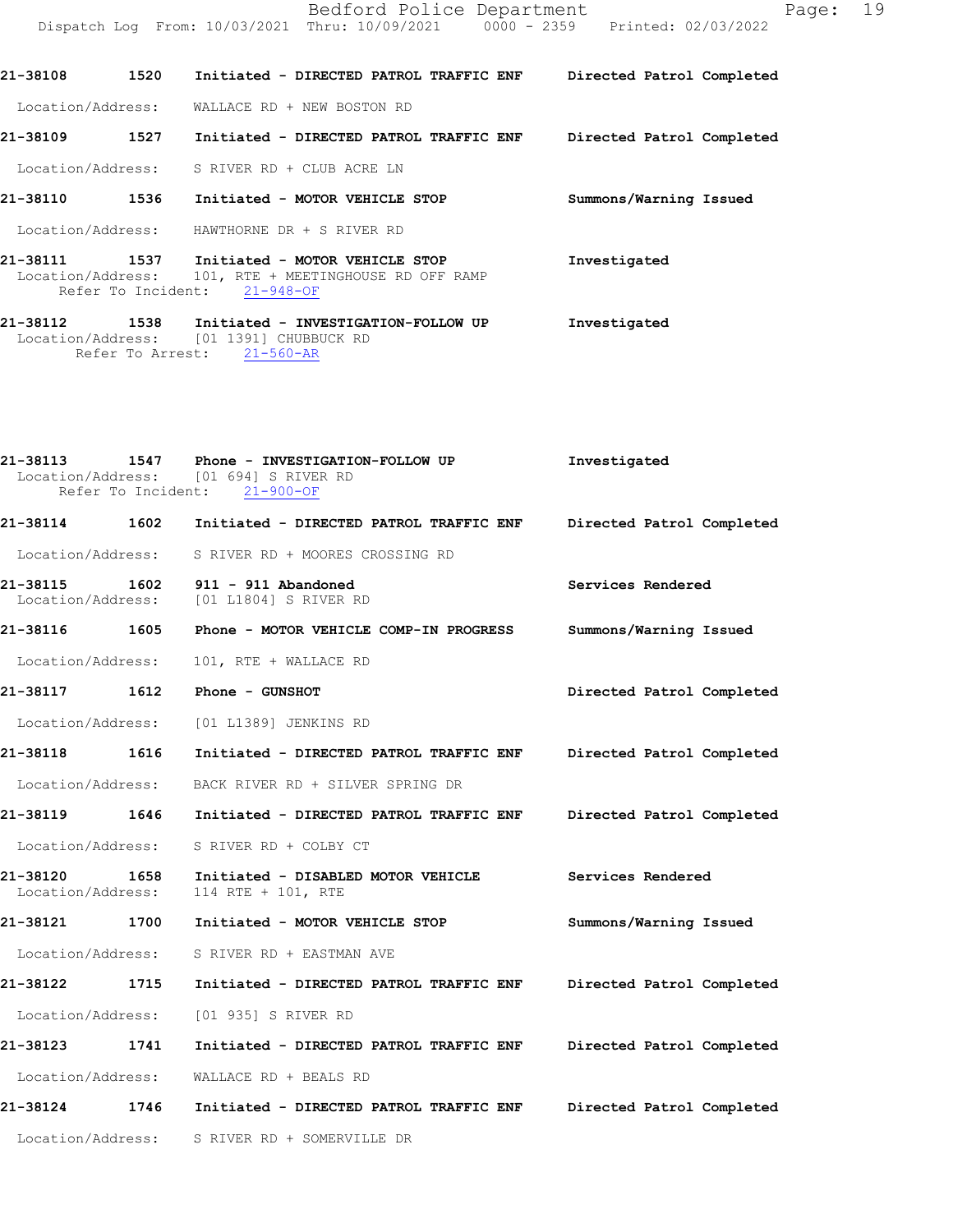| 21-38125<br>Location/Address: | 1749             | Initiated - DISABLED MOTOR VEHICLE<br>S RIVER RD + SOMERVILLE DR | Services Rendered              |
|-------------------------------|------------------|------------------------------------------------------------------|--------------------------------|
| 21-38126                      | 1803             | 911 - S-EMERGENCY MEDICAL CALL-ALPHA                             | Transported to Elliot Hospital |
|                               |                  | Location/Address: [01 1389] S RIVER RD                           |                                |
| 21-38127                      | 1816             | Initiated - DIRECTED PATROL-CAR BREAK-INS                        | Directed Patrol Completed      |
|                               |                  | Location/Address: [01 L1804] S RIVER RD                          |                                |
| 21-38128                      | 1828             | Initiated - MOTOR VEHICLE STOP                                   | Summons/Warning Issued         |
| Location/Address: S RIVER RD  |                  |                                                                  |                                |
| 21-38129                      | 1833             | Walk-In - INVESTIGATION-FOLLOW UP                                | Investigated                   |
|                               |                  | Location/Address: [01 474] CONSTITUTION DR                       |                                |
|                               | Refer To Arrest: | $21 - 557 - AR$                                                  |                                |

| 21-38130                           | 1910 | Initiated - DIRECTED PATROL DWI                                                                            | Directed Patrol Completed |
|------------------------------------|------|------------------------------------------------------------------------------------------------------------|---------------------------|
|                                    |      | Location/Address: JENKINS RD + 101, RTE                                                                    |                           |
| 21-38131 1913                      |      | Initiated - DIRECTED PATROL-CAR BREAK-INS Directed Patrol Completed                                        |                           |
|                                    |      | Location/Address: [01 1235] S RIVER RD                                                                     |                           |
|                                    |      | 21-38132 1937 911 - S-EMERGENCY MEDICAL CALL-CHARL NO TRANSPORT<br>Location/Address: [01 L1252] CHATHAM DR |                           |
| 21-38133 1938<br>Location/Address: |      | Initiated - MOTOR VEHICLE STOP THE NO PAPERWORK<br>MAIN ST                                                 |                           |
|                                    |      | 21-38134 2034 Initiated - BUILDING CHECK                                                                   | Building Checked/Secured  |
|                                    |      | Location/Address: [01 234] COUNTY RD                                                                       |                           |
| 21-38135 2042                      |      | Initiated - DIRECTED PATROL-CAR BREAK-INS Directed Patrol Completed                                        |                           |
|                                    |      | Location/Address: [01 324] HAWTHORNE DR                                                                    |                           |
|                                    |      | 21-38136 2043 Phone - THEFT                                                                                | No Action Required        |
|                                    |      | Location/Address: [01 L380] S RIVER RD                                                                     |                           |
| 21-38137 2058                      |      | Initiated - MOTOR VEHICLE STOP                                                                             | Summons/Warning Issued    |
| Location/Address:                  |      | 101, RTE + COVENANT WAY                                                                                    |                           |
| 21-38138 2111                      |      | Initiated - DIRECTED PATROL-CAR BREAK-INS Directed Patrol Completed                                        |                           |
|                                    |      | Location/Address: [01 L0000816] IRON HORSE DR                                                              |                           |
| 21-38139 2114                      |      | Initiated - DIRECTED PATROL TRAFFIC ENF Directed Patrol Completed                                          |                           |
| Vicinity of:                       |      | 101, RTE + KAHLIKO LN                                                                                      |                           |
| 21-38140 2120                      |      | Phone - ASSIST CITIZEN<br>Location/Address: [01 474] CONSTITUTION DR                                       | Services Rendered         |
|                                    |      | 21-38141  2128  Initiated - BUILDING CHECK                                                                 | Directed Patrol Completed |
|                                    |      | Location/Address: [01 L1094] S RIVER RD                                                                    |                           |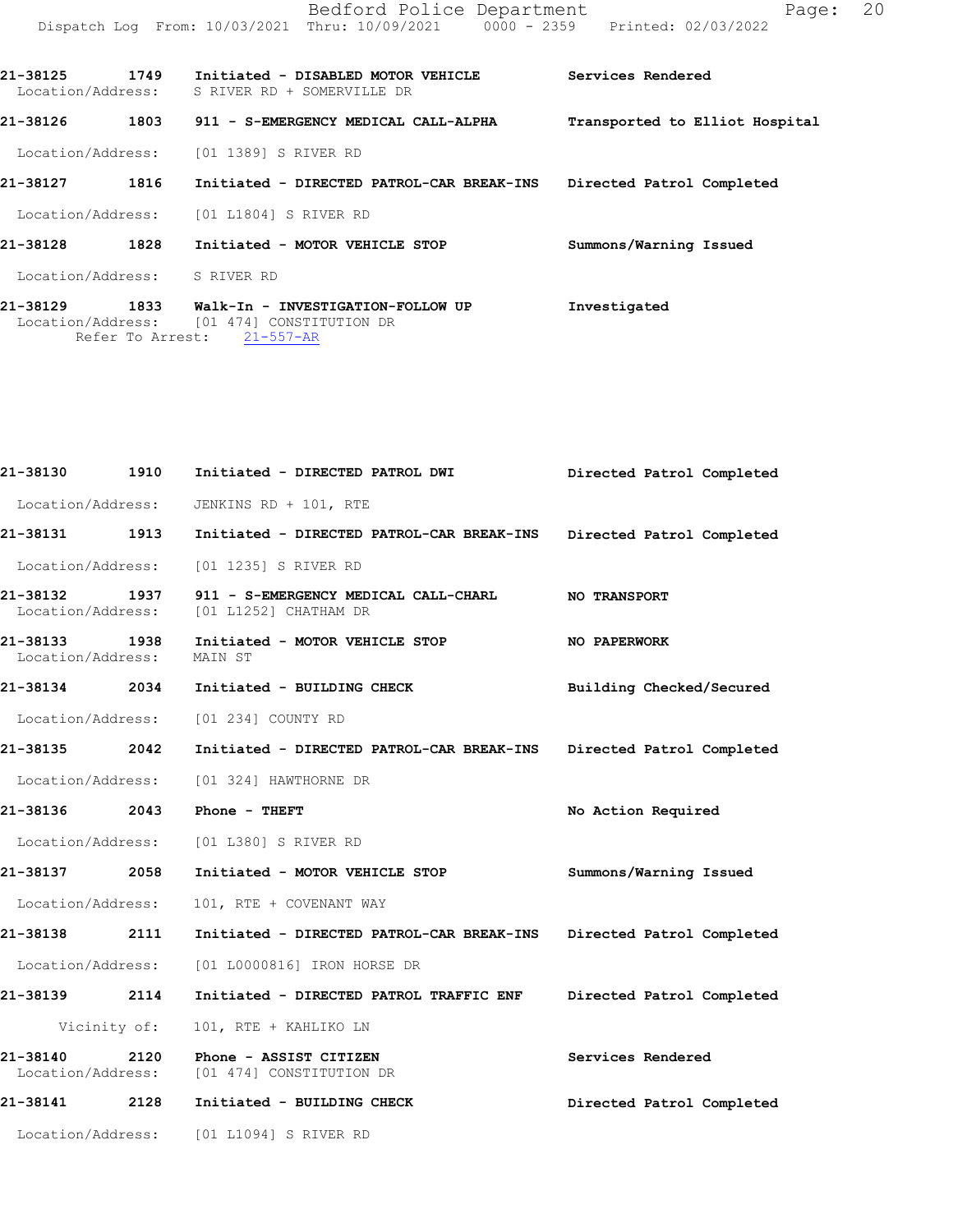Bedford Police Department Fage: 21 Dispatch Log From: 10/03/2021 Thru: 10/09/2021 0000 - 2359 Printed: 02/03/2022

**21-38142 2135 Phone - S-ALARM-MEDICAL AID/LIFT ASST NO TRANSPORT**  Location/Address: [01 L1639] WENDOVER WAY **21-38143 2200 Initiated - BUILDING CHECK Building Checked/Secured**  Location/Address: [01 L1896] STATION RD **21-38144 2331 Initiated - DIRECTED PATROL DWI Directed Patrol Completed**  Vicinity of: 101, RTE + WALLACE RD **21-38145 2334 Initiated - DIRECTED PATROL DWI Directed Patrol Completed**  Location/Address: S RIVER RD + PALOMINO LN **21-38146 2336 Initiated - DIRECTED PATROL DWI Directed Patrol Completed**  Location/Address: 114 RTE + 101, RTE **21-38147 2338 Initiated - DIRECTED PATROL DWI Directed Patrol Completed**  Location/Address: S RIVER RD + MEETINGHOUSE RD **21-38148 2353 Initiated - MOTOR VEHICLE STOP Summons/Warning Issued**  Location/Address: MINISTERIAL RD + CHANDLER RD

**21-38149 2357 Phone - MOTOR VEHICLE COMPLAINT Directed Patrol Completed**  Location/Address: S RIVER RD

### **For Date: 10/06/2021 - Wednesday**

| 21-38150 0004                      |              | Initiated - DIRECTED PATROL DWI                   | Directed Patrol Completed |
|------------------------------------|--------------|---------------------------------------------------|---------------------------|
|                                    | Vicinity of: | 101, RTE + NASHUA RD                              |                           |
| 21-38151 0007                      |              | Initiated - DIRECTED PATROL ACCIDENTS             | Directed Patrol Completed |
| Location/Address:                  |              | NEW BOSTON RD + MCALLISTER RD                     |                           |
| 21-38152 0007                      |              | Initiated - DIRECTED PATROL DWI                   | Directed Patrol Completed |
| Location/Address:                  |              | S RIVER RD + KILTON RD                            |                           |
| 21-38153 0009                      |              | Initiated - DIRECTED PATROL DWI                   | Directed Patrol Completed |
| Location/Address:                  |              | S RIVER RD + SOMERVILLE DR                        |                           |
| 21-38154 0014<br>Location/Address: |              | Phone - NUISANCE/NOISE COMPLIANT<br>JOPPA HILL RD | Services Rendered         |
| 21-38155 0038                      |              | Initiated - DIRECTED PATROL DWI                   | Directed Patrol Completed |
|                                    | Vicinity of: | 101, RTE + HARDY RD                               |                           |
| 21-38156 0055                      |              | Initiated - DIRECTED PATROL DWI                   | Directed Patrol Completed |
| Location/Address:                  |              | S RIVER RD + AUTUMN LN                            |                           |
| 21-38157 0056                      |              | Initiated - DIRECTED PATROL DWI                   | Directed Patrol Completed |
| Location/Address:                  |              | S RIVER RD + COLBY CT                             |                           |
| 21-38158 0059                      |              | Initiated - DIRECTED PATROL DWI                   | Directed Patrol Completed |
|                                    | Vicinity of: | 101, RTE + CHESTNUT DR                            |                           |
| 21-38159                           | 0059         | Initiated - DIRECTED PATROL DWI                   | Directed Patrol Completed |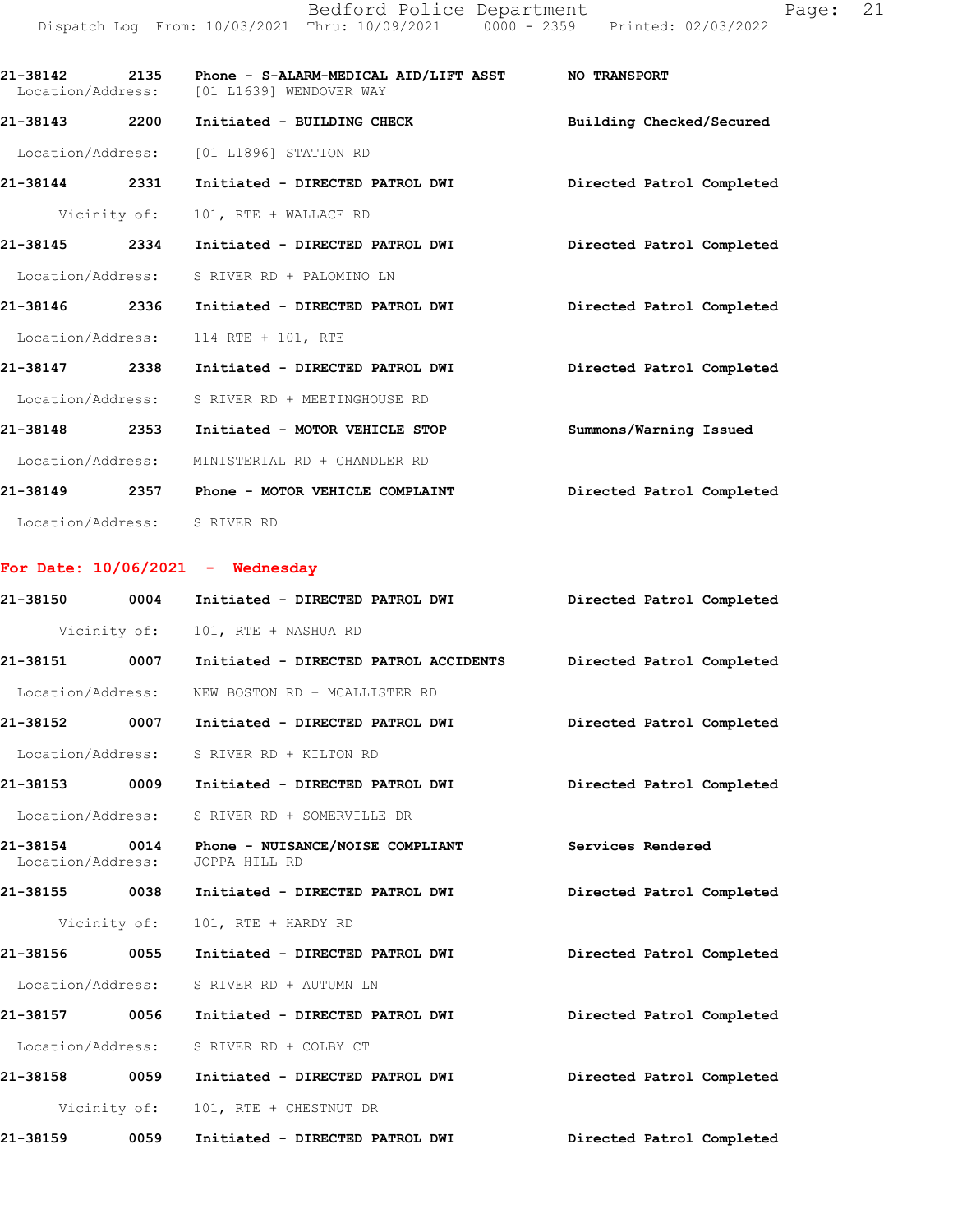|                                       | Dispatch Log From: 10/03/2021 Thru: 10/09/2021 0000 - 2359 Printed: 02/03/2022    |                           |
|---------------------------------------|-----------------------------------------------------------------------------------|---------------------------|
|                                       | Location/Address: 101, RTE + MEETINGHOUSE RD                                      |                           |
| 21-38160 0103<br>Location/Address:    | Initiated - SUSP ACTIVITIES<br>[01 138] S RIVER RD                                | Services Rendered         |
| 21-38161 0119<br>Location/Address:    | Initiated - MOTOR VEHICLE STOP<br>101, RTE + HARDY RD                             | <b>NO PAPERWORK</b>       |
| 21-38162 0121                         | Initiated - DIRECTED PATROL-CAR BREAK-INS Directed Patrol Completed               |                           |
| Location/Address:                     | 114 RTE + DONALD ST                                                               |                           |
| 21-38163 0124                         | Initiated - DIRECTED PATROL-CAR BREAK-INS                                         | Directed Patrol Completed |
|                                       | Location/Address: PALOMINO LN + MACK ST                                           |                           |
|                                       | 21-38164 0132 Initiated - DIRECTED PATROL DWI                                     | Directed Patrol Completed |
| Location/Address:                     | S RIVER RD + HAWTHORNE DR                                                         |                           |
| 21-38165 0135                         | Initiated - DIRECTED PATROL DWI Directed Patrol Completed                         |                           |
| Vicinity of:                          | WALLACE RD + BEALS RD                                                             |                           |
| 21-38166 0203                         | Initiated - DIRECTED PATROL DWI                                                   | Directed Patrol Completed |
|                                       | Location/Address: BACK RIVER RD + SOUTHGATE DR                                    |                           |
| 21-38167 0204                         | Initiated - BUILDING CHECK                                                        | Building Checked/Secured  |
| Location/Address:                     | [01 L2122] S RIVER RD                                                             |                           |
| 21-38168 0207                         | Initiated - DIRECTED PATROL BURGLARY                                              | Directed Patrol Completed |
| Vicinity of:                          | COUNTY RD + NASHUA RD                                                             |                           |
| 21-38169 0208                         | Initiated - DIRECTED PATROL-CAR BREAK-INS Directed Patrol Completed               |                           |
| Location/Address:                     | 101, RTE + BEDFORD CENTER RD                                                      |                           |
|                                       | 21-38170 0208 Initiated - DIRECTED PATROL-CAR BREAK-INS Directed Patrol Completed |                           |
|                                       | Location/Address: [01 1870] S RIVER RD                                            |                           |
| 21-38171<br>0217                      | 911 - S-EMERGENCY MEDICAL CALL<br>Location/Address: [01 L1639] WENDOVER WAY       | Investigated              |
| 21-38172<br>0330                      | Initiated - DIRECTED PATROL BURGLARY                                              | Directed Patrol Completed |
| Location/Address:                     | [01 709] 101, RTE                                                                 |                           |
| 21-38173 0335                         | Initiated - DIRECTED PATROL-CAR BREAK-INS                                         | Directed Patrol Completed |
| Location/Address:                     | MEETINGHOUSE RD + 101, RTE                                                        |                           |
| 21-38174<br>0417<br>Location/Address: | Phone - S-SERVICE CALL<br>[01 1870] S RIVER RD                                    | Services Rendered         |
| 21-38175 0442                         | Initiated - DIRECTED PATROL BURGLARY                                              | Directed Patrol Completed |
| Location/Address:                     | LEAVY DR + COOPER LN                                                              |                           |
| 21-38176 0444                         | Initiated - DIRECTED PATROL BURGLARY                                              | Directed Patrol Completed |
| Vicinity of:                          | 101, RTE + WALLACE RD                                                             |                           |
| 21-38177<br>0514                      | Initiated - DIRECTED PATROL ACCIDENTS                                             | Directed Patrol Completed |
| Location/Address:                     | 114 RTE + DONALD ST                                                               |                           |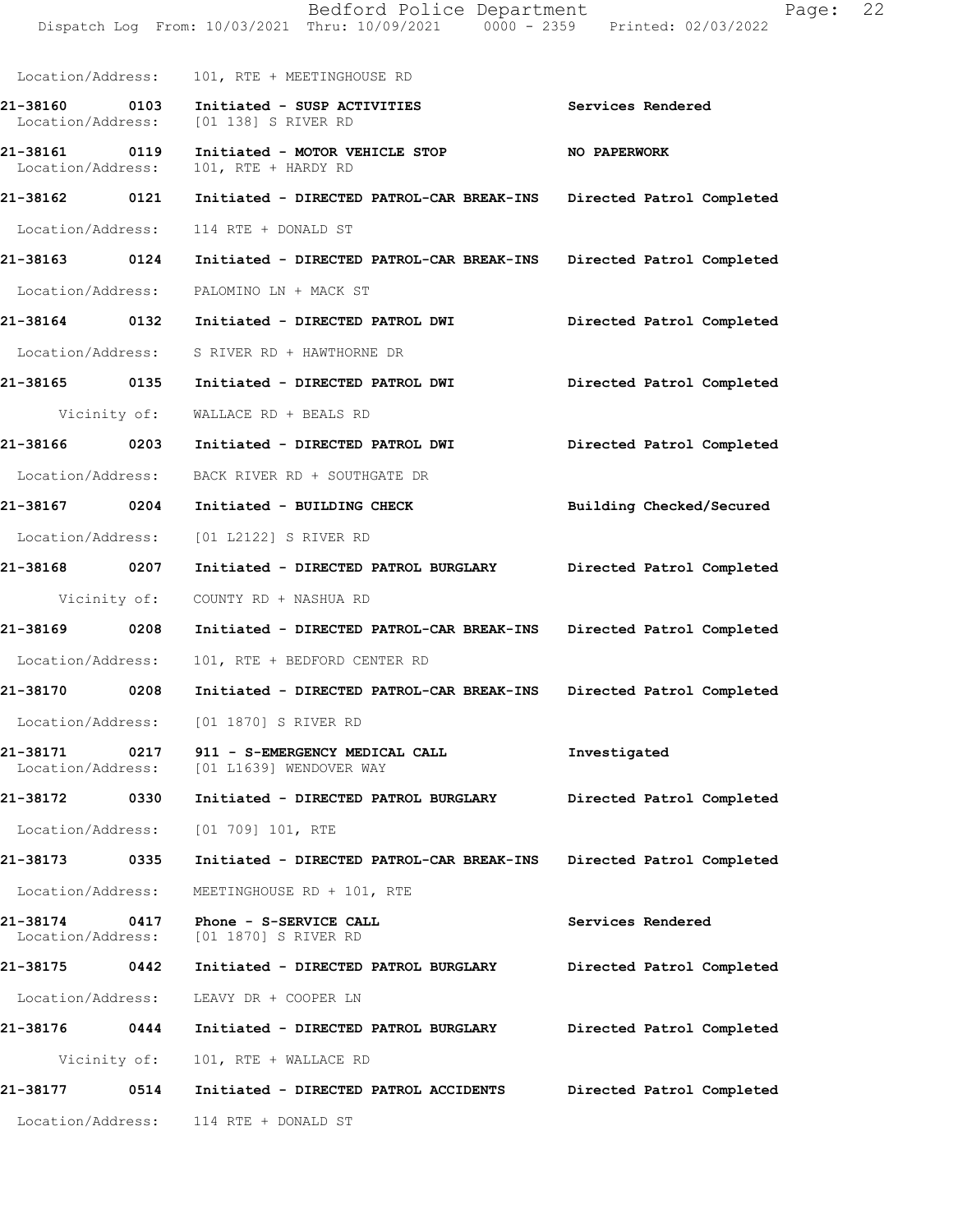|                               |              | Bedford Police Department<br>Dispatch Log From: 10/03/2021 Thru: 10/09/2021 0000 - 2359 Printed: 02/03/2022 | 23<br>Page:                    |
|-------------------------------|--------------|-------------------------------------------------------------------------------------------------------------|--------------------------------|
| 21-38178 0521                 |              | Initiated - DIRECTED PATROL TRAFFIC ENF                                                                     | Directed Patrol Completed      |
|                               | Vicinity of: | 101, RTE + MEETINGHOUSE RD                                                                                  |                                |
| 21-38179<br>Location/Address: | 0546         | 911 - S-EMERGENCY MEDICAL CALL<br>[01 L1639] WENDOVER WAY                                                   | <b>NO TRANSPORT</b>            |
|                               |              |                                                                                                             | TRANSPORTED TO CMC HOSPITAL    |
| Location/Address:             |              | CHURCHILL CT                                                                                                |                                |
| 21-38181 0740                 |              | Initiated - DIRECTED PATROL ACCIDENTS                                                                       | Directed Patrol Completed      |
| Location/Address:             |              | S RIVER RD + KILTON RD                                                                                      |                                |
| 21-38182 0741                 |              | Initiated - MOTOR VEHICLE STOP                                                                              | Summons/Warning Issued         |
| Location/Address:             |              | BACK RIVER RD + SILVER SPRING DR                                                                            |                                |
| 21-38183 0745                 |              | Initiated - DIRECTED PATROL TRAFFIC ENF                                                                     | Directed Patrol Completed      |
| Location/Address:             |              | [01 231] OLD BEDFORD RD                                                                                     |                                |
| 21-38184 0756                 |              | Initiated - DIRECTED PATROL ACCIDENTS Directed Patrol Completed                                             |                                |
| Location/Address:             |              | 101, RTE + 114 RTE                                                                                          |                                |
| 21-38185 0800                 |              | Initiated - MOTOR VEHICLE STOP                                                                              | Summons/Warning Issued         |
| Location/Address:             |              | OLD BEDFORD RD + RUNDLETT HILL RD                                                                           |                                |
| 21-38186 0811                 |              | 911 - S-EMERGENCY MEDICAL CALL-CHARL                                                                        | Transported to Elliot Hospital |
| Location/Address:             |              | [01 2198] OLD BEDFORD RD                                                                                    |                                |
| 21-38187                      | 0829         | Initiated - MOTOR VEHICLE STOP                                                                              | Summons/Warning Issued         |
| Location/Address:             |              | S RIVER RD + COMMERCE PARK NORTH                                                                            |                                |
| 21-38188                      |              | 0835 Phone - SEX OFFENDER REGISTRATION<br>Location/Address: [01 474] CONSTITUTION DR                        | Investigated                   |
| 21-38189                      | 0836         | Initiated - DIRECTED PATROL TRAFFIC ENF                                                                     | Directed Patrol Completed      |
| Location/Address:             |              | S RIVER RD + MEETINGHOUSE RD                                                                                |                                |
| 21-38190<br>Location/Address: | 0843         | Phone - ALARM, HOLD UP/PANIC<br>[01 1050] DONALD ST                                                         | Alarm - False                  |
| 21-38191                      | 0844         | Initiated - DIRECTED PATROL-CAR BREAK-INS                                                                   | Directed Patrol Completed      |
| Location/Address:             |              | [01 L1804] S RIVER RD                                                                                       |                                |
| 21-38192                      | 0846         | Initiated - MOTOR VEHICLE STOP                                                                              | Summons/Warning Issued         |
| Location/Address:             |              | MEETINGHOUSE RD                                                                                             |                                |
| 21-38193                      | 0847         | Initiated - DOG VIOLATIONS (STATE/LOCAL)                                                                    | Summons/Warning Issued         |
| Location/Address:             |              | HICKORY LN                                                                                                  |                                |
| 21-38194<br>Location/Address: | 0848         | 911 - S-FIRE, OTHER<br>[01 L1178] ATWOOD LN                                                                 | Services Rendered              |
| 21-38195<br>Location/Address: | 0856         | Initiated - DOG VIOLATIONS (STATE/LOCAL)<br>ESSEX RD                                                        | Services Rendered              |
| 21-38196<br>Location/Address: | 0900         | Initiated - DOG VIOLATIONS (STATE/LOCAL)<br>ESSEX RD                                                        | Services Rendered              |
| 21-38197                      | 0902         | Initiated - DIRECTED PATROL TRAFFIC ENF                                                                     | Directed Patrol Completed      |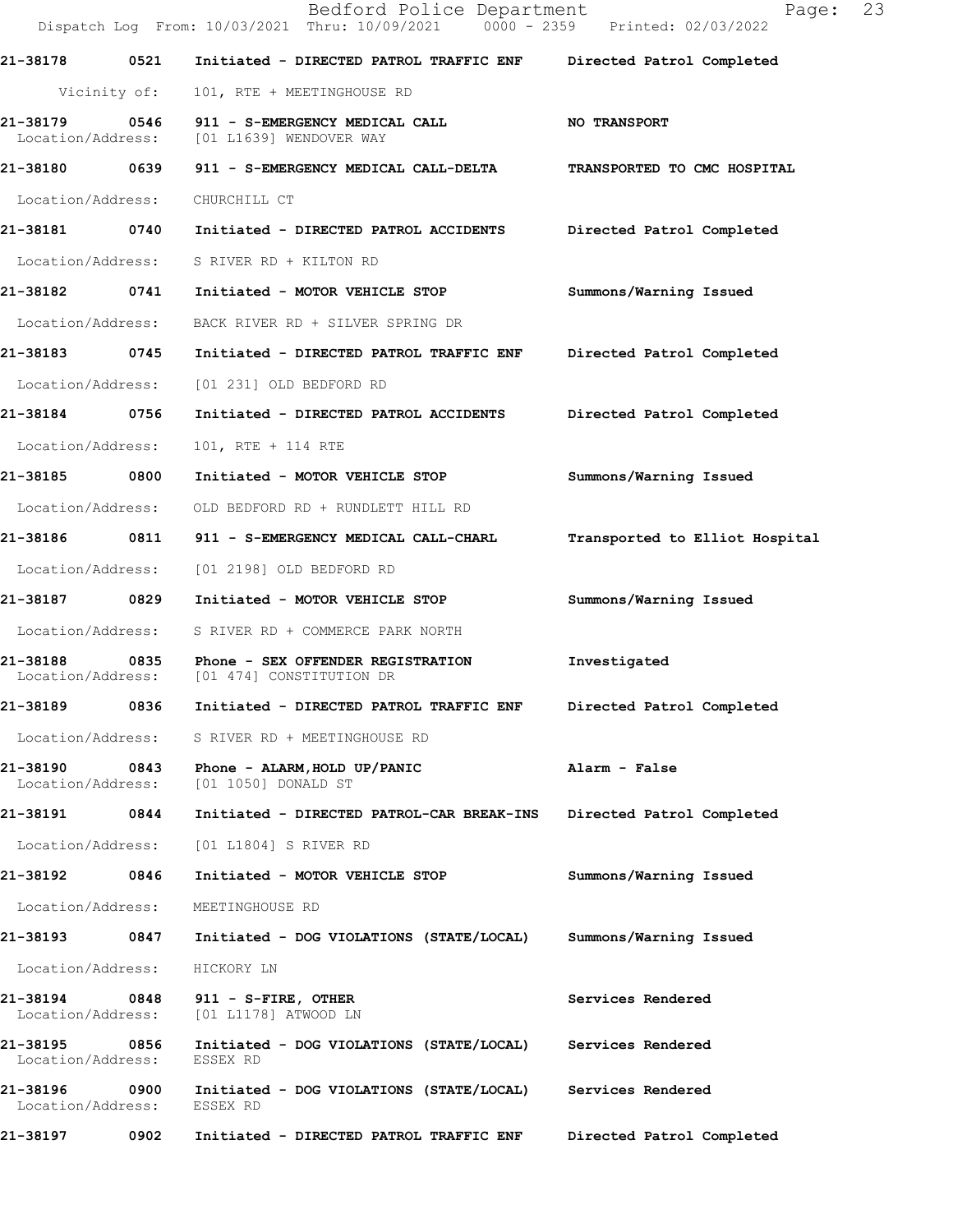|                                       | Dispatch Log From: 10/03/2021 Thru: 10/09/2021 0000 - 2359 Printed: 02/03/2022       |                           |
|---------------------------------------|--------------------------------------------------------------------------------------|---------------------------|
|                                       | Location/Address: S RIVER RD + BACK RIVER RD                                         |                           |
| 21-38198 0906<br>Location/Address:    | Initiated - DOG VIOLATIONS (STATE/LOCAL) Services Rendered<br>DUNLAP DR              |                           |
| 21-38199<br>0907                      | Initiated - MOTOR VEHICLE STOP                                                       | Summons/Warning Issued    |
| Location/Address:                     | [01 L1864] S RIVER RD                                                                |                           |
| 21-38200 0913                         | Initiated - DOG VIOLATIONS (STATE/LOCAL)                                             | Summons/Warning Issued    |
| Location/Address:                     | NEW BOSTON RD                                                                        |                           |
| 21-38201 0915                         | Initiated - DIRECTED PATROL-CAR BREAK-INS                                            | Directed Patrol Completed |
| Location/Address:                     | [01 1235] S RIVER RD                                                                 |                           |
| 21-38202 0920<br>Location/Address:    | Initiated - DOG VIOLATIONS (STATE/LOCAL)<br>NEW BOSTON RD                            | NO PAPERWORK              |
| 21-38203 0931                         | Phone - ANIMAL COMPLAINT                                                             | No Action Required        |
| Location/Address:                     | [01 1263] HOMESTEAD HILL RD + JENKINS RD                                             |                           |
| 21-38204<br>0933<br>Location/Address: | Phone - Parking Complaint<br>[01 1446] COUNTY RD                                     | Investigated              |
| 21-38205 0939                         | Initiated - DOG VIOLATIONS (STATE/LOCAL)                                             | Summons/Warning Issued    |
| Location/Address:                     | FIELDSTONE DR                                                                        |                           |
| 21-38206 0939                         | Initiated - MOTOR VEHICLE STOP                                                       | Summons/Warning Issued    |
| Location/Address:                     | 101, RTE + 114 RTE                                                                   |                           |
| 21-38207<br>0942                      | Initiated - DOG VIOLATIONS (STATE/LOCAL)                                             | Summons/Warning Issued    |
| Location/Address:                     | [01 1072] FLINTLOCK RD                                                               |                           |
|                                       | 21-38208 0943 Phone - ANIMAL COMPLAINT<br>Location/Address: [01 1263] JENKINS RD     | Services Rendered         |
|                                       | 21-38209 0948 Phone - S-FIRE ALARM<br>Location/Address: [01 L1068] BEDFORD CENTER RD | Alarm - False             |
| 21-38210<br>1003                      | Initiated - DIRECTED PATROL BURGLARY                                                 | Directed Patrol Completed |
| Location/Address:                     | PILGRIM DR + MEETINGHOUSE RD                                                         |                           |
| 21-38211                              | 1008 Phone - S-FIRE ALARM<br>Location/Address: [01 163] S RIVER RD                   | Alarm - False             |
| Location/Address: RIDDLE DR           | 21-38212 1017 Initiated - DOG VIOLATIONS (STATE/LOCAL)                               | <b>NO PAPERWORK</b>       |
| 21-38213 1023                         | Initiated - DOG VIOLATIONS (STATE/LOCAL)                                             | Summons/Warning Issued    |
| Location/Address: NATHAN CUTLER DR    |                                                                                      |                           |
| 21-38214<br>1033                      | Initiated - DOG VIOLATIONS (STATE/LOCAL)                                             | Summons/Warning Issued    |
| Location/Address:                     | OLD FARM RD                                                                          |                           |
| 21-38215<br>1037                      | Initiated - DOG VIOLATIONS (STATE/LOCAL)                                             | Summons/Warning Issued    |
| Location/Address: OLD FARM RD         |                                                                                      |                           |
| 21-38216<br>1051                      | Initiated - DOG VIOLATIONS (STATE/LOCAL)                                             | Summons/Warning Issued    |
| Location/Address:                     | GOLDEN DR                                                                            |                           |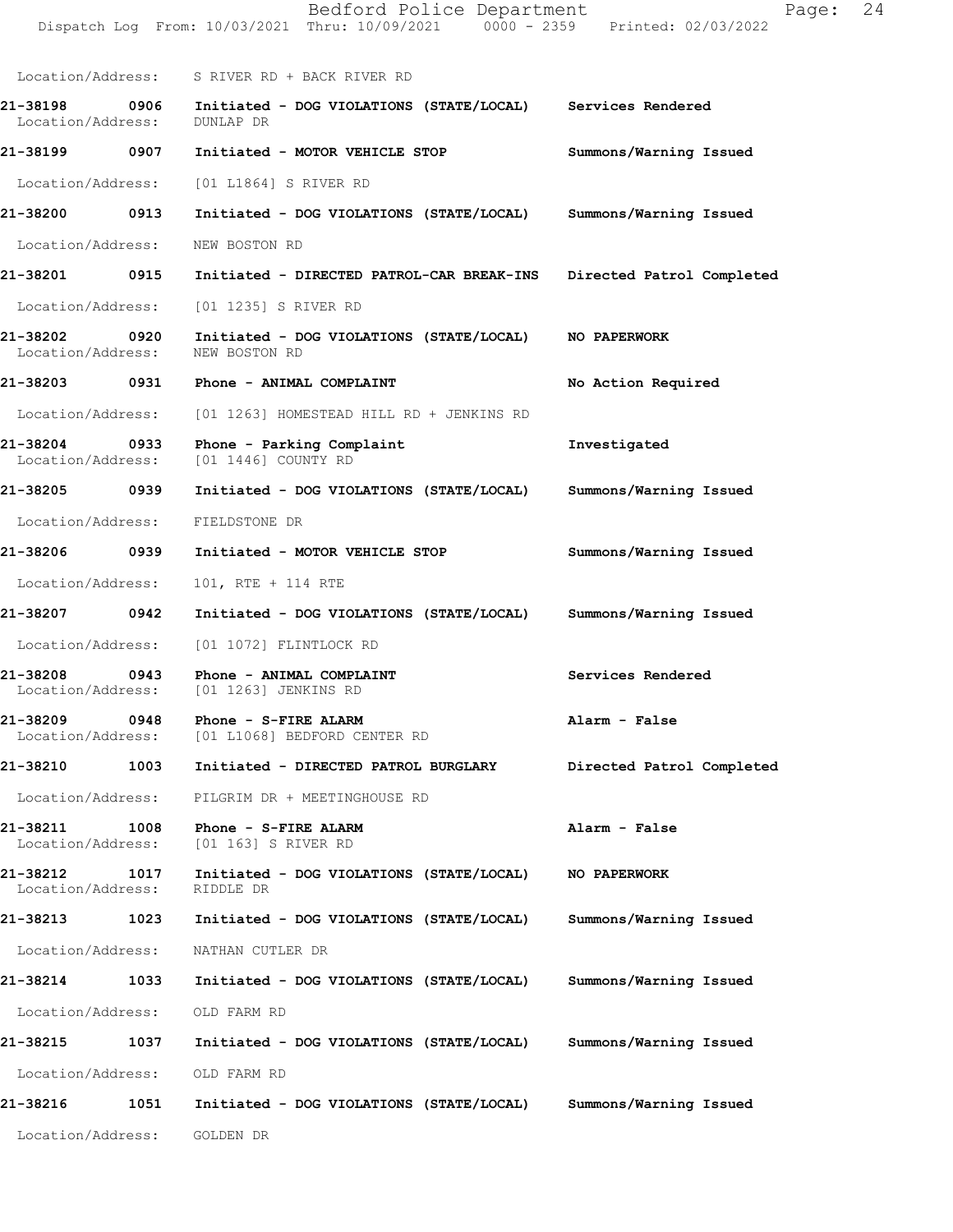**21-38217 1053 Initiated - DOG VIOLATIONS (STATE/LOCAL) Summons/Warning Issued**  Location/Address: GOLDEN DR **21-38218 1058 Initiated - DOG VIOLATIONS (STATE/LOCAL) Summons/Warning Issued**  Location/Address: FOX RUN **21-38219 1116 Other - RESTRAINING ORDER Could Not Locate**  Location/Address: [01 L453] WHITE AVE **21-38220 1132 911 - S-EMERGENCY MEDICAL CALL-CHARL Transported to Elliot Hospital** Location/Address: [01 1132] HAWTHORNE DR **21-38221 1159 Phone - ALARM,BURGLAR Alarm- correct code/reset**  Location/Address: [01 L900] SUNSET LN **21-38222 1210 Initiated - MOTOR VEHICLE STOP Summons/Warning Issued**  Location/Address: S RIVER RD **21-38223 1219 911 - 911 Abandoned Alarm - False**  Location/Address: [01 685] COLBY CT **21-38224 1245 Initiated - DIRECTED PATROL BURGLARY Directed Patrol Completed**  Location/Address: NEW BOSTON RD **21-38225 1253 Initiated - DIRECTED PATROL-CAR BREAK-INS Directed Patrol Completed**  Location/Address: PALOMINO LN + PLUMMER RD **21-38226 1321 911 - SUSP ACTIVITIES-IN PROGRESS Could Not Locate**  Location/Address: EASTMAN AVE **21-38227 1322 Phone - ASSIST OTHER AGENCY Services Rendered**  Location/Address: [01 138] S RIVER RD **21-38228 1324 Phone - ASSIST CITIZEN Services Rendered**  Location/Address: JOHN GOFFE DR **21-38229 1358 Initiated - DISABLED MOTOR VEHICLE Services Rendered**  Location/Address: 101, RTE + CONSTITUTION DR **21-38230 1401 Phone - ANIMAL COMPLAINT Could Not Locate**  Location/Address: [01 1263] JENKINS RD **21-38231 1406 Phone - THEFT Investigated**  Location/Address: [01 L380] S RIVER RD Refer To Incident: 21-952-OF **21-38232 1414 Initiated - RESTRAINING ORDER SERVICE Could Not Locate**  Location/Address: [01 L453] WHITE AVE **21-38233 1420 Phone - SUSP ACTIVITIES Could Not Locate**  Location/Address: THIRD ST **21-38234 1424 Initiated - ASSIST OTHER AGENCY Could Not Locate**  Location/Address: BLANFORD PL **21-38235 1447 Initiated - ANIMAL COMPLAINT Services Rendered**  Location/Address: HAWK DR **21-38236 1451 911 - MOTOR VEHICLE COMPLAINT No Action Required**  Location/Address: [01 L241] 101, RTE **21-38237 1454 Initiated - INVESTIGATION-FOLLOW UP Services Rendered**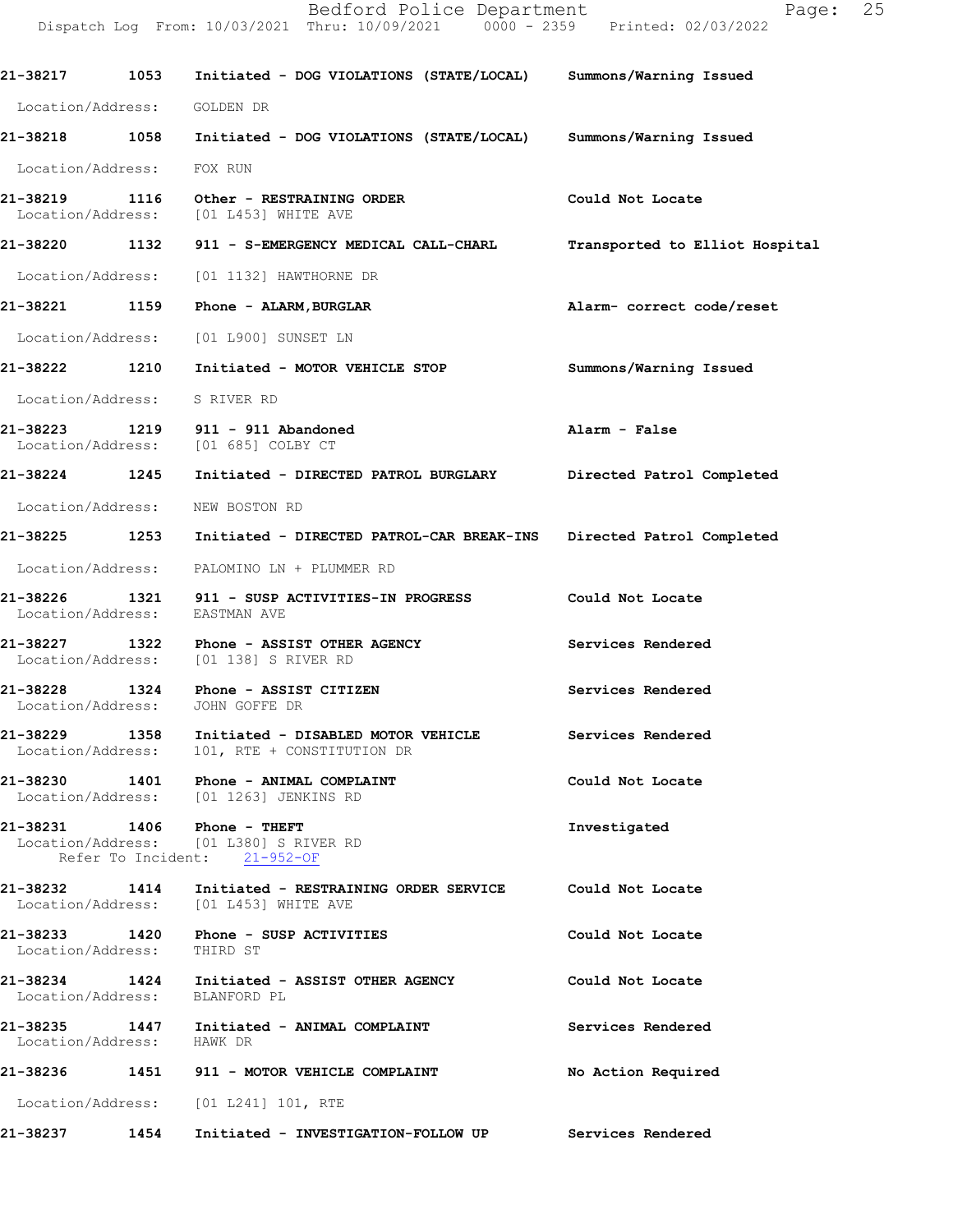|                               |      | Bedford Police Department<br>Dispatch Log From: 10/03/2021 Thru: 10/09/2021 0000 - 2359 Printed: 02/03/2022 | Page:                          | 26 |
|-------------------------------|------|-------------------------------------------------------------------------------------------------------------|--------------------------------|----|
|                               |      | Location/Address: [01 L1094] S RIVER RD<br>Refer To Incident: 21-541-OF                                     |                                |    |
|                               |      | 21-38238 1505 Phone - ASSAULT<br>Location/Address: [01 248] RIDGEWOOD RD                                    | Services Rendered              |    |
|                               |      | 21-38239 1518 911 - S-EMERGENCY MEDICAL CALL-ALPHA<br>Location/Address: [01 919] CORPORATE DR               | <b>NO TRANSPORT</b>            |    |
| Location/Address: OLD FARM RD |      | 21-38240 1524 Walk-In - CIVIL STANDBY                                                                       | Services Rendered              |    |
|                               |      |                                                                                                             | Directed Patrol Completed      |    |
|                               |      | Location/Address: S RIVER RD + BACK RIVER RD                                                                |                                |    |
|                               |      | 21-38242 1541 Initiated - MOTOR VEHICLE STOP                                                                | Summons/Warning Issued         |    |
|                               |      | Location/Address: S RIVER RD + HAWTHORNE DR                                                                 |                                |    |
|                               |      | 21-38243   1544   Phone - S-FIRE ALARM<br>Location/Address: [01 L157] BUTTONWOOD RD                         | Alarm - False                  |    |
|                               |      |                                                                                                             | Summons/Warning Issued         |    |
|                               |      | Location/Address: S RIVER RD + BACK RIVER RD                                                                |                                |    |
|                               |      | 21-38244 1615 Phone - THEFT<br>Location/Address: [01 L0000792] S RIVER RD<br>Refer To Incident: 21-953-OF   | Investigated                   |    |
|                               |      | 21-38246   1634   911 - ASSIST CITIZEN<br>Location/Address: [01 435] HAWTHORNE DR                           | Investigated                   |    |
| 21-38247                      |      | 1651 911 - S-EMERGENCY MEDICAL CALL-CHARL                                                                   | Transported to Elliot Hospital |    |
|                               |      | Location/Address: [01 1312] S RIVER RD                                                                      |                                |    |
| 21-38248                      |      | 1710 Phone - MOTOR VEHICLE COMPLAINT<br>Location/Address: F.E. EVERETT NORTH TPKE                           | Could Not Locate               |    |
| 21-38249                      | 1716 | Initiated - SERVE PAPERWORK                                                                                 | Directed Patrol Completed      |    |
| Location/Address:             |      | WHITE AVE                                                                                                   |                                |    |
| 21-38250<br>Location/Address: | 1728 | Phone - CHECK THE WELFARE<br>PALOMINO LN                                                                    | Services Rendered              |    |
| 21-38251<br>Location/Address: | 1737 | Phone - ALARM, BURGLAR<br>[01 L2045] CONNIE CT                                                              | Alarm - False                  |    |
| 21-38252                      | 1741 | Initiated - MOTOR VEHICLE STOP                                                                              | Summons/Warning Issued         |    |
| Location/Address:             |      | 101, RTE + KAHLIKO LN                                                                                       |                                |    |
| 21-38253                      | 1747 | Initiated - DIRECTED PATROL TRAFFIC ENF                                                                     | Directed Patrol Completed      |    |
| Location/Address:             |      | S RIVER RD                                                                                                  |                                |    |
| 21-38254                      | 1757 | Initiated - MOTOR VEHICLE STOP                                                                              | Summons/Warning Issued         |    |
| Location/Address:             |      | [01 1660] S RIVER RD                                                                                        |                                |    |
| 21-38255                      | 1808 | Phone - DOG COMPLAINT                                                                                       | No Action Required             |    |
| Location/Address:             |      | ESSEX RD                                                                                                    |                                |    |
| 21-38256<br>Location/Address: | 1811 | Initiated - INVESTIGATION-FOLLOW UP<br>BACK RIVER RD                                                        | Investigated                   |    |
| 21-38257                      | 1818 | Initiated - MOTOR VEHICLE STOP                                                                              | Summons/Warning Issued         |    |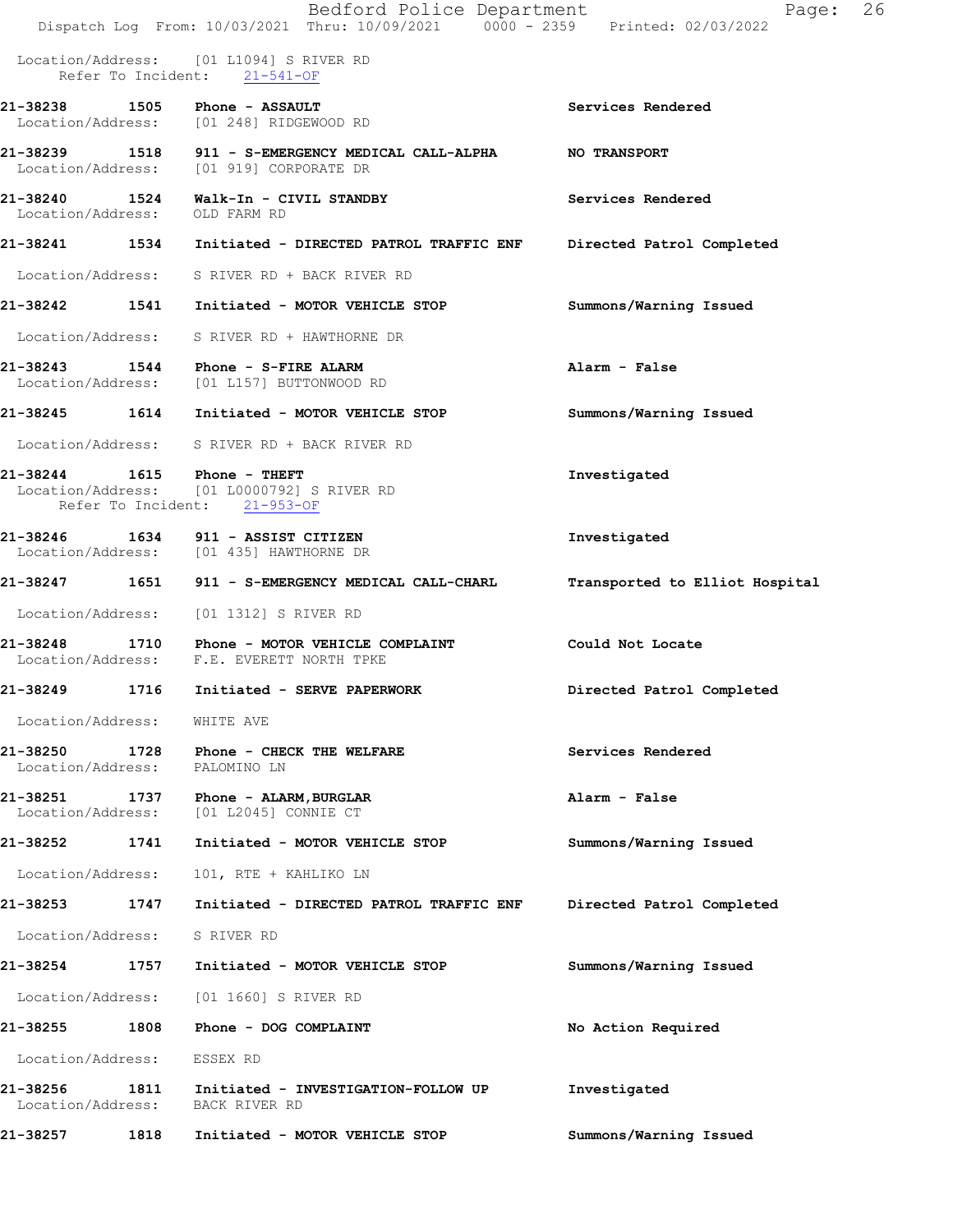|                                            | Dispatch Log From: 10/03/2021 Thru: 10/09/2021 0000 - 2359 Printed: 02/03/2022 |                           |
|--------------------------------------------|--------------------------------------------------------------------------------|---------------------------|
|                                            | Location/Address: S RIVER RD + CLUB ACRE LN                                    |                           |
| 21-38258 1821                              | Initiated - MOTOR VEHICLE STOP                                                 | Summons/Warning Issued    |
| Location/Address:                          | 101, RTE + MEETINGHOUSE RD                                                     |                           |
| 21-38259 1840                              | Initiated - MOTOR VEHICLE STOP                                                 | Summons/Warning Issued    |
| Location/Address:                          | S RIVER RD                                                                     |                           |
| 21-38260 1848                              | Initiated - DIRECTED PATROL-CAR BREAK-INS                                      | Directed Patrol Completed |
| Location/Address:                          | [01 1235] S RIVER RD                                                           |                           |
| 21-38261 1853                              | Initiated - MOTOR VEHICLE STOP                                                 | Summons/Warning Issued    |
| Location/Address:                          | MCALLISTER RD + WALLACE RD                                                     |                           |
| 21-38262 1905                              | Initiated - MOTOR VEHICLE STOP                                                 | Summons/Warning Issued    |
| Location/Address:                          | $[01 L0000553] 101$ , RTE                                                      |                           |
| 21-38263 1907                              | Initiated - DIRECTED PATROL-CAR BREAK-INS                                      | Directed Patrol Completed |
|                                            | Location/Address: [01 308] COLBY CT                                            |                           |
| 21-38266 1936<br>Location/Address:         | Phone - ANIMAL COMPLAINT<br>JENKINS RD                                         | Could Not Locate          |
|                                            | 21-38264 1937 Initiated - MOTOR VEHICLE STOP                                   | Summons/Warning Issued    |
| Location:                                  | MOBILE ON SECOND ST, MANCHESTER LINE                                           |                           |
| 21-38265 1942                              | Initiated - DIRECTED PATROL DWI                                                | Directed Patrol Completed |
| Location/Address:                          | S RIVER RD + MEETINGHOUSE RD                                                   |                           |
| 21-38267 1951                              | Initiated - DIRECTED PATROL-CAR BREAK-INS                                      | Directed Patrol Completed |
|                                            | Location/Address: [01 1312] S RIVER RD                                         |                           |
| 21-38268<br>1952                           | Initiated - MOTOR VEHICLE STOP                                                 | Summons/Warning Issued    |
|                                            | Location/Address: 101, RTE + WALLACE RD                                        |                           |
| 21-38269<br>Location/Address: CAMBRIDGE RD | 1955 Phone - ASSIST OTHER AGENCY                                               | Could Not Locate          |
| 21-38270                                   | 2014 Initiated - MOTOR VEHICLE STOP                                            | Summons/Warning Issued    |
| Location/Address: S RIVER RD               |                                                                                |                           |
| 21-38271<br>2042                           | Initiated - DIRECTED PATROL-CAR BREAK-INS                                      | Directed Patrol Completed |
| Location/Address:                          | [01 L1562] KILTON RD                                                           |                           |
| 21-38272 2056                              | Initiated - DIRECTED PATROL DWI                                                | Directed Patrol Completed |
| Location/Address:                          | BACK RIVER RD + SMITH RD                                                       |                           |
| 21-38273<br>2059<br>Location/Address:      | Phone - S-FIRE ALARM<br>[01 L0000129] HARVEY RD                                | Services Rendered         |
| 21-38274 2114                              | Initiated - BUILDING CHECK                                                     | Directed Patrol Completed |
|                                            | Location/Address: [01 376] KILTON RD                                           |                           |
| 21-38275 2129                              | Initiated - DIRECTED PATROL BURGLARY                                           | Directed Patrol Completed |
| Location/Address:                          | WHITTEMORE ST + SEABEE ST                                                      |                           |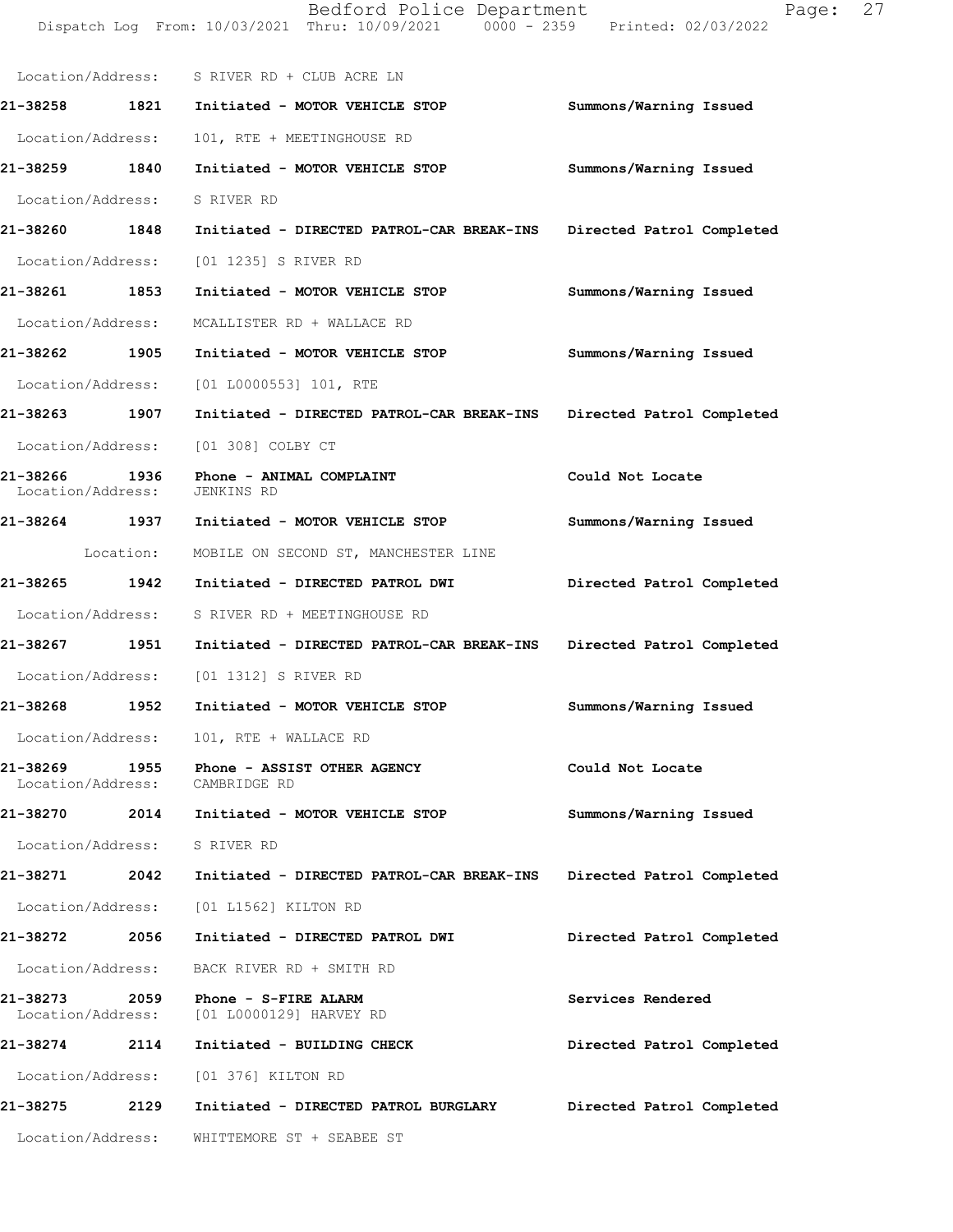|                                    | 21-38276     2151   Initiated - DIRECTED PATROL-CAR BREAK-INS   Directed Patrol Completed |                           |
|------------------------------------|-------------------------------------------------------------------------------------------|---------------------------|
| Location/Address: LEAVY DR         |                                                                                           |                           |
| 21-38277 2159                      | Initiated - MOTOR VEHICLE STOP                                                            | Summons/Warning Issued    |
| Location/Address: S RIVER RD       |                                                                                           |                           |
| 21-38278 2205<br>Location/Address: | Phone - MOTOR VEHICLE COMPLAINT<br>WALLACE RD + BEALS RD                                  | Could Not Locate          |
| 21-38279 2209                      | Initiated - MOTOR VEHICLE STOP                                                            | Summons/Warning Issued    |
| Location/Address:                  | 101, RTE + JENKINS RD                                                                     |                           |
|                                    | 21-38280 2213 Initiated - DIRECTED PATROL BURGLARY Directed Patrol Completed              |                           |
| Location/Address:                  | [01 1495] RIVERWAY PL                                                                     |                           |
| 21-38281 2230                      | Initiated - MOTOR VEHICLE STOP                                                            | Summons/Warning Issued    |
| Location/Address:                  | WALLACE RD + WOLFE LN                                                                     |                           |
| 21-38282 2330                      | Initiated - DIRECTED PATROL DWI                                                           | Directed Patrol Completed |
| Location/Address:                  | 101, RTE + 114 RTE                                                                        |                           |
| 21-38283 2330                      | Initiated - DIRECTED PATROL TRAFFIC ENF                                                   | Directed Patrol Completed |
|                                    | Location/Address: LIBERTY HILL RD + MEETINGHOUSE RD                                       |                           |
| 21-38284 2331                      | Initiated - DIRECTED PATROL DWI                                                           | Directed Patrol Completed |
|                                    | Vicinity of: S RIVER RD + BACK RIVER RD                                                   |                           |
| 21-38285 2333                      | Initiated - DIRECTED PATROL DWI                                                           | Directed Patrol Completed |
| Location/Address:                  | 101, RTE + KAHLIKO LN                                                                     |                           |
|                                    | 21-38286 2341 Initiated - MOTOR VEHICLE STOP                                              | Summons/Warning Issued    |
|                                    | Location/Address: [01 L1777] WALLACE RD                                                   |                           |
|                                    | 21-38287 2359 Initiated - DIRECTED PATROL DWI                                             | Directed Patrol Completed |
|                                    | Location/Address: 114 RTE + PLUMMER HILL RD                                               |                           |
|                                    | For Date: $10/07/2021$ - Thursday                                                         |                           |
|                                    |                                                                                           | Directed Patrol Completed |
|                                    | Vicinity of: S RIVER RD + AUTUMN LN                                                       |                           |
|                                    | 21-38289 0005 Initiated - MOTOR VEHICLE STOP                                              | Summons/Warning Issued    |
|                                    | Location/Address: S RIVER RD + COLBY CT                                                   |                           |
|                                    | 21-38290 0015 Initiated - MOTOR VEHICLE STOP                                              | Summons/Warning Issued    |
| Location/Address: S RIVER RD       |                                                                                           |                           |
|                                    |                                                                                           | Directed Patrol Completed |
|                                    | Vicinity of: BACK RIVER RD                                                                |                           |
|                                    | 21-38292 0031 Initiated - MOTOR VEHICLE STOP                                              | Summons/Warning Issued    |
| Location/Address: 114 RTE          |                                                                                           |                           |
|                                    |                                                                                           |                           |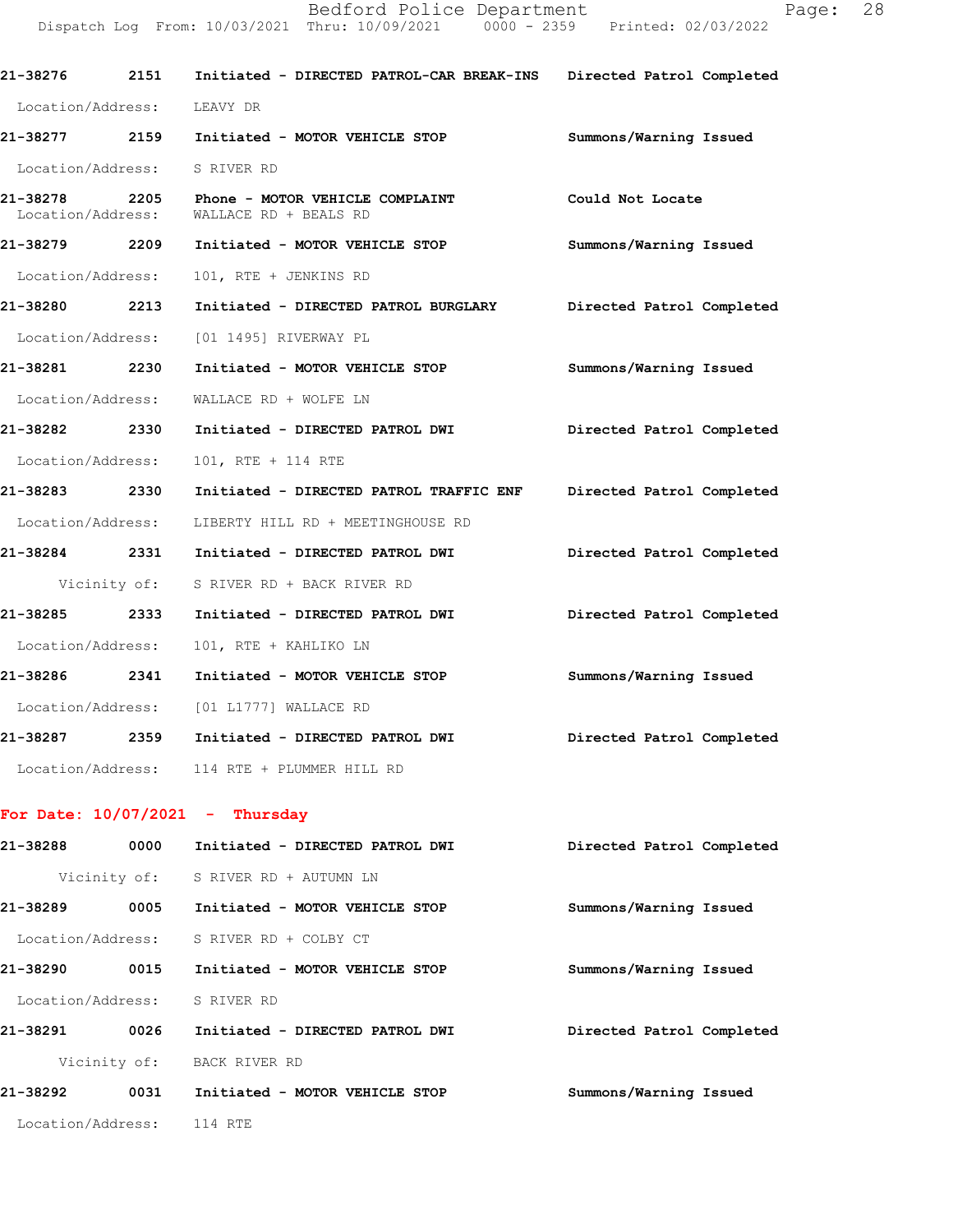|                   |              | Bedford Police Department<br>Dispatch Log From: 10/03/2021 Thru: 10/09/2021 0000 - 2359 Printed: 02/03/2022 | Page:                     | 29 |
|-------------------|--------------|-------------------------------------------------------------------------------------------------------------|---------------------------|----|
| 21-38293          | 0031         | Initiated - MOTOR VEHICLE STOP                                                                              | Summons/Warning Issued    |    |
|                   |              | Location/Address: [01 L848] TECHNOLOGY DR                                                                   |                           |    |
| 21-38294 0041     |              | Initiated - MOTOR VEHICLE STOP                                                                              | Summons/Warning Issued    |    |
| Location/Address: |              | BACK RIVER RD + COUNTY RD                                                                                   |                           |    |
| 21-38295 0043     |              | Initiated - MOTOR VEHICLE STOP                                                                              | Summons/Warning Issued    |    |
| Location/Address: |              | 114 RTE                                                                                                     |                           |    |
| 21-38296 0048     |              | Initiated - DIRECTED PATROL DWI                                                                             | Directed Patrol Completed |    |
|                   | Vicinity of: | S RIVER RD + MOORES CROSSING RD                                                                             |                           |    |
| 21-38297 0112     |              | Initiated - DIRECTED PATROL DWI                                                                             | Directed Patrol Completed |    |
| Location/Address: |              | NEW BOSTON RD + PASTURE LN                                                                                  |                           |    |
| 21-38298 0113     |              | Initiated - MOTOR VEHICLE STOP                                                                              | Summons/Warning Issued    |    |
| Location/Address: |              | COMMERCE PARK NORTH                                                                                         |                           |    |
| 21-38299 0119     |              | Initiated - DIRECTED PATROL ACCIDENTS                                                                       | Directed Patrol Completed |    |
| Location/Address: |              | 101, RTE + MEETINGHOUSE RD                                                                                  |                           |    |
| 21-38300 0125     |              | Initiated - DIRECTED PATROL DWI                                                                             | Directed Patrol Completed |    |
|                   | Vicinity of: | S RIVER RD + CLUB ACRE LN                                                                                   |                           |    |
| 21-38301 0149     |              | Initiated - MOTOR VEHICLE STOP                                                                              | Summons/Warning Issued    |    |
| Location/Address: |              | S RIVER RD + AUTUMN LN                                                                                      |                           |    |
| 21-38302          | 0200         | Initiated - DIRECTED PATROL DWI                                                                             | Directed Patrol Completed |    |
| Location/Address: |              | 101, RTE + JENKINS RD                                                                                       |                           |    |
| 21-38303          | 0201         | Initiated - DIRECTED PATROL DWI                                                                             | Directed Patrol Completed |    |
|                   | Vicinity of: | S RIVER RD + MEETINGHOUSE RD                                                                                |                           |    |
| 21-38304          | 0219         | Initiated - MOTOR VEHICLE STOP                                                                              | Summons/Warning Issued    |    |
| Location/Address: |              | 101, RTE + NASHUA RD                                                                                        |                           |    |
| 21-38305          | 0223         | Initiated - SUSP ACTIVITIES                                                                                 | No Action Required        |    |
| Location/Address: |              | TECHNOLOGY DR                                                                                               |                           |    |
| 21-38306 0226     |              | Initiated - DIRECTED PATROL-CAR BREAK-INS                                                                   | Directed Patrol Completed |    |
| Location/Address: |              | MOUNTAIN RD                                                                                                 |                           |    |
| 21-38307          | 0244         | Initiated - DIRECTED PATROL BURGLARY                                                                        | Directed Patrol Completed |    |
| Location/Address: |              | HARVEY RD                                                                                                   |                           |    |
| 21-38308          | 0321         | Initiated - DIRECTED PATROL-CAR BREAK-INS                                                                   | Directed Patrol Completed |    |
| Location/Address: |              | [01 L0000816] IRON HORSE DR                                                                                 |                           |    |
| 21-38309 0353     |              | Initiated - BUILDING CHECK                                                                                  | Directed Patrol Completed |    |
| Location/Address: |              | [01 192] NEW BOSTON RD                                                                                      |                           |    |
| 21-38310          | 0355         | Initiated - DIRECTED PATROL BURGLARY                                                                        | Directed Patrol Completed |    |
|                   |              | Vicinity of: S RIVER RD + BACK RIVER RD                                                                     |                           |    |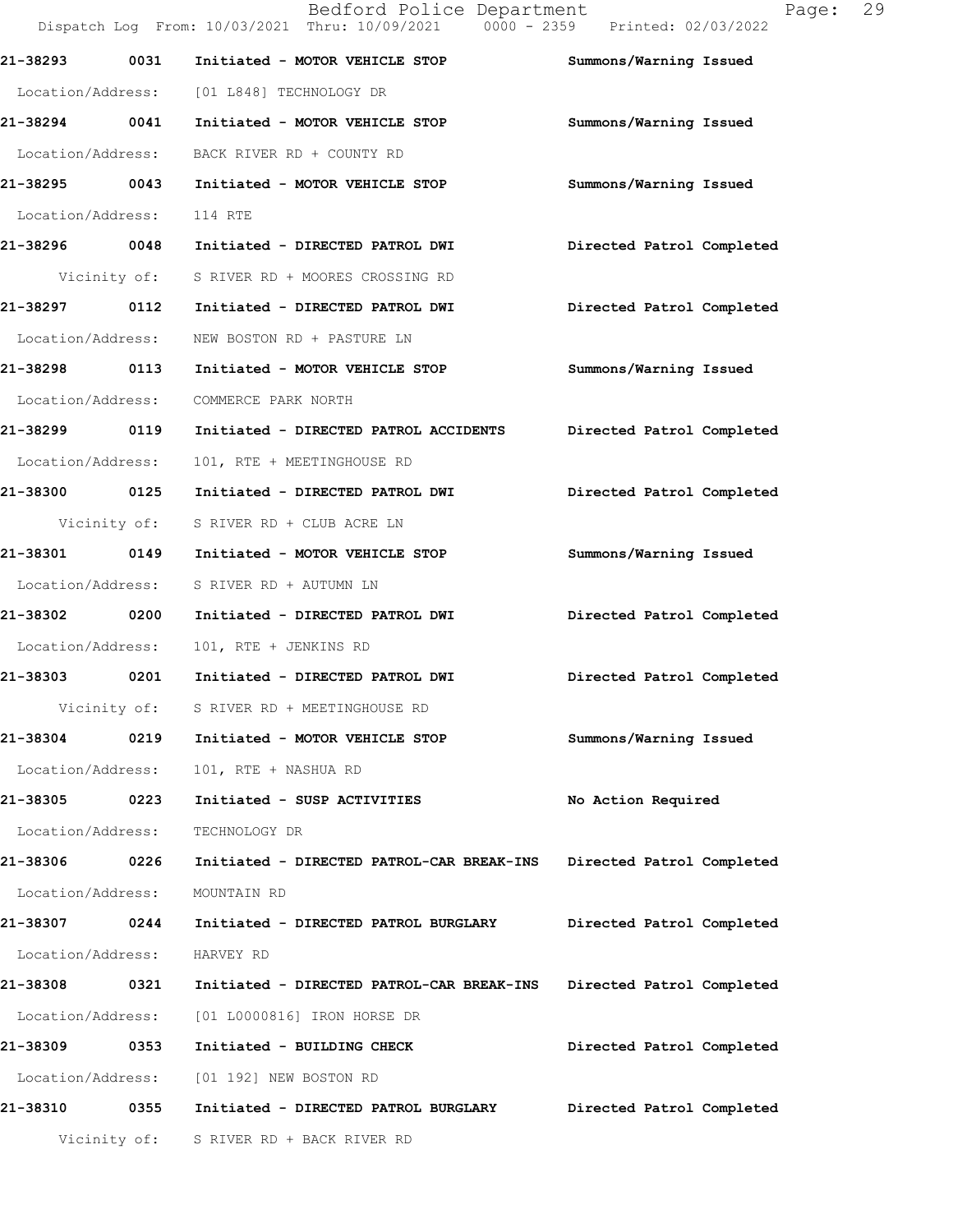Dispatch Log From: 10/03/2021 Thru: 10/09/2021 0000 - 2359 Printed: 02/03/2022 **21-38311 0408 Initiated - DIRECTED PATROL BURGLARY Directed Patrol Completed**  Location/Address: N AMHERST RD + CAMPBELL RD **21-38312 0441 Initiated - DIRECTED PATROL-CAR BREAK-INS Directed Patrol Completed**  Location/Address: [01 L0000794] OLDE BEDFORD WAY **21-38313 0611 Initiated - DIRECTED PATROL TRAFFIC ENF Directed Patrol Completed**  Location/Address: S RIVER RD + HAWTHORNE DR **21-38314 0647 Phone - S-FIRE ALARM Services Rendered Services Rendered Integral Conducts** [01 L1804] S RIVER RD **21-38315 0739 Initiated - RESTRAINING ORDER SERVICE Could Not Locate**  Location/Address: [01 L453] WHITE AVE **21-38316 0739 Initiated - DIRECTED PATROL TRAFFIC ENF Directed Patrol Completed**  Location/Address: S RIVER RD + UPJOHN ST **21-38317 0741 Phone - S-CHECK AN ODOR Services Rendered**  Location/Address: CONSTITUTION DR **21-38318 0742 Initiated - DIRECTED PATROL TRAFFIC ENF Directed Patrol Completed**  Location/Address: S RIVER RD + BACK RIVER RD **21-38319 0747 911 - MOTOR VEHICLE ACCIDENT Investigated**  Location/Address: [01 1050] DONALD ST **21-38320 0751 Initiated - MOTOR VEHICLE STOP Summons/Warning Issued**  Location/Address: [01 1312] S RIVER RD **21-38321 0806 Initiated - MOTOR VEHICLE STOP Summons/Warning Issued**  Location/Address: S RIVER RD + BACK RIVER RD **21-38322 0812 Initiated - DIRECTED PATROL ACCIDENTS Directed Patrol Completed**  Location/Address: 101, RTE + WALLACE RD **21-38323 0816 Initiated - MOTOR VEHICLE STOP Summons/Warning Issued**  Location/Address: 114 RTE + 101, RTE **21-38324 0824 Initiated - MOTOR VEHICLE STOP Summons/Warning Issued**  Location/Address: S RIVER RD + KILTON RD **21-38326 0826 Initiated - SERVE PAPERWORK NO PAPERWORK**  Location/Address: KNOLL CREST DR **21-38325 0827 Initiated - DIRECTED PATROL TRAFFIC ENF Directed Patrol Completed**  Location/Address: S RIVER RD + CLUB ACRE LN **21-38327 0835 911 - 911 Abandoned Unfounded**  Location/Address: [01 L1182] CONSTANCE ST **21-38328 0842 Initiated - MOTOR VEHICLE STOP Could Not Locate**  Location/Address: KITTANSET RD **21-38329 0851 Initiated - SERVE PAPERWORK Summons/Warning Issued**  Location/Address: SANDY POND PKWY **21-38330 0857 Initiated - DOG VIOLATIONS (STATE/LOCAL) Summons/Warning Issued**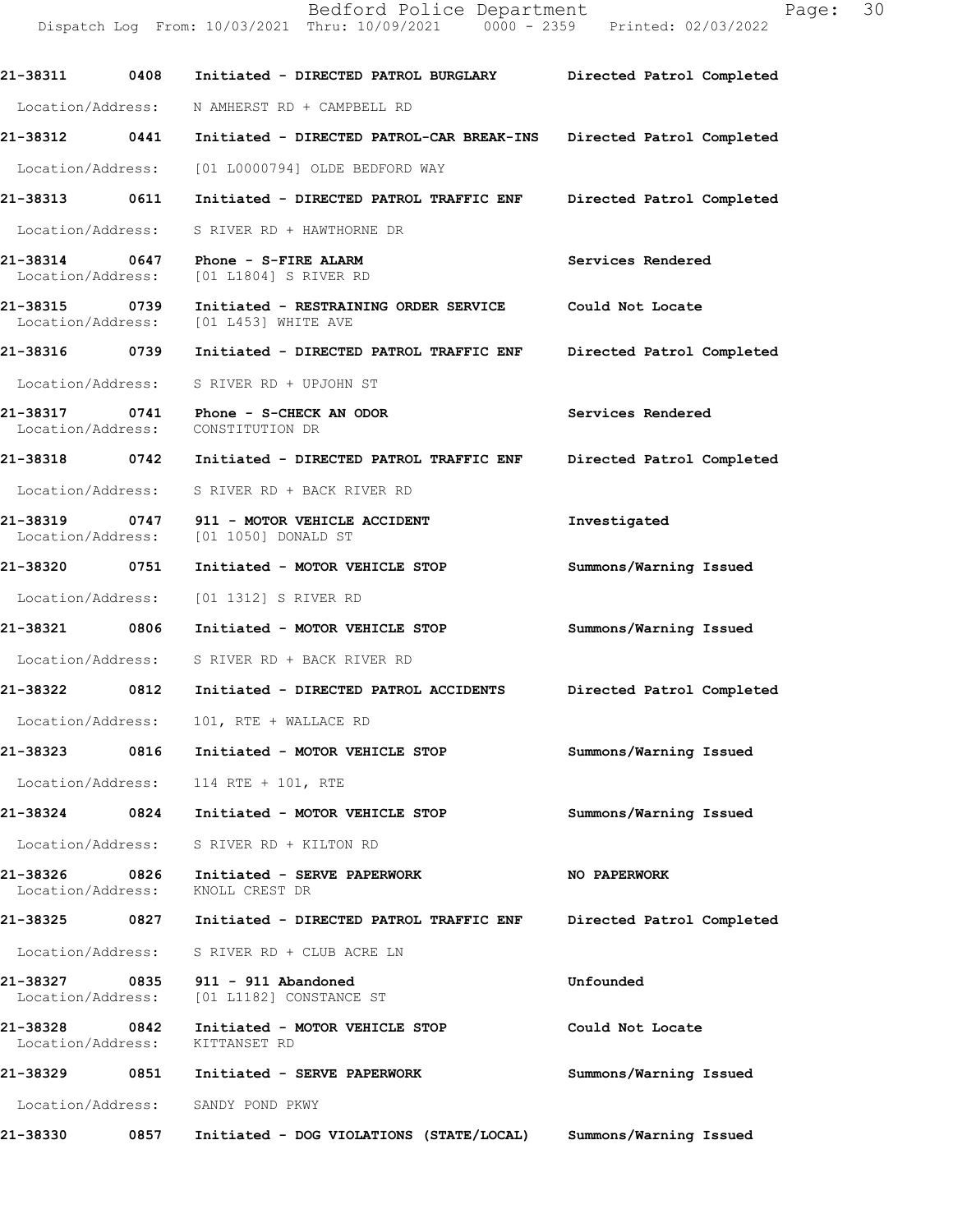Location/Address: SANDY POND PKWY **21-38331 0858 Initiated - DIRECTED PATROL TRAFFIC ENF Directed Patrol Completed**  Location/Address: 101, RTE + NASHUA RD **21-38332 0902 Initiated - DIRECTED PATROL TRAFFIC ENF Directed Patrol Completed**  Location/Address: S RIVER RD + COLBY CT **21-38333 0908 Initiated - DIRECTED PATROL TRAFFIC ENF Directed Patrol Completed**  Location/Address: S RIVER RD + MEETINGHOUSE RD **21-38334 0910 Initiated - SERVE PAPERWORK Summons/Warning Issued**  Location/Address: MOORES CROSSING RD **21-38335 0912 Initiated - DIRECTED PATROL TRAFFIC ENF Directed Patrol Completed**  Location/Address: 101, RTE + LIBERTY HILL RD **21-38336 0913 Initiated - SERVE PAPERWORK Could Not Locate**  Location/Address: MOORES CROSSING RD **21-38337 0915 Initiated - DIRECTED PATROL TRAFFIC ENF Directed Patrol Completed**  Location/Address: WALLACE RD + GREENFIELD PKWY **21-38338 0930 Initiated - SERVE PAPERWORK Summons/Warning Issued**  Location/Address: JEFFERSON RD **21-38339 0936 Initiated - MOTOR VEHICLE STOP Summons/Warning Issued**  Location/Address: 101, RTE + F.E. EVERETT SOUTH TPKE **21-38340 0941 Initiated - SERVE PAPERWORK Summons/Warning Issued**  Location/Address: KAHLIKO LN **21-38341 0955 Initiated - SERVE PAPERWORK Summons/Warning Issued**  Location/Address: KING RD **21-38342 1024 Phone - CIVIL No Action Required**  Location/Address: BEAVER LN **21-38343 1030 Walk-In - SCAMS (PHONE,EMAIL ETC) Services Rendered**  Location/Address: **21-38344 1040 Initiated - MOTOR VEHICLE STOP Summons/Warning Issued**  Location/Address: [01 L2122] S RIVER RD **21-38345 1042 Initiated - MOTOR VEHICLE STOP Summons/Warning Issued**  Location/Address: UPJOHN ST **21-38346 1050 911 - ANIMAL COMPLAINT Could Not Locate**  Location/Address: GAGE GIRLS RD + BEALS RD **21-38347 1106 Initiated - DIRECTED PATROL TRAFFIC ENF Directed Patrol Completed**  Location/Address: BOYNTON ST + DAVIES ST **21-38348 1111 Initiated - DIRECTED PATROL TRAFFIC ENF Directed Patrol Completed**  Location/Address: 101, RTE + KAHLIKO LN

Dispatch Log From: 10/03/2021 Thru: 10/09/2021 0000 - 2359 Printed: 02/03/2022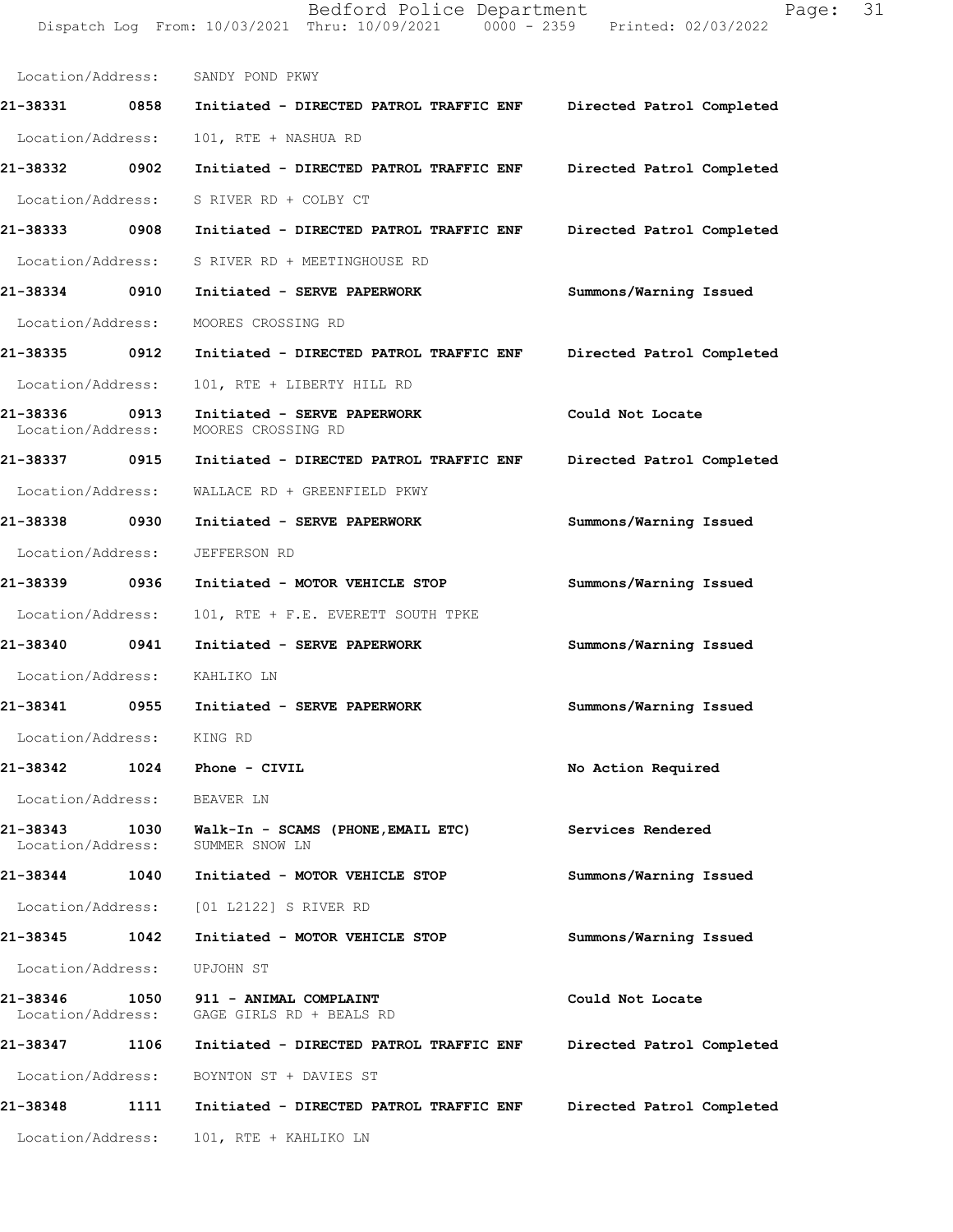|                                    |                            | Dispatch Log From: 10/03/2021 Thru: 10/09/2021 0000 - 2359 Printed: 02/03/2022                                          |                                |
|------------------------------------|----------------------------|-------------------------------------------------------------------------------------------------------------------------|--------------------------------|
|                                    |                            |                                                                                                                         | Summons/Warning Issued         |
| Location/Address:                  |                            | 101, RTE + CONSTITUTION DR                                                                                              |                                |
|                                    |                            | 21-38350 1157 Initiated - DIRECTED PATROL TRAFFIC ENF Directed Patrol Completed                                         |                                |
|                                    |                            | Location/Address: WALLACE RD + NEW BOSTON RD                                                                            |                                |
| 21-38351 1203<br>Location/Address: |                            | <b>Phone - ANIMAL COMPLAINT</b><br>GRAPEVINE RD                                                                         | Services Rendered              |
|                                    |                            | 21-38352 1207 911 - ASSIST CITIZEN<br>Location/Address: [01 515] S RIVER RD                                             | Services Rendered              |
| 21-38353 1210                      |                            | Initiated - DIRECTED PATROL TRAFFIC ENF Directed Patrol Completed                                                       |                                |
|                                    |                            | Location/Address: TUTTLE RD + NEW BOSTON RD                                                                             |                                |
|                                    |                            | 21-38354 1211 Initiated - DIRECTED PATROL-CAR BREAK-INS Directed Patrol Completed                                       |                                |
|                                    |                            | Location/Address: [01 L1562] KILTON RD                                                                                  |                                |
|                                    |                            | 21-38355 1217 911 - S-EMERGENCY MEDICAL CALL                                                                            | Transported to Elliot Hospital |
|                                    |                            | Location/Address: KENNEDY DR                                                                                            |                                |
|                                    |                            | 21-38356          1224      911 - S-EMERGENCY MEDICAL CALL-ALPHA                                                        | Transported to Elliot Hospital |
|                                    |                            | Location/Address: [01 1489] LEAVY DR                                                                                    |                                |
| 21-38357 1225                      |                            | 911 - MOTOR VEHICLE ACC-SPECIAL CIR.<br>Location/Address: [01 1132] HAWTHORNE DR<br>Refer To Incident: 21-954-OF        | Investigated                   |
|                                    |                            | 21-38358 1236 Other - BOLO<br>Location: [84] DERRY POLICE DEPT                                                          | Could Not Locate               |
|                                    |                            | 21-38359 1250 Initiated - MOTOR VEHICLE STOP<br>Location/Address: 101, RTE + CHESTNUT DR<br>Refer To Summons: 21-562-AR | Arrest(s) Made                 |
|                                    | Age:                       | Summons: TEMPLE, JEFFREY H<br>Address: MANCHESTER, NH<br>52                                                             |                                |
|                                    | Charges:                   | Suspension of Vehicle Registration<br>Drive after Rev/Suspension                                                        |                                |
| 21-38360<br>Location/Address:      | 1329<br>Refer To Incident: | Phone - THEFT<br>CONSTANCE ST<br>$21 - 955 - OF$                                                                        | Investigated                   |
| 21-38361                           | 1346                       | Initiated - MOTOR VEHICLE STOP                                                                                          | Summons/Warning Issued         |
| Location/Address:                  |                            | WALLACE RD + WOLFE LN                                                                                                   |                                |
| 21-38362                           | 1346                       | Walk-In - SCAMS (PHONE, EMAIL ETC)                                                                                      | No Action Required             |
| Location/Address:                  |                            | [01 2050] BRIAR RD                                                                                                      |                                |
| 21-38363<br>Location/Address:      | 1358                       | Initiated - TOWN ORDINANCE<br>GREENFIELD PKWY + SUMMIT RD                                                               | Investigated                   |
| 21-38364                           | 1435                       | 911 - S-EMERGENCY MEDICAL CALL-DELTA                                                                                    | TRANSPORTED TO CMC HOSPITAL    |
| Location/Address:                  |                            | IRON HORSE DR                                                                                                           |                                |
| 21-38365                           | 1442                       | 911 - S-EMERGENCY MEDICAL CALL-ALPHA                                                                                    | TRANSPORTED TO CMC HOSPITAL    |
| Location/Address:                  |                            | [01 248] RIDGEWOOD RD                                                                                                   |                                |
| 21-38366                           | 1514                       | Walk-In - ASSIST CITIZEN                                                                                                | Services Rendered              |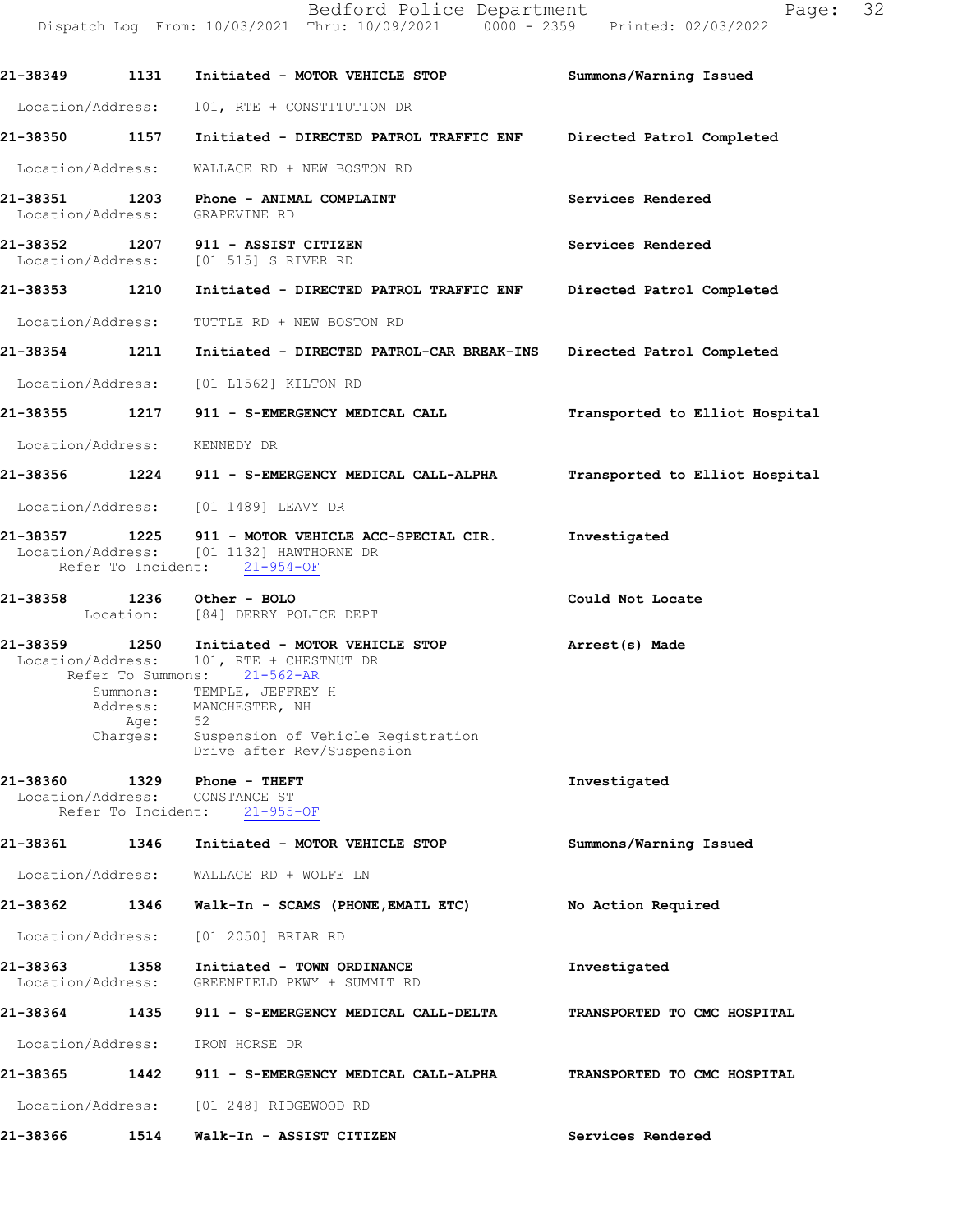|                               |      | Bedford Police Department<br>Dispatch Log From: 10/03/2021 Thru: 10/09/2021 0000 - 2359 Printed: 02/03/2022 | 33<br>Page:               |
|-------------------------------|------|-------------------------------------------------------------------------------------------------------------|---------------------------|
| Location/Address:             |      | MERRY ST                                                                                                    |                           |
|                               |      | 21-38367 1524 Initiated - DIRECTED PATROL TRAFFIC ENF Directed Patrol Completed                             |                           |
| Location/Address:             |      | 101, RTE + WALLACE RD                                                                                       |                           |
| 21-38368 1549                 |      | Initiated - DIRECTED PATROL TRAFFIC ENF Directed Patrol Completed                                           |                           |
|                               |      | Vicinity of: S RIVER RD + COLBY CT                                                                          |                           |
|                               |      | 21-38369 1554 Initiated - MOTOR VEHICLE STOP                                                                | Summons/Warning Issued    |
| Location/Address:             |      | S RIVER RD                                                                                                  |                           |
| 21-38370 1602                 |      | Initiated - DIRECTED PATROL TRAFFIC ENF                                                                     | Directed Patrol Completed |
| Location/Address:             |      | 101, RTE + CONSTITUTION DR                                                                                  |                           |
| 21-38371<br>Location/Address: |      | 1613 Phone - CHECK THE WELFARE<br>[01 335] COLBY CT                                                         | Services Rendered         |
| 21-38372 1624                 |      | Initiated - DIRECTED PATROL TRAFFIC ENF                                                                     | Directed Patrol Completed |
| Location/Address:             |      | 101, RTE + COVENANT WAY                                                                                     |                           |
| 21-38373<br>Location/Address: | 1628 | Phone - CHECK THE WELFARE<br>CARON RD                                                                       | Services Rendered         |
| 21-38374 1630                 |      | Initiated - MOTOR VEHICLE STOP                                                                              | Summons/Warning Issued    |
| Location/Address:             |      | 101, RTE + KAHLIKO LN                                                                                       |                           |
| 21-38375 1631                 |      | Initiated - MOTOR VEHICLE STOP                                                                              | Summons/Warning Issued    |
| Location/Address:             |      | 101, RTE + 114 RTE                                                                                          |                           |
| 21-38377 1646                 |      | Initiated - DIRECTED PATROL TRAFFIC ENF                                                                     | Directed Patrol Completed |
| Location/Address:             |      | DONALD ST + LAWES AVE                                                                                       |                           |
|                               |      | 21-38376 1647 911 - S-EMERGENCY MEDICAL CALL-ALPHA<br>Location/Address: [01 L2400] RIDGEWOOD RD             | <b>NO TRANSPORT</b>       |
| 21-38378                      | 1700 | Initiated - DIRECTED PATROL TRAFFIC ENF                                                                     | Directed Patrol Completed |
| Location/Address:             |      | WALLACE RD + RUTLEDGE RD                                                                                    |                           |
| 21-38379                      | 1704 | Initiated - MOTOR VEHICLE STOP                                                                              | Summons/Warning Issued    |
| Location/Address:             |      | S RIVER RD                                                                                                  |                           |
| 21-38380                      | 1705 | Initiated - MOTOR VEHICLE STOP                                                                              | Summons/Warning Issued    |
| Location/Address:             |      | DONALD ST                                                                                                   |                           |
| 21-38381                      | 1714 | Initiated - MOTOR VEHICLE STOP                                                                              | Summons/Warning Issued    |
| Location/Address:             |      | WALLACE RD + NASHUA RD                                                                                      |                           |
| 21-38382                      | 1714 | Initiated - MOTOR VEHICLE STOP                                                                              | Summons/Warning Issued    |
| Location/Address:             |      | COMMERCE PARK NORTH + S RIVER RD                                                                            |                           |
| 21-38383<br>Location/Address: | 1725 | Phone - FRAUD<br>ROOSEVELT DR                                                                               | Services Rendered         |
| 21-38384                      | 1727 | Initiated - MOTOR VEHICLE STOP                                                                              | Summons/Warning Issued    |
| Location/Address:             |      | 101, RTE + OLD BEDFORD RD                                                                                   |                           |
| 21-38385                      | 1735 | Initiated - DIRECTED PATROL TRAFFIC ENF                                                                     | Directed Patrol Completed |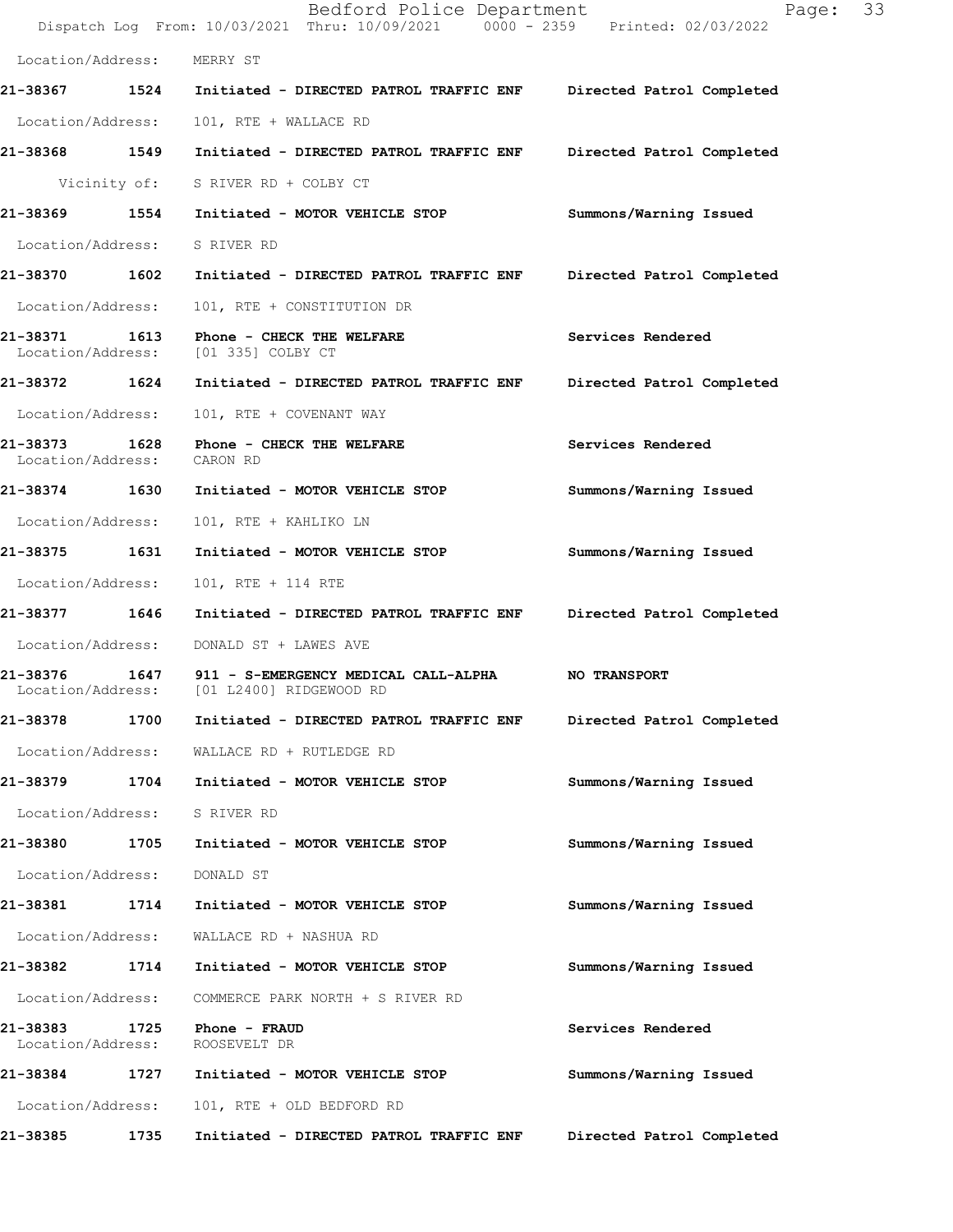Dispatch Log From: 10/03/2021 Thru: 10/09/2021 0000 - 2359 Printed: 02/03/2022 Location/Address: 114 RTE + WHITE AVE **21-38386 1736 Initiated - DIRECTED PATROL-CAR BREAK-INS Directed Patrol Completed** Location/Address: [01 1235] S RIVER RD **21-38387 1752 Arrest(s) Made Initiated - MOTOR VEHICLE STOP** Location/Address: TIRRELL HILL RD<br>Refer To Arrest: 21-563-AR Refer To Arrest: **Services Rendered Directed Patrol Completed 21-38389 1823 Initiated - DIRECTED PATROL TRAFFIC ENF NO TRANSPORT Directed Patrol Completed Directed Patrol Completed Services Rendered Directed Patrol Completed Services Rendered Directed Patrol Completed Directed Patrol Completed 21-38397 2045 Initiated - DIRECTED PATROL-CAR BREAK-INS Directed Patrol Completed Directed Patrol Completed Transported to Elliot Hospital Investigated**  Arrest: DIBONA, MATTHEW Address: AMHERST, NH Age: 30<br>Charges: Di Disobeying an Officer **21-38388 1807 Phone - THEFT** Location/Address: [01 L55] COLBY CT Location/Address: 101, RTE + NASHUA RD **21-38390 1903 911 - S-EMERGENCY MEDICAL CALL-ALPHA** Location/Address: [01 919] CORPORATE DR **21-38391 1920 Initiated - DIRECTED PATROL-CAR BREAK-INS** Location/Address: JOPPA HILL RD + CARRIAGE LN **21-38392 1924 Initiated - DIRECTED PATROL TRAFFIC ENF** Location/Address: S RIVER RD + AUTUMN LN **21-38393 1931 Phone - SUSP ACTIVITIES-IN PROGRESS** Location/Address: [01 1427] S RIVER RD **21-38394 1957 Initiated - DIRECTED PATROL BURGLARY** Location/Address: [01 L863] 101, RTE **21-38395 2021 Phone - S-FIRE ALARM** [01 1173] WALLACE RD **21-38396 2037 Initiated - DIRECTED PATROL DWI** Location/Address: BEALS RD + JENKINS RD Location/Address: [01 1252] COOPER LN **21-38398 2049 Initiated - DIRECTED PATROL DWI** Location/Address: S RIVER RD + PALOMINO LN **21-38399 2054 Initiated - DIRECTED PATROL TRAFFIC ENF** Location/Address: S RIVER RD + SOMERVILLE DR **21-38400 2100 911 - S-EMERGENCY MEDICAL CALL-CHARL** Location/Address: ORCHARD HILL CIR **21-38401 2110 Phone - MISSING PERSON** Location/Address: CATESBY LN

**Directed Patrol Completed 21-38402 2112 Initiated - DIRECTED PATROL TRAFFIC ENF** Location/Address: S RIVER RD + MEETINGHOUSE RD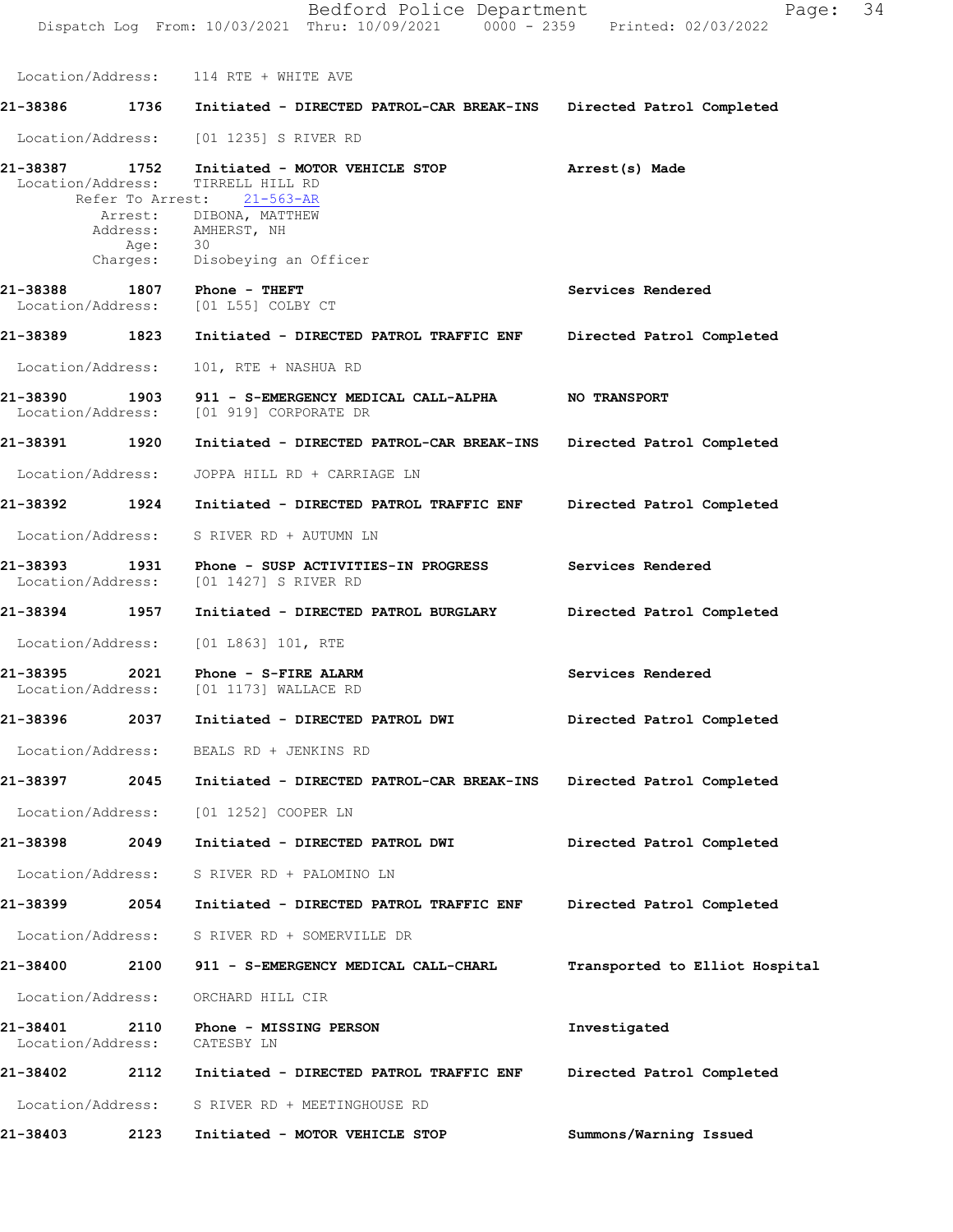|                              | Location/Address: MEETINGHOUSE RD + S RIVER RD                          |                           |
|------------------------------|-------------------------------------------------------------------------|---------------------------|
|                              | 21-38404 2144 Initiated - MOTOR VEHICLE STOP                            | Summons/Warning Issued    |
| Location/Address: KILTON RD  |                                                                         |                           |
|                              | 21-38405 2154 911 - MOTOR VEHICLE COMPLAINT                             | No Action Required        |
| Location/Address:            | 101, RTE + JENKINS RD                                                   |                           |
| 21-38406 2318                | Initiated - DIRECTED PATROL DWI Directed Patrol Completed               |                           |
| Location/Address:            | 101, RTE + 114 RTE                                                      |                           |
|                              | 21-38407 2328 Initiated - DIRECTED PATROL DWI                           | Directed Patrol Completed |
|                              | Vicinity of: S RIVER RD + RIDGEWOOD RD                                  |                           |
|                              | 21-38408 2328 Initiated - DIRECTED PATROL DWI Directed Patrol Completed |                           |
|                              | Vicinity of: S RIVER RD + HAWTHORNE DR                                  |                           |
|                              | 21-38409 2329 Initiated - DIRECTED PATROL DWI                           | Directed Patrol Completed |
| Location/Address:            | 101, RTE + MEETINGHOUSE RD                                              |                           |
| 21-38410 2333                | Initiated - MOTOR VEHICLE STOP                                          | Summons/Warning Issued    |
| Location/Address:            | 101, RTE + HARDY RD                                                     |                           |
|                              | 21-38411 2344 Initiated - MOTOR VEHICLE STOP                            | Summons/Warning Issued    |
|                              | Location/Address: BOYNTON ST + WAYSIDE DR                               |                           |
|                              | 21-38412 2345 Initiated - DIRECTED PATROL DWI                           | Directed Patrol Completed |
| Location/Address:            | 101, RTE + JENKINS RD                                                   |                           |
|                              | 21-38413 2356 Initiated - DIRECTED PATROL DWI                           | Directed Patrol Completed |
|                              | Vicinity of: S RIVER RD + KILTON RD                                     |                           |
|                              | 21-38414 2358 Initiated - MOTOR VEHICLE STOP                            | Summons/Warning Issued    |
| Location/Address: S RIVER RD |                                                                         |                           |

## **For Date: 10/08/2021 - Friday**

| 21-38415          | 0000         | Initiated - DIRECTED PATROL DWI          | Directed Patrol Completed |
|-------------------|--------------|------------------------------------------|---------------------------|
|                   | Vicinity of: | S RIVER RD + BACK RIVER RD               |                           |
| 21-38416          | 0008         | Initiated - DIRECTED PATROL DWI          | Directed Patrol Completed |
| Location/Address: |              | 101, RTE + WALLACE RD                    |                           |
| 21-38417          | 0009         | Initiated - DIRECTED PATROL DWI          | Directed Patrol Completed |
|                   |              | Location/Address: S RIVER RD + AUTUMN LN |                           |
| 21-38418          | 0015         | Initiated - DIRECTED PATROL DWI          | Directed Patrol Completed |
|                   | Vicinity of: | S RIVER RD + MAIN ST                     |                           |
| 21-38419          | 0017         | Initiated - DIRECTED PATROL DWI          | Directed Patrol Completed |
|                   |              | Location/Address: 114 RTE + DONALD ST    |                           |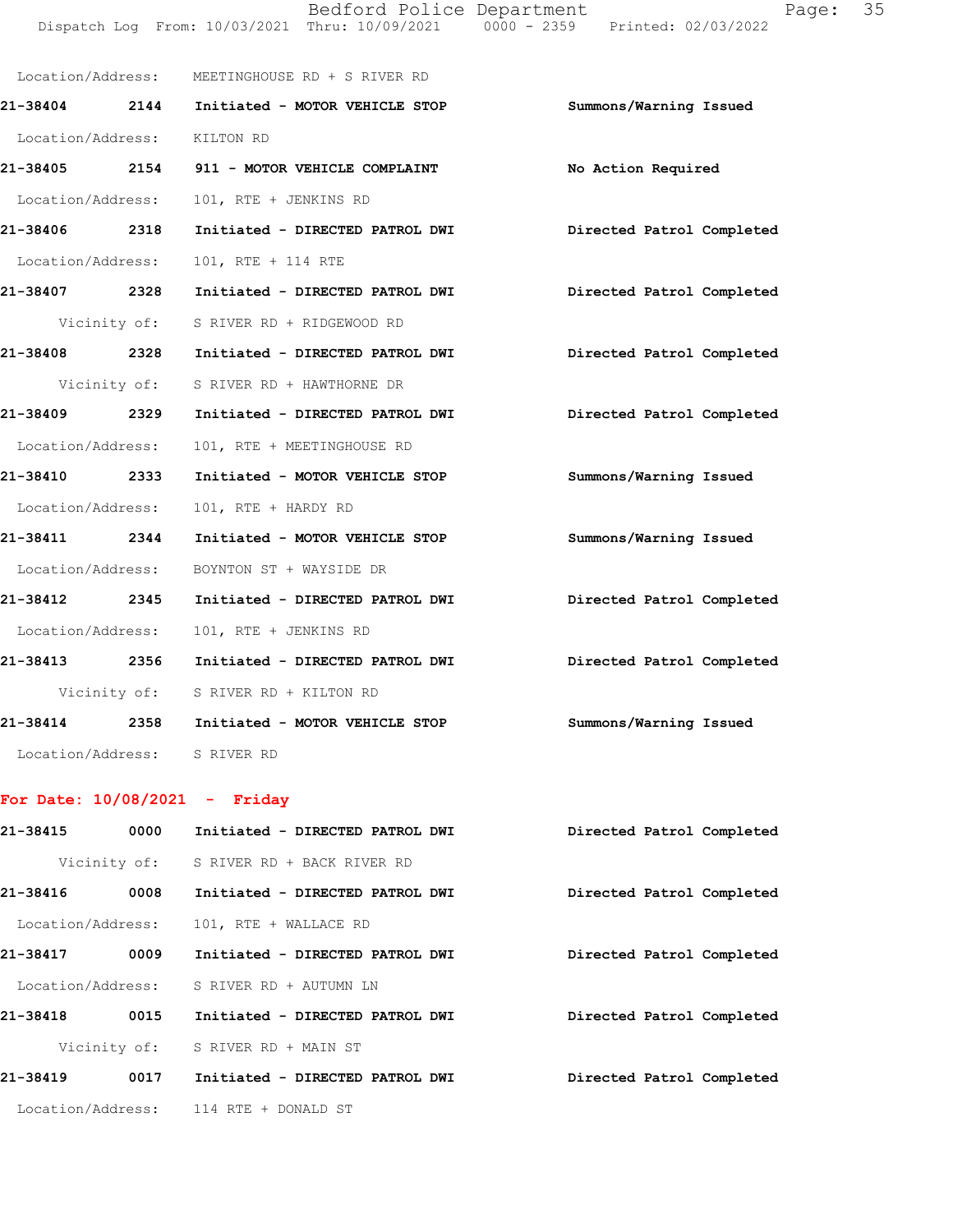|                                    |              | Bedford Police Department<br>Dispatch Log From: 10/03/2021 Thru: 10/09/2021 0000 - 2359 Printed: 02/03/2022 | Page:                     | 36 |
|------------------------------------|--------------|-------------------------------------------------------------------------------------------------------------|---------------------------|----|
|                                    |              | Location/Address: S RIVER RD + EXECUTIVE PARK DR                                                            |                           |    |
| Location/Address:                  |              | 21-38421 0048 Initiated - SUSP ACTIVITIES<br>HOLBROOK RD + OLD BEDFORD RD                                   | Services Rendered         |    |
|                                    |              | 21-38422 0100 Initiated - DIRECTED PATROL DWI                                                               | Directed Patrol Completed |    |
|                                    |              | Vicinity of: BOYNTON ST + PLUMMER RD                                                                        |                           |    |
|                                    |              | 21-38423     0101   Initiated - DIRECTED PATROL DWI        Directed Patrol Completed                        |                           |    |
|                                    |              | Vicinity of: S RIVER RD + TECHNOLOGY DR                                                                     |                           |    |
| 21-38424 0102<br>Location/Address: |              | Initiated - DISABLED MOTOR VEHICLE Services Rendered<br>101, RTE + 114 RTE                                  |                           |    |
|                                    |              |                                                                                                             | Directed Patrol Completed |    |
| Location/Address:                  |              | 101, RTE + TWIN BROOK LN                                                                                    |                           |    |
|                                    |              | 21-38426   0122   Initiated - DIRECTED PATROL DWI                                                           | Directed Patrol Completed |    |
|                                    |              | Vicinity of: S RIVER RD + PALOMINO LN                                                                       |                           |    |
|                                    |              |                                                                                                             | Directed Patrol Completed |    |
|                                    |              | Vicinity of: S RIVER RD + IRON HORSE DR                                                                     |                           |    |
| 21-38428 0137                      |              | Initiated - MOTOR VEHICLE STOP                                                                              | Summons/Warning Issued    |    |
| Location/Address:                  |              | JENKINS RD + CHRISTMAS TREE CIR                                                                             |                           |    |
|                                    |              | 21-38429 0148 Initiated - SUSP ACTIVITIES                                                                   | Building Checked/Secured  |    |
|                                    |              | Location/Address: [01 405] S RIVER RD                                                                       |                           |    |
| 21-38430 0205                      |              | Initiated - DIRECTED PATROL BURGLARY Directed Patrol Completed                                              |                           |    |
|                                    |              | Location/Address: BEALS RD + COL DANIELS DR                                                                 |                           |    |
| 21-38431                           | 0224         | Initiated - DIRECTED PATROL-CAR BREAK-INS                                                                   | Directed Patrol Completed |    |
|                                    |              | Vicinity of: HAWTHORNE DR + STATION RD                                                                      |                           |    |
| 21-38432                           | 0225         | Initiated - DIRECTED PATROL-CAR BREAK-INS                                                                   | Directed Patrol Completed |    |
| Location/Address:                  |              | [01 1870] S RIVER RD                                                                                        |                           |    |
| 21-38433                           | 0236         | Initiated - MOTOR VEHICLE STOP                                                                              | Summons/Warning Issued    |    |
| Location/Address:                  |              | 101, RTE                                                                                                    |                           |    |
| 21-38434                           | 0237         | Phone - POLICE INFORMATION                                                                                  | No Action Required        |    |
| Location/Address:                  |              | [01 138] S RIVER RD                                                                                         |                           |    |
| 21-38435 0244                      |              | Initiated - DIRECTED PATROL-CAR BREAK-INS                                                                   | Directed Patrol Completed |    |
| Location/Address:                  |              | [01 L0000794] OLDE BEDFORD WAY                                                                              |                           |    |
| 21-38436                           | 0245         | Initiated - BUILDING CHECK                                                                                  | Building Checked/Secured  |    |
| Location/Address:                  |              | $[01 L0000587] 101$ , RTE                                                                                   |                           |    |
| 21-38437<br>Location/Address:      | 0248         | Initiated - MOTOR VEHICLE STOP<br>S RIVER RD + MEETINGHOUSE RD                                              | NO PAPERWORK              |    |
| 21-38438                           | 0256         | Initiated - DIRECTED PATROL BURGLARY                                                                        | Directed Patrol Completed |    |
|                                    | Vicinity of: | COUNTY RD + PATTEN RD                                                                                       |                           |    |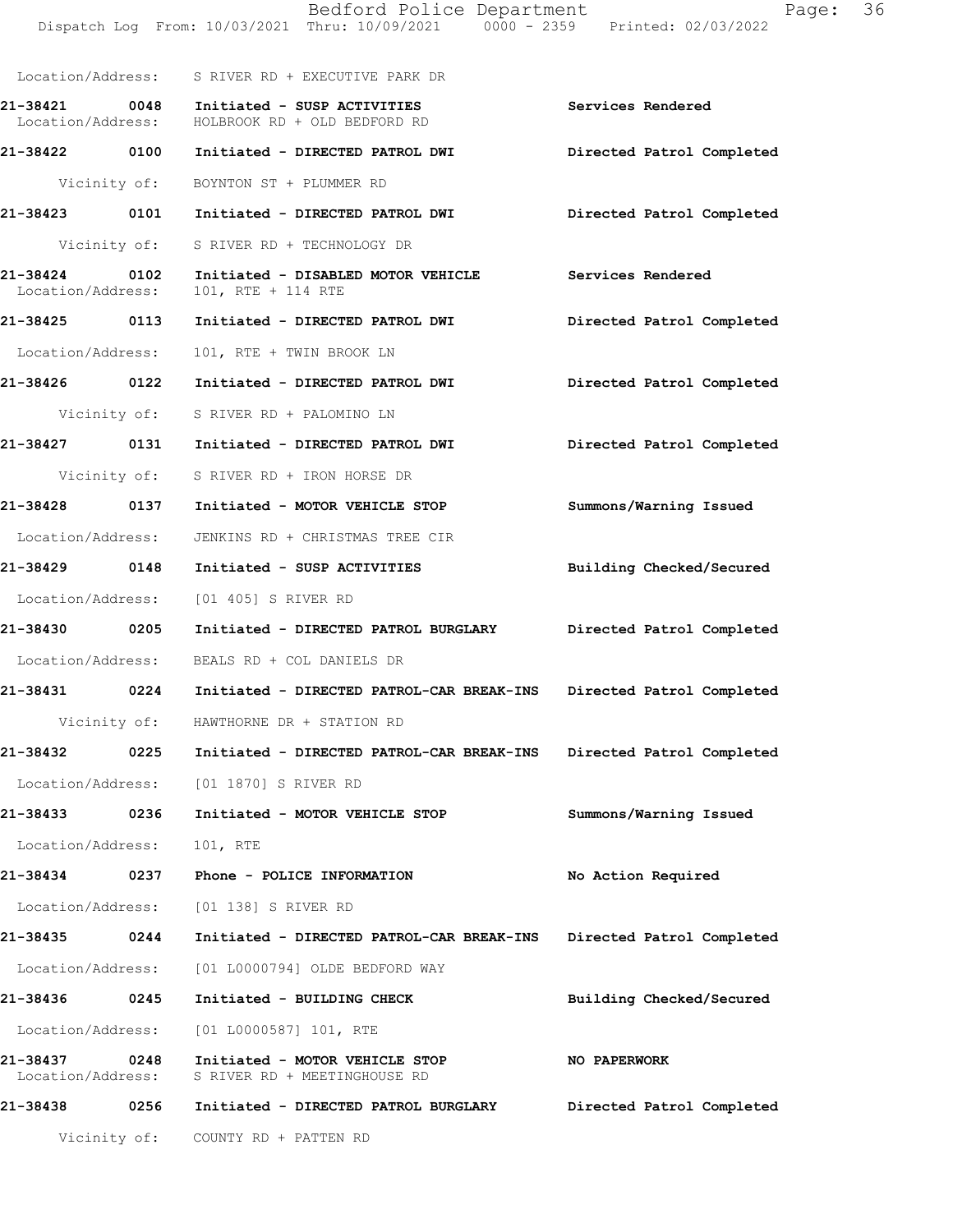**21-38439 0300 Initiated - DIRECTED PATROL BURGLARY Directed Patrol Completed**  Location/Address: [01 308] COLBY CT **21-38440 0302 Initiated - DIRECTED PATROL-CAR BREAK-INS Directed Patrol Completed**  Location/Address: BARRINGTON DR **21-38441 0304 Initiated - DIRECTED PATROL BURGLARY Directed Patrol Completed**  Location/Address: COOPER LN + LEAVY DR **21-38442 0328 Initiated - DIRECTED PATROL-CAR BREAK-INS Directed Patrol Completed**  Location/Address: [01 515] S RIVER RD **21-38443 0329 Initiated - DIRECTED PATROL-CAR BREAK-INS Directed Patrol Completed**  Vicinity of: PALOMINO LN + PLUMMER RD **21-38444 0333 Phone - ALARM,BURGLAR Alarm - False**  Location/Address: [01 L1804] S RIVER RD **21-38445 0345 Initiated - BUILDING CHECK Building Checked/Secured**  Location/Address: [01 1476] 101, RTE **21-38446 0358 Initiated - DIRECTED PATROL-CAR BREAK-INS Directed Patrol Completed**  Location/Address: NEW BOSTON RD + WALLACE RD **21-38447 0410 Initiated - DIRECTED PATROL BURGLARY Directed Patrol Completed**  Vicinity of: HARVEY RD **21-38448 0438 Initiated - BUILDING CHECK Building Checked/Secured**  Location/Address: [01 231] OLD BEDFORD RD **21-38449 0512 Initiated - DIRECTED PATROL TRAFFIC ENF Directed Patrol Completed**  Vicinity of: S RIVER RD + SUNSET LN **21-38450 0514 Initiated - DIRECTED PATROL TRAFFIC ENF Directed Patrol Completed**  Location/Address: 101, RTE + JENKINS RD **21-38451 0522 Initiated - DIRECTED PATROL TRAFFIC ENF Directed Patrol Completed**  Location/Address: 114 RTE + DONALD ST **21-38452 0537 Initiated - DIRECTED PATROL TRAFFIC ENF Directed Patrol Completed**  Vicinity of: S RIVER RD + KILTON RD **21-38453 0553 Initiated - MOTOR VEHICLE STOP Summons/Warning Issued**  Location/Address: COMMERCE DR + S RIVER RD **21-38454 0554 Initiated - DIRECTED PATROL TRAFFIC ENF Directed Patrol Completed**  Location/Address: 101, RTE + WALLACE RD **21-38455 0612 Initiated - MOTOR VEHICLE STOP Summons/Warning Issued**  Location/Address: 101, RTE + COVENANT WAY **21-38456 0616 Initiated - MOTOR VEHICLE STOP Summons/Warning Issued** 

Dispatch Log From: 10/03/2021 Thru: 10/09/2021 0000 - 2359 Printed: 02/03/2022

Location/Address: S RIVER RD + BACK RIVER RD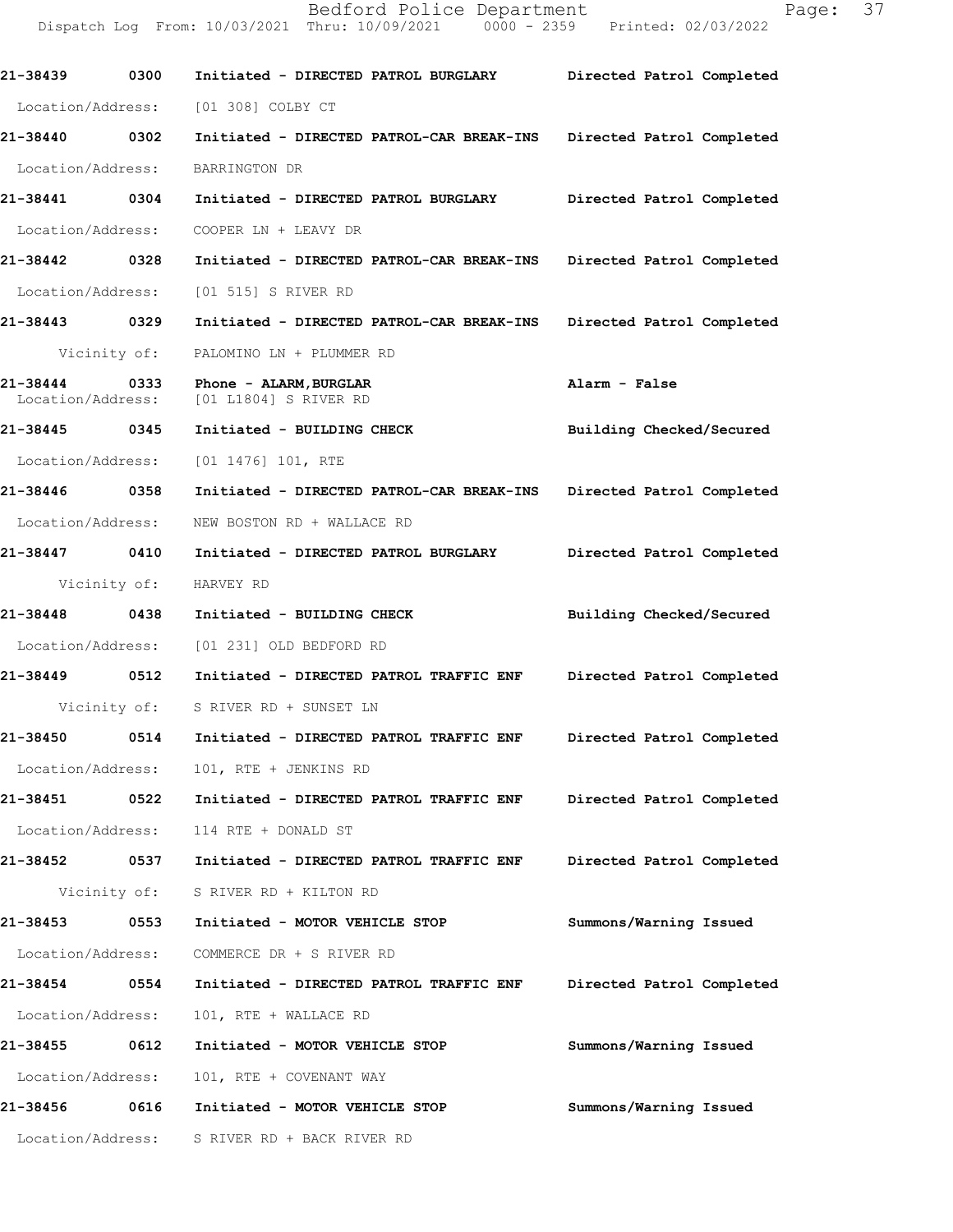**21-38457 0617 Initiated - DIRECTED PATROL TRAFFIC ENF Extinquished**  Location/Address: NEW BOSTON RD + CHESTERFIELD PL **21-38458 0653 Phone - MOTOR VEHICLE ACCIDENT Could Not Locate**  Location/Address: 101, RTE **21-38459 0724 Initiated - DIRECTED PATROL TRAFFIC ENF Directed Patrol Completed**  Location/Address: 114 RTE + WHITE AVE **21-38460 0725 Initiated - DIRECTED PATROL TRAFFIC ENF Directed Patrol Completed**  Location/Address: S RIVER RD + KILTON RD **21-38461 0726 Initiated - MOTOR VEHICLE ACCIDENT Services Rendered**  Location/Address: 114 RTE + WHITE AVE **21-38462 0740 Initiated - DIRECTED PATROL TRAFFIC ENF Directed Patrol Completed**  Location/Address: 101, RTE + WALLACE RD **21-38463 0751 Initiated - DIRECTED PATROL TRAFFIC ENF Directed Patrol Completed**  Location/Address: S RIVER RD + UPJOHN ST **21-38464 0809 Initiated - MOTOR VEHICLE STOP Summons/Warning Issued**  Location/Address: NEW BOSTON RD + WALLACE RD **21-38465 0813 911 - S-EMERGENCY MEDICAL CALL-DELTA Transported to Elliot Hospital** Location/Address: [01 L2400] RIDGEWOOD RD **21-38466 0820 Initiated - MOTOR VEHICLE STOP Summons/Warning Issued**  Location/Address: COUNTY RD + CRICKET HILL RD **21-38468 0821 Phone - ALARM,BURGLAR Alarm - False**  Location/Address: [01 525] PONDFIELD RD **21-38467 0822 Initiated - DIRECTED PATROL TRAFFIC ENF Directed Patrol Completed**  Location/Address: 101, RTE + KAHLIKO LN **21-38469 0822 Initiated - DIRECTED PATROL TRAFFIC ENF Directed Patrol Completed**  Location/Address: S RIVER RD + BACK RIVER RD **21-38470 0824 Initiated - MOTOR VEHICLE STOP Summons/Warning Issued**  Location/Address: I-293 NORTH **21-38471 0837 Phone - ASSIST CITIZEN Services Rendered**  Location/Address: [01 L453] WHITE AVE **21-38472 0853 Initiated - MOTOR VEHICLE STOP Summons/Warning Issued**  Location/Address: PALOMINO LN + ATWOOD LN **21-38473 0858 Initiated - SERVE PAPERWORK Could Not Locate**  Location/Address: [01 1082] MCAFEE FARM RD **21-38475 0917 Initiated - MOTOR VEHICLE STOP Summons/Warning Issued**  Location/Address: [01 334] 101, RTE **21-38476 0922 Initiated - MOTOR VEHICLE STOP Summons/Warning Issued**  Location/Address: 101, RTE + HITCHING POST LN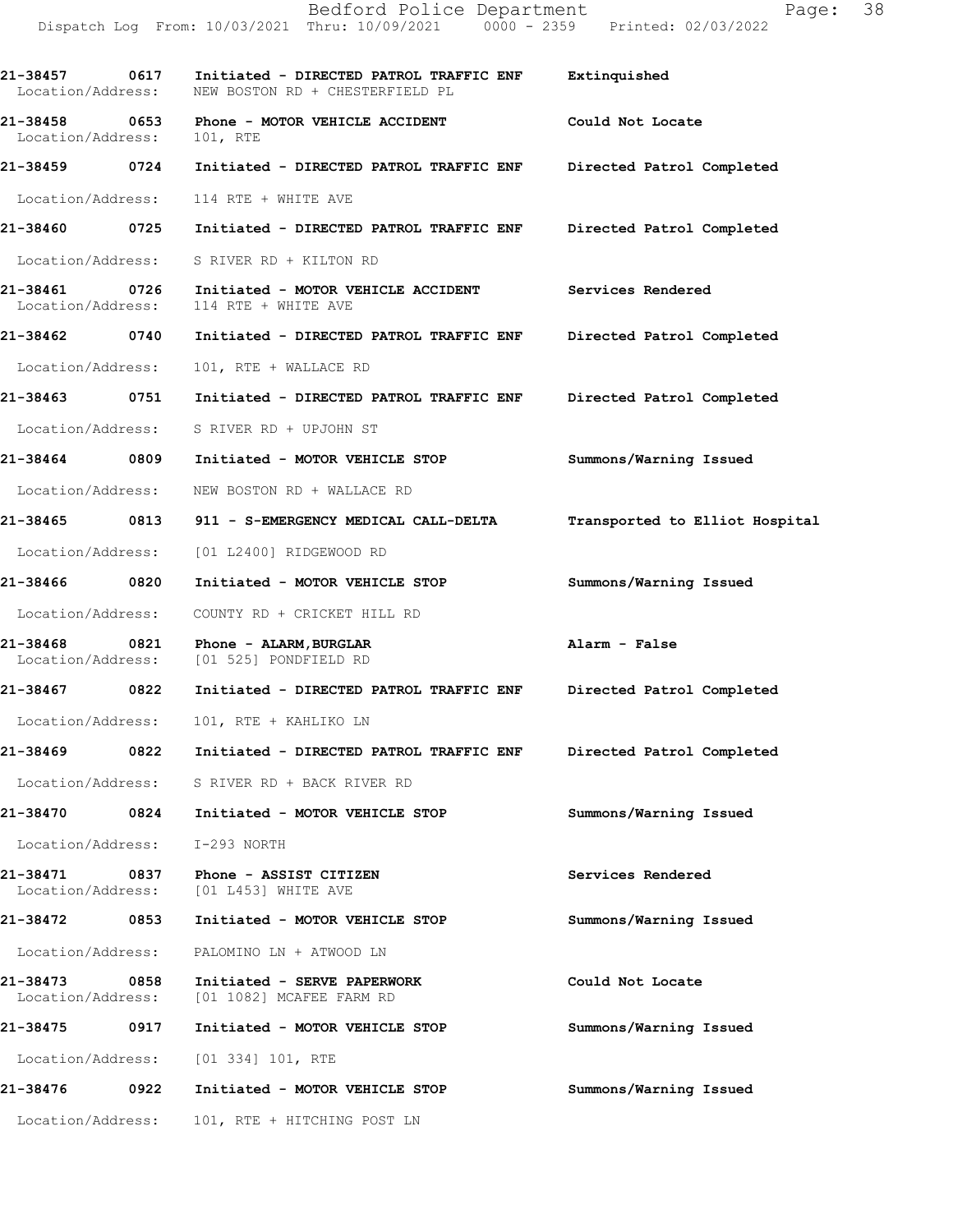|                                    |           | Bedford Police Department<br>Dispatch Log From: 10/03/2021 Thru: 10/09/2021 0000 - 2359 Printed: 02/03/2022 | 39<br>Page:                    |
|------------------------------------|-----------|-------------------------------------------------------------------------------------------------------------|--------------------------------|
| 21-38477                           | 0924      | Initiated - MOTOR VEHICLE STOP                                                                              | Summons/Warning Issued         |
| Location/Address:                  |           | 101, RTE + 114 RTE                                                                                          |                                |
| 21-38478 0945<br>Location/Address: |           | Phone - DOG COMPLAINT<br>THIRD ST                                                                           | Services Rendered              |
| 21-38479 0949                      |           | Initiated - DIRECTED PATROL TRAFFIC ENF                                                                     | Directed Patrol Completed      |
| Location/Address:                  |           | WALLACE RD + JACKSON SQ                                                                                     |                                |
| Location/Address:                  |           | 21-38480 0950 Phone - DOG COMPLAINT<br>[01 2226] THIRD ST                                                   | Services Rendered              |
| 21-38481 0957                      |           | Initiated - MOTOR VEHICLE STOP                                                                              | Summons/Warning Issued         |
| Location/Address:                  |           | 101, RTE + COVENANT WAY                                                                                     |                                |
| 21-38482                           | 1000      | Initiated - DIRECTED PATROL TRAFFIC ENF Directed Patrol Completed                                           |                                |
| Location/Address:                  |           | S RIVER RD + HULL RD                                                                                        |                                |
| 21-38483 1005                      |           | Initiated - MOTOR VEHICLE STOP                                                                              | Summons/Warning Issued         |
| Location/Address:                  |           | [01 L2122] S RIVER RD                                                                                       |                                |
| 21-38484 1008                      |           | Initiated - DIRECTED PATROL-CAR BREAK-INS Directed Patrol Completed                                         |                                |
| Location/Address:                  |           | [01 L2252] JENKINS RD                                                                                       |                                |
| 21-38485 1033                      |           | Initiated - DIRECTED PATROL-CAR BREAK-INS                                                                   | Directed Patrol Completed      |
| Location/Address:                  |           | [01 1050] DONALD ST                                                                                         |                                |
|                                    |           | 21-38486 1036 Phone - ASSIST CITIZEN<br>Location/Address: [01 474] CONSTITUTION DR                          | Services Rendered              |
| 21-38487 1045<br>Location/Address: |           | Initiated - INVESTIGATION-FOLLOW UP<br>[01 335] COLBY CT<br>Refer To Incident: 21-944-OF                    | Investigated                   |
| 21-38488                           | 1052      | 911 - S-EMERGENCY MEDICAL CALL-CHARL                                                                        | Transported to Elliot Hospital |
|                                    |           | Location/Address: [01 17] DONALD ST                                                                         |                                |
| 21-38489<br>Location/Address:      | 1102      | Initiated - MOTOR VEHICLE STOP<br>DONALD ST + RUNDLETT HILL RD                                              | NO PAPERWORK                   |
| 21-38490 1106                      |           | Initiated - DIRECTED PATROL TRAFFIC ENF                                                                     | Directed Patrol Completed      |
| Location/Address:                  |           | HULL RD + S RIVER RD                                                                                        |                                |
|                                    | Location: | AMHERST                                                                                                     | Services Rendered              |
| 21-38492                           |           | Location/Address: HAMILTON WAY + NASHUA RD                                                                  | Could Not Locate               |
|                                    |           |                                                                                                             | Transported to Elliot Hospital |
| Location/Address:                  |           | [07] MANCHESTER ST                                                                                          |                                |
| 21-38495                           | 1126      | Phone - ASSIST CITIZEN<br>Location/Address: [01 2333] CARON RD                                              | Investigated                   |
| 21-38494                           | 1130      | Initiated - DIRECTED PATROL TRAFFIC ENF                                                                     | Directed Patrol Completed      |
| Location/Address:                  |           | S RIVER RD + HAWTHORNE DR                                                                                   |                                |
| 21-38496                           | 1134      | Initiated - SUSP ACTIVITIES<br>Location/Address: [01 694] S RIVER RD                                        | Arrest(s) Made                 |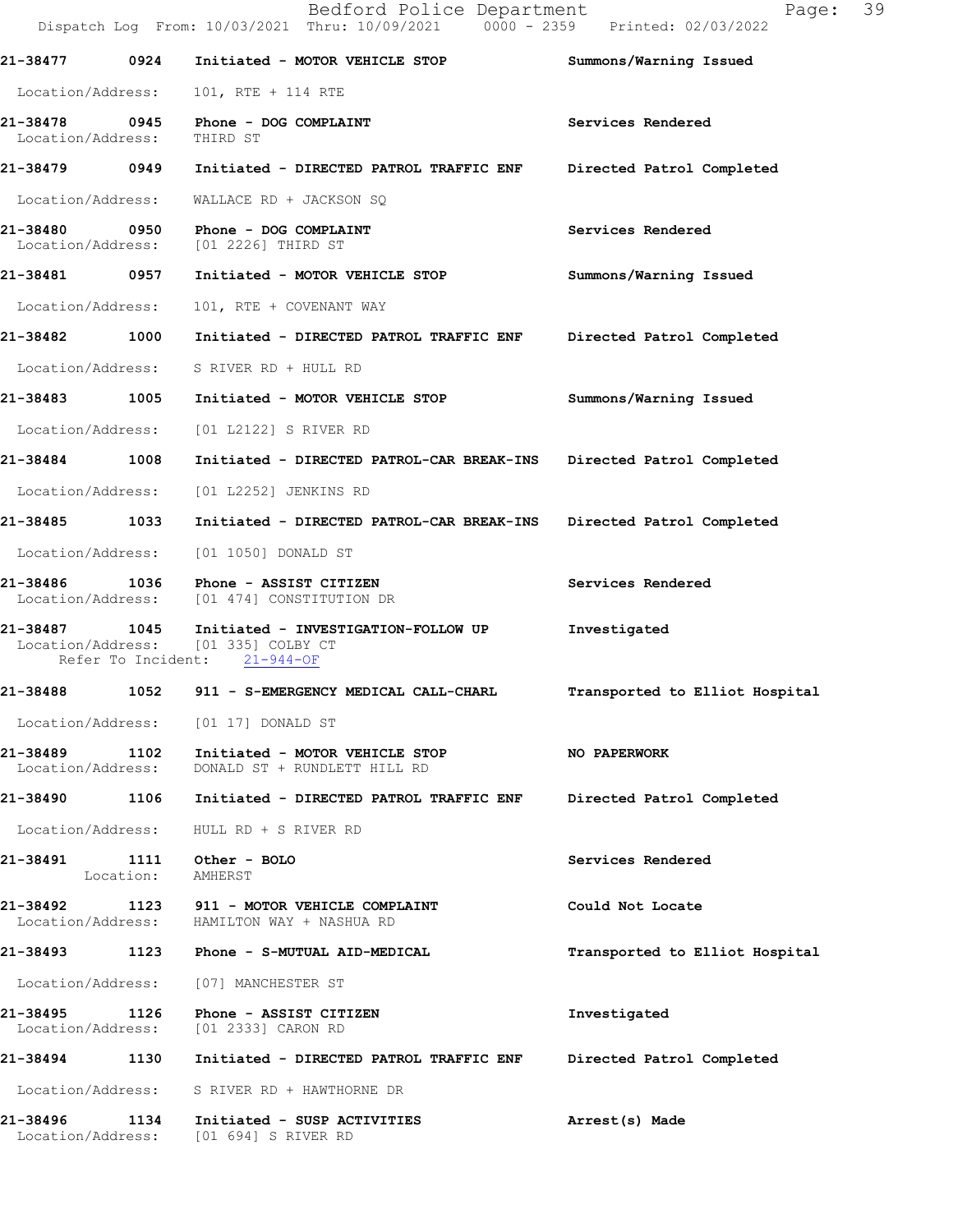|                              |         | Bedford Police Department<br>Dispatch Log From: 10/03/2021 Thru: 10/09/2021 0000 - 2359 Printed: 02/03/2022                   | Page: 40                    |  |
|------------------------------|---------|-------------------------------------------------------------------------------------------------------------------------------|-----------------------------|--|
|                              | Age: 36 | Refer To Arrest: 21-564-AR<br>Arrest: MACDONALD, ROBERT C<br>Address: MANCHESTER, NH<br>Charges: Recv Stolen Prop; \$0-\$1000 |                             |  |
|                              |         | Breach of Bail                                                                                                                |                             |  |
| Location/Address: DUNLAP DR  |         |                                                                                                                               | Investigated                |  |
| Location/Address: CATESBY LN |         | 21-38498 1144 Walk-In - ASSIST CITIZEN                                                                                        | Investigated                |  |
|                              |         | 21-38499 1205 Initiated - DIRECTED PATROL-CAR BREAK-INS                                                                       | Directed Patrol Completed   |  |
|                              |         | Location/Address: [01 L1803] S RIVER RD                                                                                       |                             |  |
|                              |         | 21-38500 1209 Initiated - DOG COMPLAINT<br>Location/Address: [07] PATTERSON ST                                                | Services Rendered           |  |
|                              |         | 21-38501 1257 Phone - ASSIST CITIZEN<br>Location/Address: [STA] WABAN AVE                                                     | Services Rendered           |  |
|                              |         |                                                                                                                               | Summons/Warning Issued      |  |
|                              |         | Location/Address: S RIVER RD + RIDGEWOOD RD                                                                                   |                             |  |
|                              |         | 21-38503 1320 Phone - ASSAULT<br>Location/Address: EXECUTIVE PARK DR<br>Refer To Incident: 21-958-OF                          | Investigated                |  |
| 21-38504                     |         | 1349 Phone - MOTOR VEHICLE ACCIDENT<br>Location/Address: [01 L863] 101, RTE                                                   | Investigated                |  |
|                              |         | 21-38505 1445 Phone - SCAMS (PHONE, EMAIL ETC)                                                                                | No Action Required          |  |
|                              |         | Location/Address: REV. HOUSTON DR                                                                                             |                             |  |
|                              |         | 21-38506 1535 Initiated - DIRECTED PATROL TRAFFIC ENF Directed Patrol Completed                                               |                             |  |
|                              |         | Location/Address: [01 L2447] 101, RTE                                                                                         |                             |  |
| 21-38507                     | 1536    | Initiated - DIRECTED PATROL TRAFFIC ENF                                                                                       | Directed Patrol Completed   |  |
|                              |         | Location/Address: COLBY CT + S RIVER RD                                                                                       |                             |  |
|                              |         | 21-38508   1541   911 - S-EMERGENCY MEDICAL CALL-ALPHA                                                                        | TRANSPORTED TO CMC HOSPITAL |  |
| Location/Address:            |         | [01 749] WASHINGTON PL                                                                                                        |                             |  |
| 21-38509                     | 1543    | Initiated - DIRECTED PATROL TRAFFIC ENF                                                                                       | Directed Patrol Completed   |  |
| Location/Address:            |         | S RIVER RD + CLUB ACRE LN                                                                                                     |                             |  |
| 21-38510                     | 1551    | Initiated - DIRECTED PATROL TRAFFIC ENF                                                                                       | Directed Patrol Completed   |  |
| Location/Address:            |         | 101, RTE + KAHLIKO LN                                                                                                         |                             |  |
| 21-38511 1559                |         | Initiated - MOTOR VEHICLE STOP                                                                                                | Summons/Warning Issued      |  |
| Location/Address:            |         | S RIVER RD                                                                                                                    |                             |  |
| 21-38512                     | 1609    | Initiated - DIRECTED PATROL TRAFFIC ENF                                                                                       | Directed Patrol Completed   |  |
| Location/Address:            |         | S RIVER RD + KILTON RD                                                                                                        |                             |  |
| 21-38513                     | 1610    | Initiated - MOTOR VEHICLE STOP                                                                                                | Summons/Warning Issued      |  |
| Location/Address:            |         | S RIVER RD                                                                                                                    |                             |  |
| 21-38515                     | 1612    | Initiated - MOTOR VEHICLE STOP                                                                                                | Merge: 21-38514 By: 00980   |  |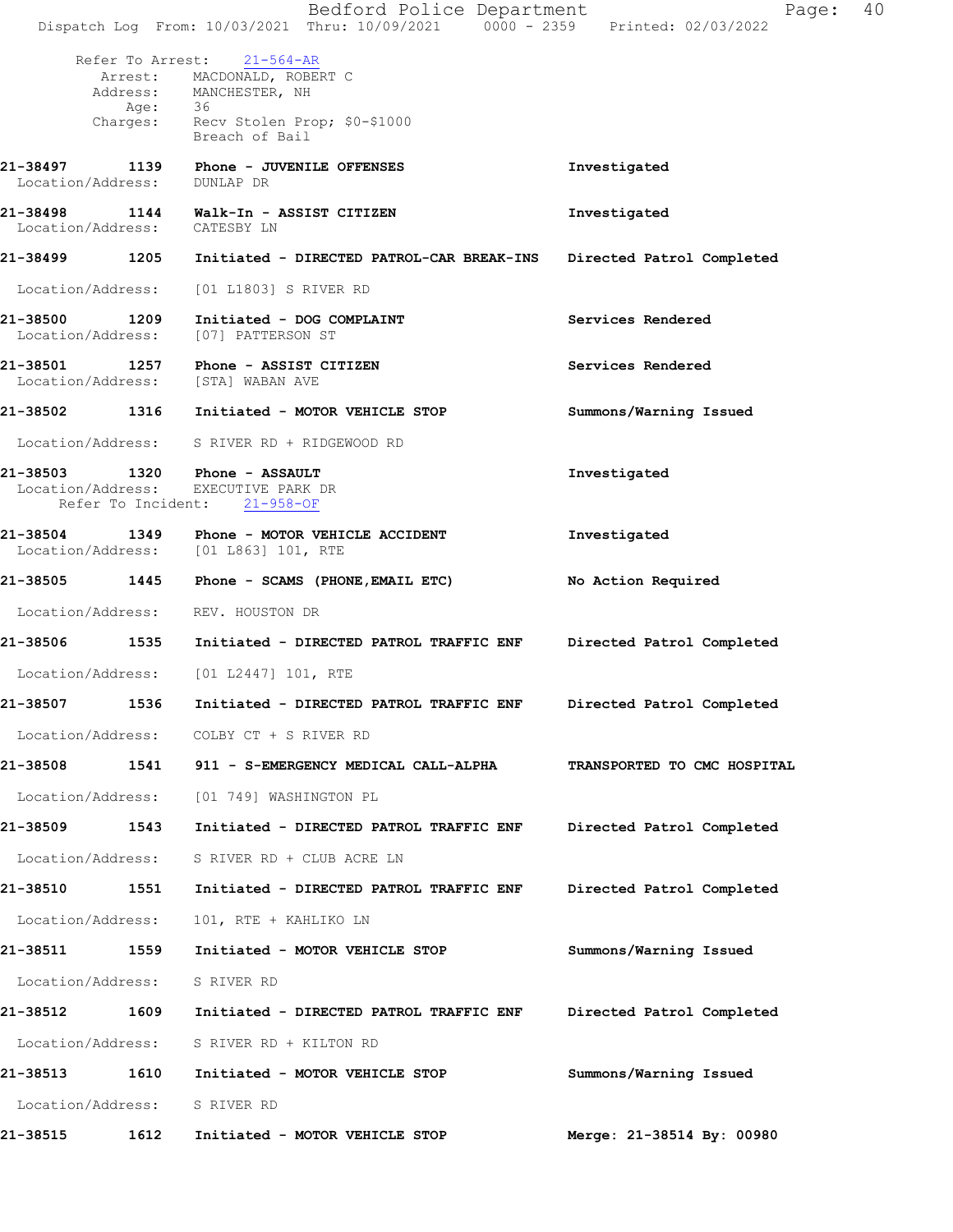|                               |                                                                       | Dispatch Log From: 10/03/2021 Thru: 10/09/2021 0000 - 2359 Printed: 02/03/2022                                                                                                                                                            |                                |
|-------------------------------|-----------------------------------------------------------------------|-------------------------------------------------------------------------------------------------------------------------------------------------------------------------------------------------------------------------------------------|--------------------------------|
|                               |                                                                       | Location/Address: 101, RTE + COVENANT WAY                                                                                                                                                                                                 |                                |
|                               |                                                                       | 21-38514 1614 Initiated - MOTOR VEHICLE STOP Summons/Warning Issued                                                                                                                                                                       |                                |
|                               |                                                                       | Location/Address: 101, RTE + COVENANT WAY                                                                                                                                                                                                 |                                |
|                               |                                                                       |                                                                                                                                                                                                                                           | Directed Patrol Completed      |
|                               |                                                                       | Location/Address: S RIVER RD + MOORES CROSSING RD                                                                                                                                                                                         |                                |
|                               |                                                                       | 21-38517 1641 Initiated - MOTOR VEHICLE STOP                                                                                                                                                                                              | Summons/Warning Issued         |
|                               |                                                                       | Location/Address: S RIVER RD                                                                                                                                                                                                              |                                |
|                               |                                                                       | Location/Address: [01 L2553] 101, RTE                                                                                                                                                                                                     | Could Not Locate               |
|                               |                                                                       |                                                                                                                                                                                                                                           | Directed Patrol Completed      |
|                               |                                                                       | Location/Address: 101, RTE + 114 RTE                                                                                                                                                                                                      |                                |
|                               |                                                                       | 21-38520 1655 Phone - FRAUD<br>Location/Address: STEPHANIE DR<br>Refer To Incident: 21-959-OF                                                                                                                                             | Investigated                   |
|                               |                                                                       | 21-38521 1706 911 - S-EMERGENCY MEDICAL CALL-ALPHA                                                                                                                                                                                        | Transported to Elliot Hospital |
|                               |                                                                       | Location/Address: [01 1387] TECHNOLOGY DR                                                                                                                                                                                                 |                                |
| 21-38522 1709                 |                                                                       | Initiated - DIRECTED PATROL TRAFFIC ENF                                                                                                                                                                                                   | Directed Patrol Completed      |
| Location/Address:             |                                                                       | COVENANT WAY + 101, RTE                                                                                                                                                                                                                   |                                |
| 21-38523                      |                                                                       | 1711 911 - S-EMERGENCY MEDICAL CALL-ECHO                                                                                                                                                                                                  | Transported to Elliot Hospital |
|                               |                                                                       | Location/Address: [01 L24] S RIVER RD                                                                                                                                                                                                     |                                |
| 21-38524 1715                 | Age:<br>Charges:                                                      | Initiated - MOTOR VEHICLE STOP Arrest(s) Made<br>Location/Address: 101, RTE + BOYNTON ST<br>Refer To Arrest: 21-565-AR<br>Arrest: ROY, JOHN M<br>Address: NASHUA, NH<br>51<br>Arrest on Warrant                                           |                                |
| 21-38525<br>Location/Address: | 1800<br>Refer To Summons:<br>Summons:<br>Address:<br>Age:<br>Charges: | Initiated - MOTOR VEHICLE STOP<br>101, RTE + CONSTITUTION DR<br>$21 - 566 - AR$<br>NGUYEN, CALVIN D<br>BEDFORD, NH<br>38<br>Suspension of Vehicle Registration<br>Drive after Rev/Suspension<br>Speeding 26+ mph over limit of 55 or less | Arrest(s) Made                 |
| 21-38526                      | 1806                                                                  | Initiated - MOTOR VEHICLE STOP                                                                                                                                                                                                            | Summons/Warning Issued         |
| Location/Address:             |                                                                       | SUNSET LN                                                                                                                                                                                                                                 |                                |
| 21-38527<br>Location/Address: | 1824                                                                  | Radio - MOTOR VEHICLE ACCIDENT<br>MEETINGHOUSE RD + ORCHARD HILL CIR                                                                                                                                                                      | Services Rendered              |
| 21-38528<br>Location/Address: | 1831<br>Refer To Incident:                                            | 911 - S-FIRE, AUTO<br>NORMAND CIR<br>$21 - 960 - OF$                                                                                                                                                                                      | Investigated                   |
| 21-38529                      | 1903                                                                  | Phone - DISABLED MOTOR VEHICLE                                                                                                                                                                                                            | No Action Required             |
| Location/Address:             |                                                                       | 101, RTE + PLUMMER ROAD OVERPASS                                                                                                                                                                                                          |                                |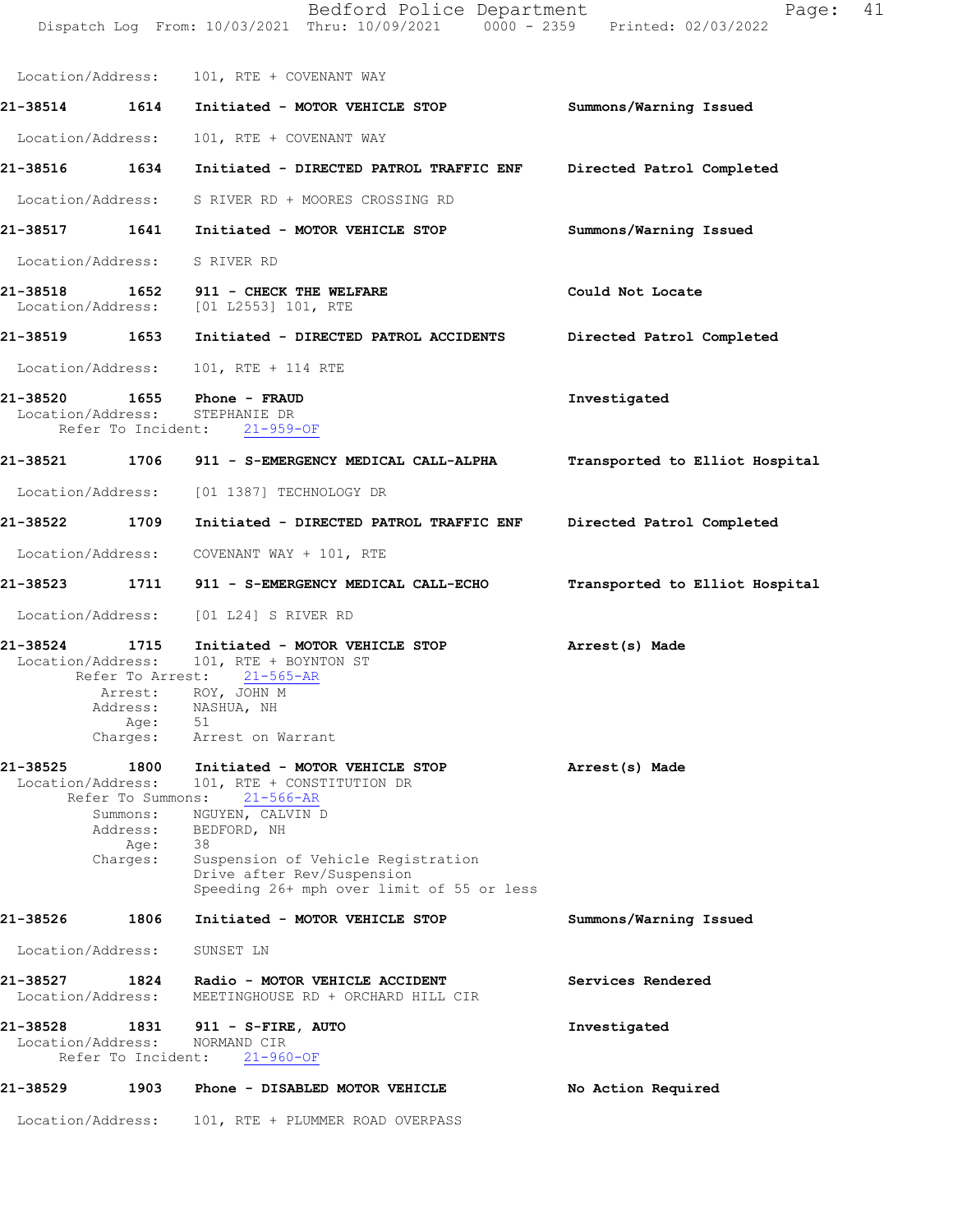|                                    |              | Bedford Police Department<br>Dispatch Log From: 10/03/2021 Thru: 10/09/2021 0000 - 2359 Printed: 02/03/2022 | 42<br>Page:               |
|------------------------------------|--------------|-------------------------------------------------------------------------------------------------------------|---------------------------|
| 21-38530 1922                      |              | Phone - SERVE PAPERWORK<br>Location/Address: [01 474] CONSTITUTION DR                                       | Services Rendered         |
| 21-38531 1943                      |              | Initiated - DIRECTED PATROL-CAR BREAK-INS                                                                   | Directed Patrol Completed |
| Location/Address:                  |              | $[01 L0000553] 101$ , RTE                                                                                   |                           |
| 21-38532                           | 1947         | Initiated - DIRECTED PATROL-CAR BREAK-INS                                                                   | Directed Patrol Completed |
| Location/Address:                  |              | [01 L1804] S RIVER RD                                                                                       |                           |
| 21-38533                           | 2013         | Initiated - DIRECTED PATROL DWI                                                                             | Directed Patrol Completed |
| Location/Address:                  |              | S RIVER RD + CLUB ACRE LN                                                                                   |                           |
| 21-38534 2022                      |              | Initiated - DIRECTED PATROL-CAR BREAK-INS                                                                   | Directed Patrol Completed |
| Location/Address:                  |              | [01 L2252] JENKINS RD                                                                                       |                           |
| 21-38535<br>Location/Address:      | 2025         | Phone - ALARM, BURGLAR<br>[01 1682] BEDFORD CENTER RD                                                       | Alarm - False             |
| 21-38536 2029<br>Location/Address: |              | 911 - MOTOR VEHICLE COMP-IN PROGRESS<br>101, RTE                                                            | Could Not Locate          |
| 21-38537 2050                      |              | Initiated - DIRECTED PATROL DWI                                                                             | Directed Patrol Completed |
|                                    | Vicinity of: | JOPPA HILL RD + GOLDEN DR                                                                                   |                           |
| 21-38538                           | 2057         | Initiated - MOTOR VEHICLE STOP                                                                              | Summons/Warning Issued    |
| Location/Address:                  |              | 101, RTE                                                                                                    |                           |
| 21-38539 2014                      | 2057         | Initiated - DIRECTED PATROL-CAR BREAK-INS                                                                   | Directed Patrol Completed |
| Location/Address:                  |              | [01 1235] S RIVER RD                                                                                        |                           |
| 21-38540 2058                      |              | Initiated - DIRECTED PATROL-CAR BREAK-INS                                                                   | Directed Patrol Completed |
| Location/Address:                  |              | BACK RIVER RD + SMITH RD                                                                                    |                           |
| 21-38541<br>Location/Address:      | 2107         | Initiated - SUSP ACTIVITIES<br>INDIAN ROCK RD                                                               | Services Rendered         |
| 21-38542<br>Location/Address:      |              | 2119 911 - 911 Abandoned<br>HARVARD LN                                                                      | Could Not Locate          |
| Location/Address:                  |              | 21-38543 2146 911 - GUNSHOT<br>BEALS RD                                                                     | Unfounded                 |
| 21-38544 2149<br>Location/Address: |              | Initiated - DISABLED MOTOR VEHICLE<br>MEETINGHOUSE RD                                                       | Services Rendered         |
| 21-38545 2322                      |              | Initiated - DIRECTED PATROL DWI                                                                             | Directed Patrol Completed |
|                                    | Vicinity of: | 101, RTE + 114 RTE                                                                                          |                           |
| 21-38546 2325                      |              | Initiated - DIRECTED PATROL DWI                                                                             | Directed Patrol Completed |
| Location/Address:                  |              | 101, RTE + NASHUA RD                                                                                        |                           |
| 21-38547                           | 2326         | Initiated - DIRECTED PATROL DWI                                                                             | Directed Patrol Completed |
| Location/Address:                  |              | S RIVER RD + MEETINGHOUSE RD                                                                                |                           |
| 21-38548                           |              | 2328 Initiated - DIRECTED PATROL DWI                                                                        | Directed Patrol Completed |
|                                    |              | Vicinity of: S RIVER RD + KILTON RD                                                                         |                           |
| 21-38549                           | 2341         | Initiated - MOTOR VEHICLE STOP                                                                              | Summons/Warning Issued    |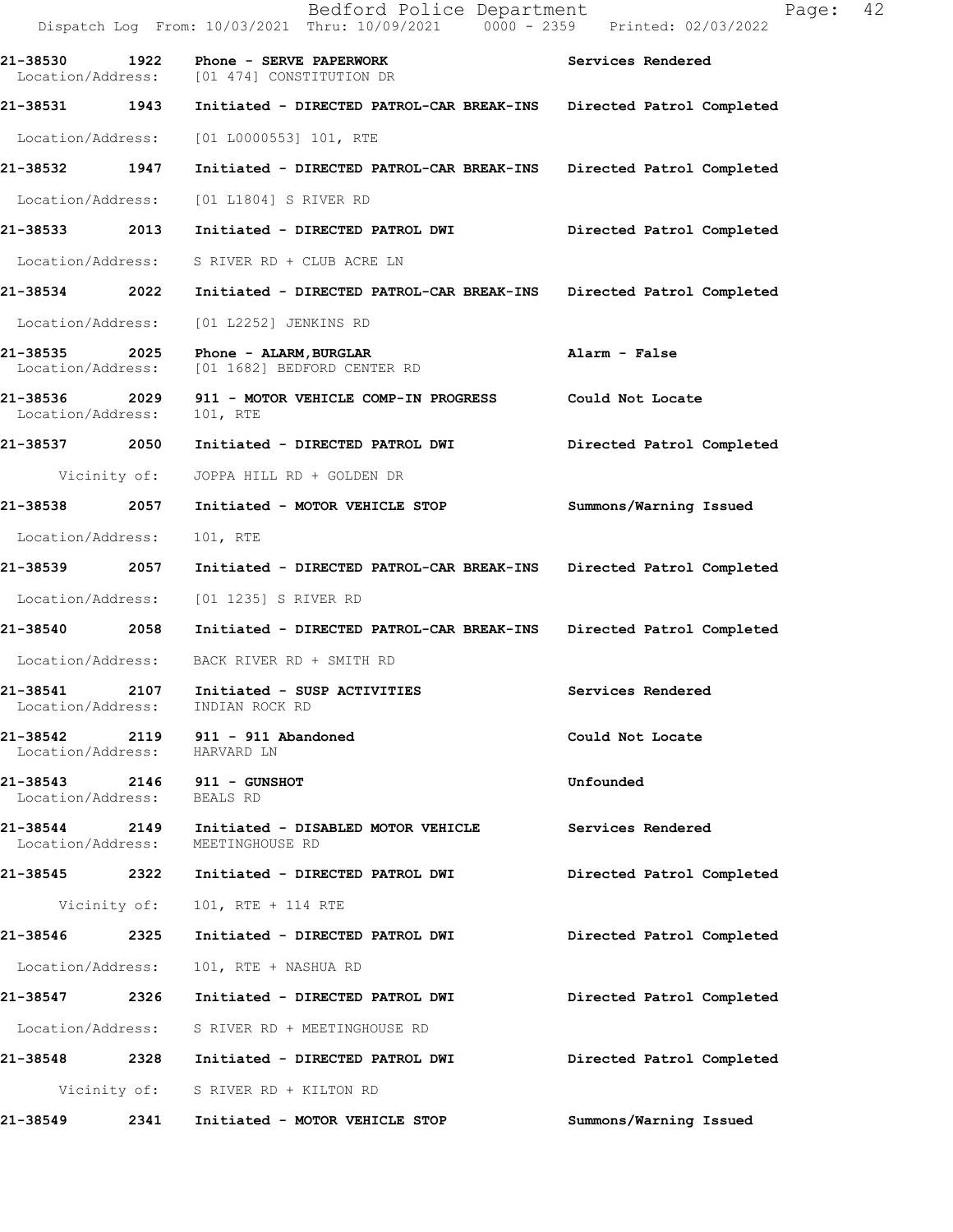|                               |              |                                                                                             | Dispatch Log From: 10/03/2021 Thru: 10/09/2021 0000 - 2359 Printed: 02/03/2022 |
|-------------------------------|--------------|---------------------------------------------------------------------------------------------|--------------------------------------------------------------------------------|
|                               |              | Location/Address: HAWTHORNE DR + S RIVER RD                                                 |                                                                                |
|                               |              | 21-38550 2344 Initiated - MOTOR VEHICLE STOP                                                | Summons/Warning Issued                                                         |
|                               |              | Location/Address: 101, RTE + CHESTNUT DR                                                    |                                                                                |
|                               |              | 21-38551 2345 Initiated - DIRECTED PATROL DWI                                               | Directed Patrol Completed                                                      |
|                               |              | Location/Address: 101, RTE + COVENANT WAY                                                   |                                                                                |
|                               |              | 21-38552 2349 Initiated - MOTOR VEHICLE STOP                                                | Summons/Warning Issued                                                         |
| Location/Address:             |              | 101, RTE + WALLACE RD                                                                       |                                                                                |
| 21-38553 2350                 |              | Initiated - MOTOR VEHICLE STOP                                                              | Summons/Warning Issued                                                         |
|                               |              | Location/Address: 101, RTE + CHESTNUT DR                                                    |                                                                                |
|                               |              | 21-38554 2352 Initiated - DIRECTED PATROL DWI                                               | Directed Patrol Completed                                                      |
|                               |              | Location/Address: S RIVER RD + SOMERVILLE DR                                                |                                                                                |
|                               |              | 21-38555 2359 Initiated - SUSP ACTIVITIES Services Rendered<br>Location/Address: S RIVER RD |                                                                                |
|                               |              | For Date: $10/09/2021$ - Saturday                                                           |                                                                                |
|                               |              | 21-38556 0005 Initiated - DIRECTED PATROL DWI                                               | Directed Patrol Completed                                                      |
|                               |              | Vicinity of: S RIVER RD + MAIN ST                                                           |                                                                                |
|                               |              | 21-38557 0009 Initiated - DIRECTED PATROL DWI                                               | Directed Patrol Completed                                                      |
|                               |              | Vicinity of: 114 RTE + DONALD ST                                                            |                                                                                |
|                               |              | 21-38558 0016 Initiated - DIRECTED PATROL DWI                                               | Directed Patrol Completed                                                      |
|                               |              | Location/Address: S RIVER RD + TECHNOLOGY DR                                                |                                                                                |
|                               |              | 21-38559 0018 Initiated - DIRECTED PATROL DWI                                               | Directed Patrol Completed                                                      |
| Location/Address:             |              | 101, RTE + WALLACE RD                                                                       |                                                                                |
| 21-38560                      | 0019         | Initiated - MOTOR VEHICLE STOP                                                              | Summons/Warning Issued                                                         |
| Location/Address:             |              | S RIVER RD + EASTMAN AVE                                                                    |                                                                                |
| 21-38561                      | 0030         | Initiated - DIRECTED PATROL DWI                                                             | Directed Patrol Completed                                                      |
|                               | Vicinity of: | 101, RTE + CONSTITUTION DR                                                                  |                                                                                |
| 21-38562<br>Location/Address: | 0036         | Phone - ALARM, BURGLAR<br>[01 L1096] DUBLIN CT                                              | Alarm - False                                                                  |
| 21-38563                      | 0040         | Initiated - MOTOR VEHICLE STOP                                                              | Summons/Warning Issued                                                         |
| Location/Address:             |              | S RIVER RD + RIDGEWOOD RD                                                                   |                                                                                |
| 21-38564                      | 0045         | Initiated - DIRECTED PATROL DWI                                                             | Directed Patrol Completed                                                      |
| Location/Address:             |              | 101, RTE + WALLACE RD                                                                       |                                                                                |
| 21-38565                      | 0051         | Initiated - MOTOR VEHICLE STOP                                                              | Summons/Warning Issued                                                         |
| Location/Address:             |              | 101, RTE                                                                                    |                                                                                |
| 21-38566                      | 0055         | Initiated - DIRECTED PATROL DWI                                                             | Directed Patrol Completed                                                      |
|                               |              | Vicinity of: S RIVER RD + UPJOHN ST                                                         |                                                                                |
|                               |              |                                                                                             |                                                                                |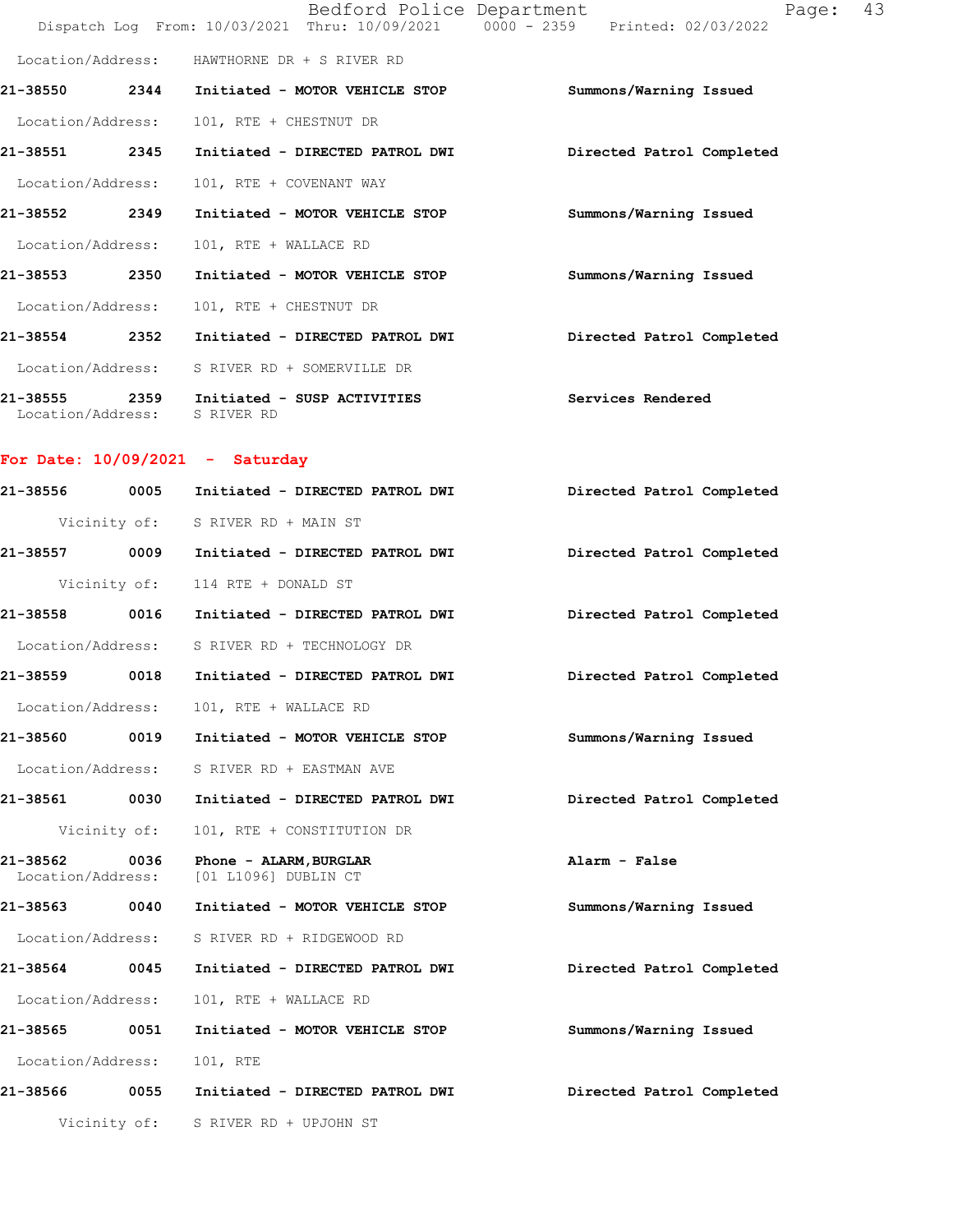|                               |              | Bedford Police Department<br>Dispatch Log From: 10/03/2021 Thru: 10/09/2021 0000 - 2359 Printed: 02/03/2022 | Page: 44                  |  |
|-------------------------------|--------------|-------------------------------------------------------------------------------------------------------------|---------------------------|--|
| 21-38567                      | 0100         | Initiated - DIRECTED PATROL DWI                                                                             | Directed Patrol Completed |  |
| Location/Address:             |              | WALLACE RD + NASHUA RD                                                                                      |                           |  |
| 21-38568 0107                 |              | Initiated - DIRECTED PATROL DWI                                                                             | Directed Patrol Completed |  |
| Vicinity of:                  |              | WALLACE RD + NEW BOSTON RD                                                                                  |                           |  |
| 21-38569 0108                 |              | Initiated - DIRECTED PATROL DWI                                                                             | Directed Patrol Completed |  |
| Location/Address:             |              | S RIVER RD + BACK RIVER RD                                                                                  |                           |  |
| 21-38570 0149                 |              | Initiated - DIRECTED PATROL DWI                                                                             | Directed Patrol Completed |  |
| Vicinity of:                  |              | NEW BOSTON RD + JOPPA HILL RD                                                                               |                           |  |
| 21-38571 0151                 |              | Initiated - DIRECTED PATROL DWI                                                                             | Directed Patrol Completed |  |
|                               | Vicinity of: | S RIVER RD + PALOMINO LN                                                                                    |                           |  |
| 21-38572 0152                 |              | Initiated - DIRECTED PATROL DWI                                                                             | Directed Patrol Completed |  |
| Location/Address:             |              | HAWTHORNE DR + STATION RD                                                                                   |                           |  |
| 21-38573<br>Location/Address: |              | 0153 Phone - ALARM, BURGLAR<br>[01 770] BEDFORD CENTER RD                                                   | Alarm - False             |  |
| 21-38574 0210                 |              | Initiated - MOTOR VEHICLE STOP                                                                              | Summons/Warning Issued    |  |
| Location/Address:             |              | 101, RTE                                                                                                    |                           |  |
| 21-38575 0216                 |              | Initiated - DIRECTED PATROL-CAR BREAK-INS                                                                   | Directed Patrol Completed |  |
| Location/Address:             |              | [01 1870] S RIVER RD                                                                                        |                           |  |
| 21-38576 0225                 |              | Initiated - DIRECTED PATROL BURGLARY                                                                        | Directed Patrol Completed |  |
| Vicinity of:                  |              | N AMHERST RD                                                                                                |                           |  |
| 21-38577 0225                 |              | Initiated - DIRECTED PATROL BURGLARY                                                                        | Directed Patrol Completed |  |
| Location/Address:             |              | HARVEY RD                                                                                                   |                           |  |
| 21-38578                      | 0227         | Initiated - DIRECTED PATROL BURGLARY                                                                        | Directed Patrol Completed |  |
| Location/Address:             |              | [01 L2252] JENKINS RD                                                                                       |                           |  |
| 21-38579 0240                 |              | Initiated - DIRECTED PATROL BURGLARY                                                                        | Directed Patrol Completed |  |
|                               | Vicinity of: | PALOMINO LN + PLUMMER RD                                                                                    |                           |  |
| 21-38580                      | 0247         | Initiated - DIRECTED PATROL BURGLARY                                                                        | Directed Patrol Completed |  |
|                               | Vicinity of: | DONALD ST + OLD BEDFORD RD                                                                                  |                           |  |
| 21-38581                      | 0258         | Initiated - DIRECTED PATROL BURGLARY                                                                        | Directed Patrol Completed |  |
| Location/Address:             |              | 101, RTE + WALLACE RD                                                                                       |                           |  |
| 21-38582 0311                 |              | Initiated - BUILDING CHECK                                                                                  | Building Checked/Secured  |  |
| Location/Address:             |              | [01 2329] BEDFORD CENTER RD                                                                                 |                           |  |
| 21-38583 0313                 |              | Initiated - DIRECTED PATROL BURGLARY                                                                        | Directed Patrol Completed |  |
| Location/Address:             |              | [01 1113] WASHINGTON PL                                                                                     |                           |  |
| 21-38585                      | 0313         | Initiated - BUILDING CHECK                                                                                  | Directed Patrol Completed |  |
|                               |              | Location/Address: [01 515] S RIVER RD                                                                       |                           |  |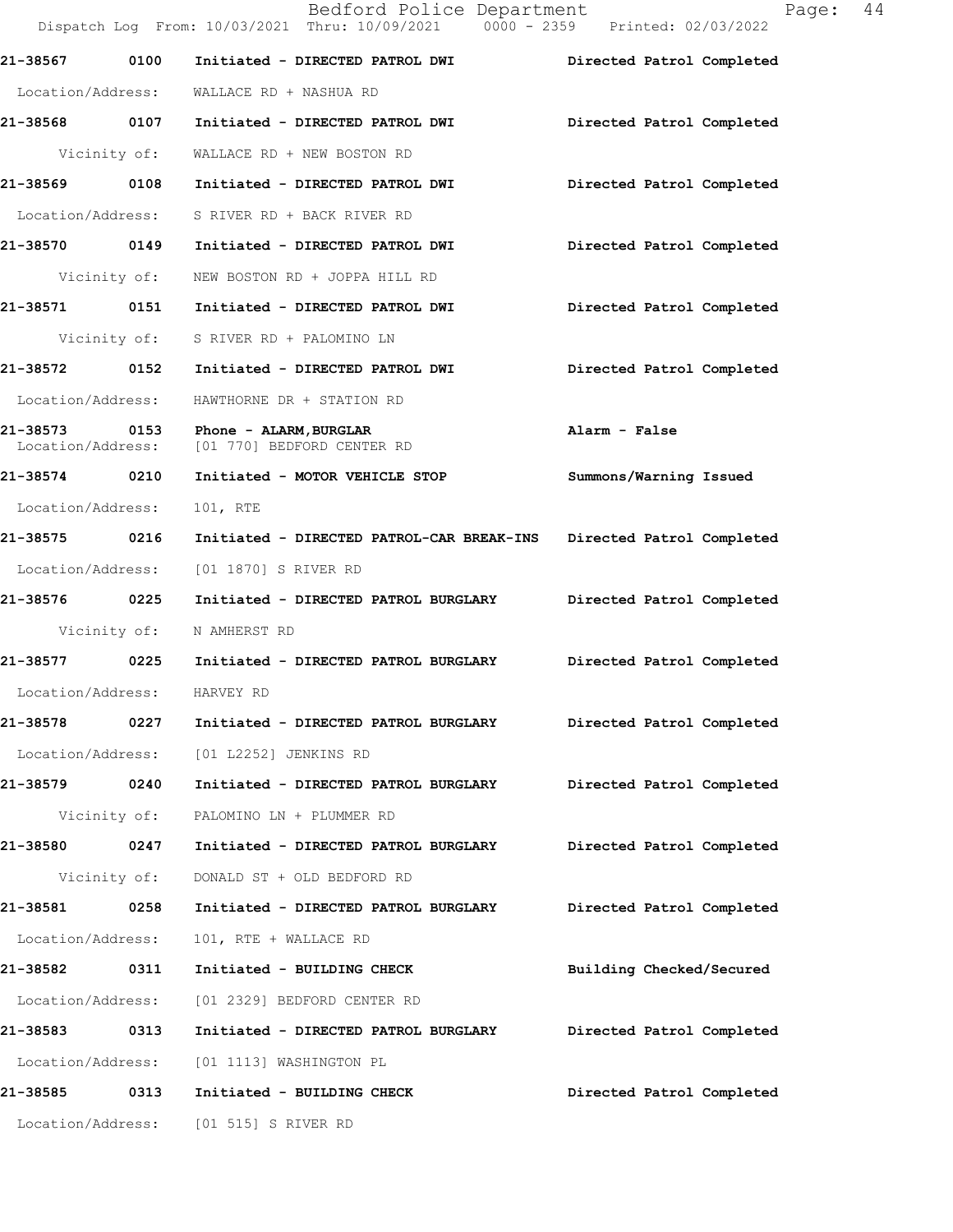|                               |              | Bedford Police Department<br>Dispatch Log From: 10/03/2021 Thru: 10/09/2021 0000 - 2359 Printed: 02/03/2022 | Page:                     | 45 |
|-------------------------------|--------------|-------------------------------------------------------------------------------------------------------------|---------------------------|----|
| 21-38584                      | 0329         | Initiated - DIRECTED PATROL BURGLARY                                                                        | Directed Patrol Completed |    |
|                               | Vicinity of: | MCALLISTER RD + MINISTERIAL RD                                                                              |                           |    |
| 21-38586                      | 0348         | Initiated - DIRECTED PATROL BURGLARY                                                                        | Directed Patrol Completed |    |
| Location/Address:             |              | $[01 L0000587] 101$ , RTE                                                                                   |                           |    |
| 21-38587                      | 0428         | Initiated - DIRECTED PATROL BURGLARY                                                                        | Directed Patrol Completed |    |
| Location/Address:             |              | $[01 L2447] 101$ , RTE                                                                                      |                           |    |
| 21-38588<br>Location/Address: | 0433         | Initiated - MOTOR VEHICLE STOP<br>101, RTE + BEAVER LN                                                      | NO PAPERWORK              |    |
| 21-38589 0442                 |              | Initiated - BUILDING CHECK                                                                                  | Building Checked/Secured  |    |
| Location/Address:             |              | $[01 422] 101$ , RTE                                                                                        |                           |    |
| 21-38590 0500                 |              | Initiated - DIRECTED PATROL TRAFFIC ENF                                                                     | Directed Patrol Completed |    |
|                               | Vicinity of: | S RIVER RD + MEETINGHOUSE RD                                                                                |                           |    |
| 21-38591                      | 0520         | Initiated - DIRECTED PATROL TRAFFIC ENF                                                                     | Directed Patrol Completed |    |
| Location/Address:             |              | 101, RTE + CHESTNUT DR                                                                                      |                           |    |
| 21-38592<br>Location/Address: | 0800         | Phone - DISORDERLY CONDUCT<br>[01 L1179] COLBY CT                                                           | Could Not Locate          |    |
| 21-38593                      | 0807         | Initiated - DIRECTED PATROL TRAFFIC ENF                                                                     | Directed Patrol Completed |    |
| Location/Address:             |              | 101, RTE + 114 RTE                                                                                          |                           |    |
| 21-38594                      | 0807         | Initiated - DIRECTED PATROL TRAFFIC ENF                                                                     | Directed Patrol Completed |    |
| Location/Address:             |              | 101, RTE + WALLACE RD                                                                                       |                           |    |
| 21-38595 0820                 |              | Initiated - DIRECTED PATROL TRAFFIC ENF                                                                     | Directed Patrol Completed |    |
|                               |              | Location/Address: S RIVER RD + MEETINGHOUSE RD                                                              |                           |    |
| 21-38596                      | 0833         | Initiated - DIRECTED PATROL TRAFFIC ENF                                                                     | Directed Patrol Completed |    |
| Location/Address:             |              | RUNDLETT HILL RD + OLD BEDFORD RD                                                                           |                           |    |
| 21-38597 0835                 |              | Initiated - MOTOR VEHICLE STOP                                                                              | Summons/Warning Issued    |    |
| Location/Address:             |              | 101, RTE + COVENANT WAY                                                                                     |                           |    |
| 21-38598                      | 0836         | Initiated - DIRECTED PATROL TRAFFIC ENF                                                                     | Directed Patrol Completed |    |
| Location/Address:             |              | S RIVER RD + COLBY CT                                                                                       |                           |    |
| 21-38599                      | 0836         | Initiated - DIRECTED PATROL TRAFFIC ENF                                                                     | Directed Patrol Completed |    |
| Location/Address:             |              | S RIVER RD + IRON HORSE DR                                                                                  |                           |    |
| 21-38600<br>Location/Address: | 0855         | Walk-In - HIGHWAY CONDITIONS<br>BOXWOOD RD                                                                  | Services Rendered         |    |
| 21-38601                      | 0900         | Initiated - MOTOR VEHICLE STOP                                                                              | Summons/Warning Issued    |    |
| Location/Address:             |              | 101, RTE + GREY ROCK RD                                                                                     |                           |    |
| 21-38602<br>Location/Address: | 0911         | 911 - DISORDERLY CONDUCT-IN PROGRESS<br>[01 L2079] NASHUA RD                                                | Services Rendered         |    |
| 21-38603                      | 0921         | Initiated - DIRECTED PATROL TRAFFIC ENF                                                                     | Directed Patrol Completed |    |
| Location/Address:             |              | S RIVER RD + BACK RIVER RD                                                                                  |                           |    |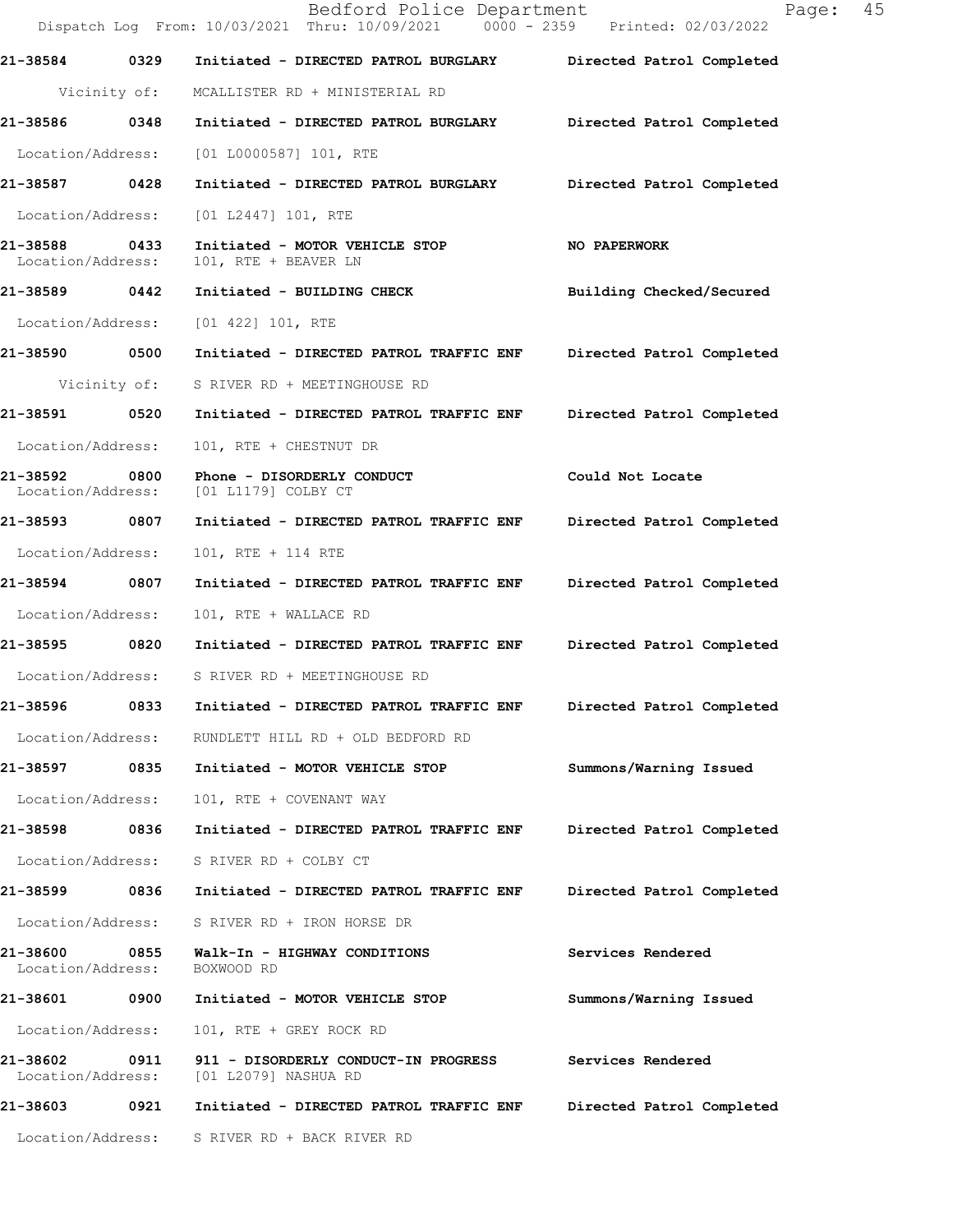Dispatch Log From: 10/03/2021 Thru: 10/09/2021 0000 - 2359 Printed: 02/03/2022 **21-38604 0931 Initiated - DIRECTED PATROL TRAFFIC ENF Directed Patrol Completed**  Location/Address: BOYNTON ST + PLUMMER RD **21-38605 0955 Initiated - DIRECTED PATROL TRAFFIC ENF Directed Patrol Completed**  Location/Address: 101, RTE + BOYNTON ST **21-38606 0956 Initiated - DIRECTED PATROL TRAFFIC ENF Directed Patrol Completed**  Location/Address: 114 RTE **21-38607 1000 Initiated - MOTOR VEHICLE STOP Summons/Warning Issued**  Location/Address: 101, RTE + KILTON ROAD RAMP **21-38608 1013 Initiated - MOTOR VEHICLE STOP Summons/Warning Issued**  Location/Address: 101, RTE + 114 RTE **21-38609 1021 Walk-In - FINGERPRINTS Services Rendered**  Location/Address: [01 474] CONSTITUTION DR **21-38610 1023 Phone - S-EMERGENCY MEDICAL CALL-ECHO NO TRANSPORT** Location/Address: BELMONT CT Refer To Incident: 21-961-OF **21-38611 1038 Phone - MOTOR VEHICLE ACCIDENT Services Rendered**  Location/Address: 114 RTE + 101, RTE **21-38612 1047 Phone - S-ALARM-MEDICAL AID/LIFT ASST LIFT ASSIST**  Location/Address: [01 392] COLBY CT **21-38613 1049 Walk-In - FINGERPRINTS Services Rendered**  Location/Address: [01 474] CONSTITUTION DR **21-38614 1113 Phone - CHECK THE WELFARE Arrest(s) Made** Location/Address: [01 L1804] S RIVER RD Refer To Arrest: 21-567-AR  $21 - 568 - AR$ Refer To Arrest: 21-569-AR Refer To Incident: 21-962-OF Arrest: WILSON, DAVID<br>Address: MANCHESTER, NH MANCHESTER, NH Age: 36 Charges: Cntrl Drug: Sale, etc Fentanyl Class <1 gm, SZ Cntrl Drug: Sale, etc Methamphetamine <1 oz; SZ Cntrl Drug: Sched 1 - 4; Possession Cntrl Drug: Sched 1 - 4; Possession FELON IN POSSESSION OF DANGEROUS WEAPON Deal/Possess Prescription Drugs Drive after Rev/Sus - subsqt Refer To Arrest: Arrest: WACHENFELD, DEVIN S<br>Address: MANCHESTER, NH MANCHESTER, NH Age: 26 Charges: Cntrl Drug: Sale, etc. Methamphetamine <1 oz. Cntrl Drug: Sched 1 - 4; Possession Cntrl Drug: Sched 1 - 4; Possession Cntrl Drug: Sched 1 - 4; Possession Cntrl Drug: Sched. 1 - 4; Sale etc Cntrl Drug: Sale, etc. Fentanyl Drug <1 gm. Arrest: WILSON, JESSICA ANN Address: MANCHESTER, NH Age: 29 Charges: Bench Warrants **21-38615 1233 Initiated - DIRECTED PATROL BURGLARY Directed Patrol Completed**

Location/Address: 101, RTE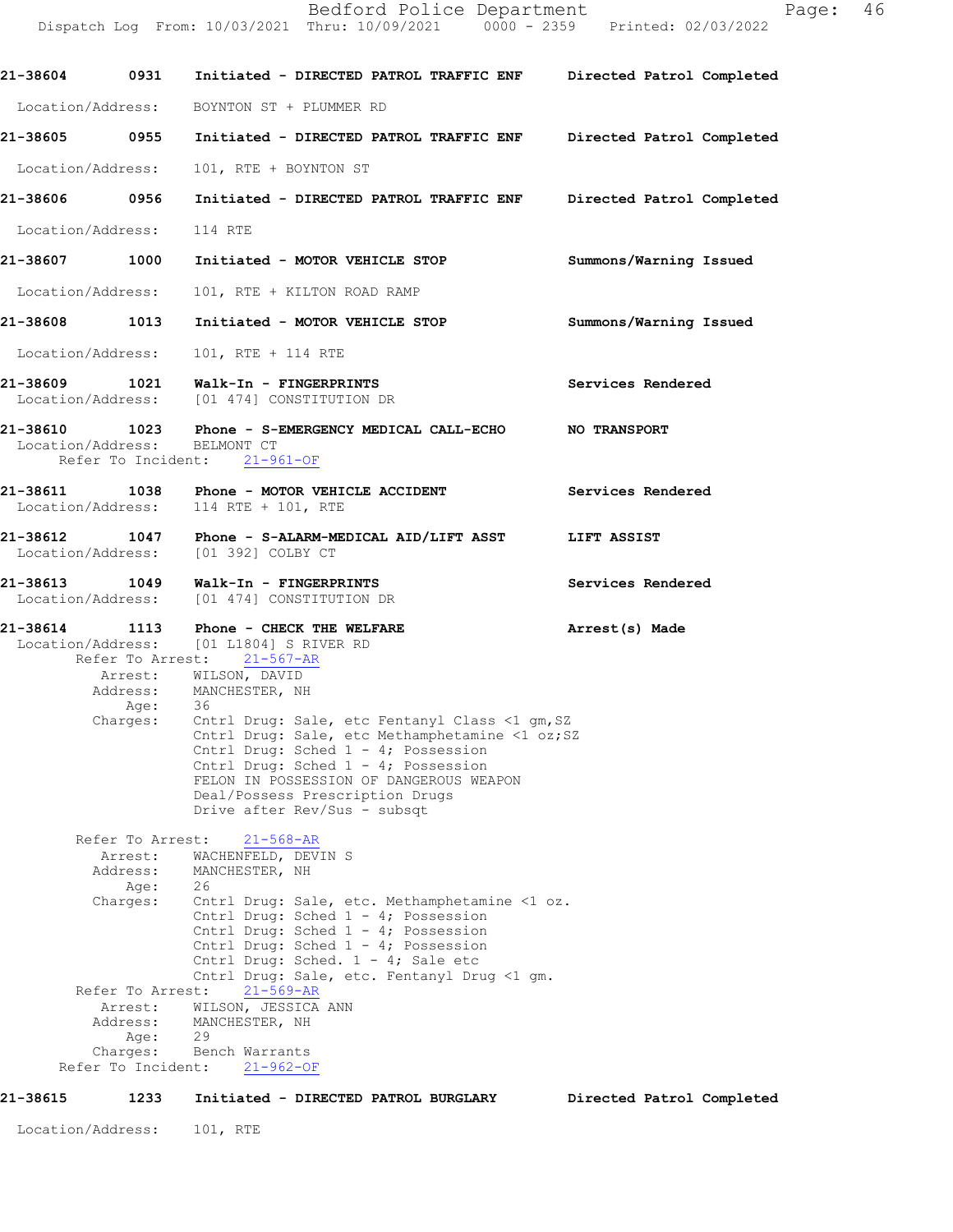| 21-38617 1238                               |                                       | 911 - ASSIST CITIZEN                                                                                   | No Action Required             |
|---------------------------------------------|---------------------------------------|--------------------------------------------------------------------------------------------------------|--------------------------------|
|                                             |                                       | Location/Address: [01 335] COLBY CT                                                                    |                                |
|                                             |                                       | 21-38616 1245 911 - S-EMERGENCY MEDICAL CALL-CHARL                                                     | Transported to Elliot Hospital |
|                                             |                                       | Location/Address: [01 L2098] HAWTHORNE DR                                                              |                                |
| 21-38618 1250<br>Location/Address: 101, RTE |                                       | Phone - MOTOR VEHICLE COMP-IN PROGRESS Services Rendered                                               |                                |
| 21-38619 1326                               |                                       | Initiated - DIRECTED PATROL BURGLARY                                                                   | Directed Patrol Completed      |
|                                             |                                       | Location/Address: [01 L2066] 101, RTE                                                                  |                                |
|                                             |                                       | Location/Address: [01 749] WASHINGTON PL<br>Refer To Incident: 21-963-OF                               | Investigated                   |
|                                             |                                       | 21-38621 1400 Phone - S-EMERGENCY MEDICAL CALL<br>Location/Address: [01 463] NASHUA RD                 | <b>NO TRANSPORT</b>            |
|                                             |                                       | 21-38622 1405 Phone - ASSIST CITIZEN                                                                   | No Action Required             |
|                                             |                                       | Location/Address: [01 1658] CATESBY LN                                                                 |                                |
| 21-38623                                    | 1420                                  | 911 - S-EMERGENCY MEDICAL CALL-CHARL                                                                   | Transported to Elliot Hospital |
|                                             |                                       | Location/Address: [01 335] COLBY CT                                                                    |                                |
|                                             |                                       | 21-38624 1530 Phone - ASSIST CITIZEN<br>Location/Address: [01 474] CONSTITUTION DR                     | Services Rendered              |
| 21-38625 1536                               |                                       | Phone - MOTOR VEHICLE COMPLAINT<br>Location/Address: PULPIT RD                                         | Services Rendered              |
|                                             |                                       | 21-38626 1547 911 - THEFT<br>Location/Address: [01 L357] WHITE AVE<br>Refer To Incident: 21-964-OF     | Investigated                   |
|                                             |                                       | 21-38627 1548 Initiated - DIRECTED PATROL TRAFFIC ENF Directed Patrol Completed                        |                                |
|                                             |                                       | Location/Address: S RIVER RD + UPJOHN ST                                                               |                                |
| 21-38628<br>Location/Address:               | 1558<br>Refer To Incident:            | Phone - CIVIL<br>WENDOVER WAY<br>$21 - 965 - OF$                                                       | Investigated                   |
| 21-38629                                    | 1605                                  | Initiated - MOTOR VEHICLE STOP                                                                         | Summons/Warning Issued         |
|                                             | Location/Address:                     | 101, RTE + MEETINGHOUSE RD                                                                             |                                |
| 21-38630                                    | 1638                                  | Initiated - DIRECTED PATROL TRAFFIC ENF                                                                | Directed Patrol Completed      |
|                                             |                                       | Location/Address: S RIVER RD + BACK RIVER RD                                                           |                                |
| 21-38631                                    |                                       | 1645 Initiated - MOTOR VEHICLE STOP                                                                    | Summons/Warning Issued         |
| Location/Address:                           |                                       | BACK RIVER RD                                                                                          |                                |
| 21-38632                                    | 1656                                  | Initiated - DIRECTED PATROL ACCIDENTS                                                                  | Directed Patrol Completed      |
|                                             | Location/Address:                     | COUNTY RD + BACK RIVER RD                                                                              |                                |
| 21-38633<br>Location/Address:               | 1700<br>Refer To Summons:<br>Summons: | Initiated - MOTOR VEHICLE STOP<br>101, RTE + MEETINGHOUSE RD<br>$21 - 570 - AR$<br>DIFAVA, NYSSA TARIN | Arrest(s) Made                 |
|                                             | Address:<br>Age:                      | SWANZEY, NH<br>20                                                                                      |                                |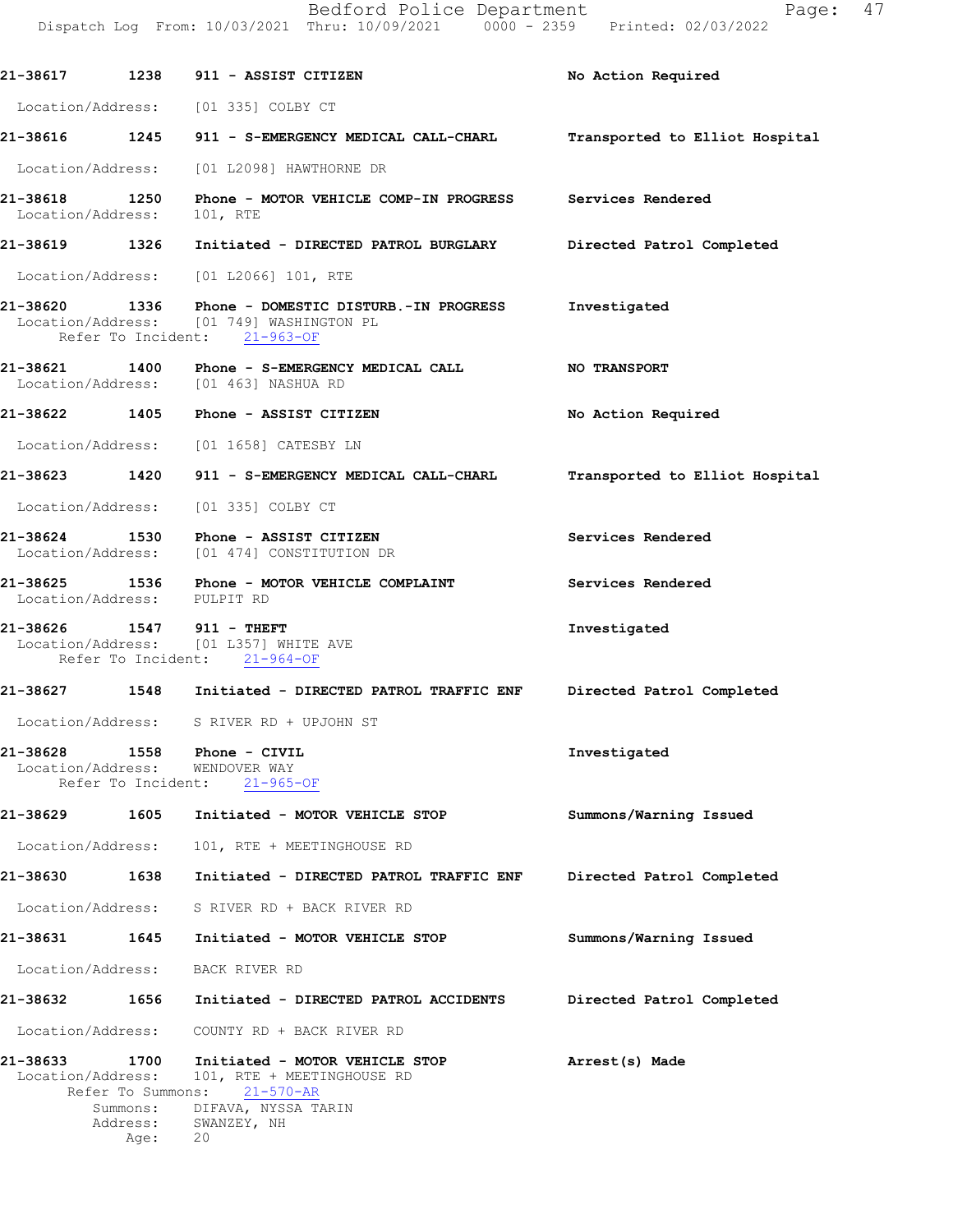|                               |                           | Bedford Police Department<br>Dispatch Log From: 10/03/2021 Thru: 10/09/2021 0000 - 2359 Printed: 02/03/2022 | Page:                          | 48 |
|-------------------------------|---------------------------|-------------------------------------------------------------------------------------------------------------|--------------------------------|----|
|                               | Charges:                  | Suspension of Vehicle Registration<br>Drive after Rev/Suspension                                            |                                |    |
| 21-38634                      | 1702                      | Phone - G-MUTUAL AID - FIRE DEPT                                                                            | No Action Required             |    |
| Location/Address:             |                           | [03] MAST RD                                                                                                |                                |    |
| 21-38635 1716                 |                           | Initiated - DIRECTED PATROL ACCIDENTS                                                                       | Directed Patrol Completed      |    |
| Location/Address:             |                           | MEETINGHOUSE RD + S RIVER RD                                                                                |                                |    |
| 21-38636<br>Location/Address: | 1735                      | Phone - CHECK THE WELFARE<br>[01 1603] MARKET ST                                                            | Services Rendered              |    |
| 21-38637                      | 1740                      | Phone - S-EMERGENCY MEDICAL CALL                                                                            | Transported to Elliot Hospital |    |
| Location/Address:             |                           | [01 1603] MARKET ST                                                                                         |                                |    |
| 21-38638                      | 1754                      | Initiated - DIRECTED PATROL MOUNTAIN BIKE                                                                   | Directed Patrol Completed      |    |
| Location/Address:             |                           | [01 1312] S RIVER RD                                                                                        |                                |    |
| 21-38639                      | 1754                      | Phone - S-MUTUAL AID-MEDICAL                                                                                | TRANSPORTED TO CMC HOSPITAL    |    |
| Location/Address:             |                           | [03] MAST RD                                                                                                |                                |    |
| 21-38640                      | 1802                      | Initiated - DIRECTED PATROL TRAFFIC ENF                                                                     | Directed Patrol Completed      |    |
| Location/Address:             |                           | S RIVER RD + KILTON RD                                                                                      |                                |    |
| 21-38641                      | 1803                      | Initiated - DIRECTED PATROL TRAFFIC ENF                                                                     | Directed Patrol Completed      |    |
| Location/Address:             |                           | N AMHERST RD + WALLACE RD                                                                                   |                                |    |
| 21-38643                      | 1825                      | 911 - S-MUTUAL AID-MEDICAL                                                                                  | No Action Required             |    |
| Location/Address:             |                           | [03] MAST RD                                                                                                |                                |    |
| 21-38644                      | 1830                      | Initiated - MOTOR VEHICLE STOP                                                                              | Summons/Warning Issued         |    |
| Location/Address:             |                           | MEETINGHOUSE RD + PATTEN RD                                                                                 |                                |    |
| 21-38642<br>Location/Address: | 1840                      | Phone - MOTOR VEHICLE ACCIDENT<br>SMITH RD                                                                  | Services Rendered              |    |
| 21-38645<br>Location/Address: | 1842<br>Refer To Summons: | Initiated - SUSP ACTIVITIES<br>S RIVER RD + CEDARWOOD DR<br>$21 - 571 - AR$                                 | Arrest(s) Made                 |    |

| 21-38646<br>1844<br>Location/Address: | 911 - S-EMERGENCY MEDICAL CALL-ECHO<br>BROOKVIEW TER | <b>NO TRANSPORT</b>       |
|---------------------------------------|------------------------------------------------------|---------------------------|
| 1857<br>21-38647                      | Initiated - MOTOR VEHICLE STOP                       | Summons/Warning Issued    |
|                                       | Location/Address: [01 L0000786] S RIVER RD           |                           |
| 21-38648<br>1911                      | Initiated - DIRECTED PATROL-CAR BREAK-INS            | Directed Patrol Completed |
| Location/Address:                     | [01 1050] DONALD ST                                  |                           |
| 1938<br>21-38649                      | Initiated - DIRECTED PATROL-CAR BREAK-INS            | Directed Patrol Completed |
| Location/Address:                     | [01 308] COLBY CT                                    |                           |
| 1956<br>21-38650                      | Initiated - DIRECTED PATROL-CAR BREAK-INS            | Directed Patrol Completed |
| Location/Address:                     | S RIVER RD + EXECUTIVE PARK DR                       |                           |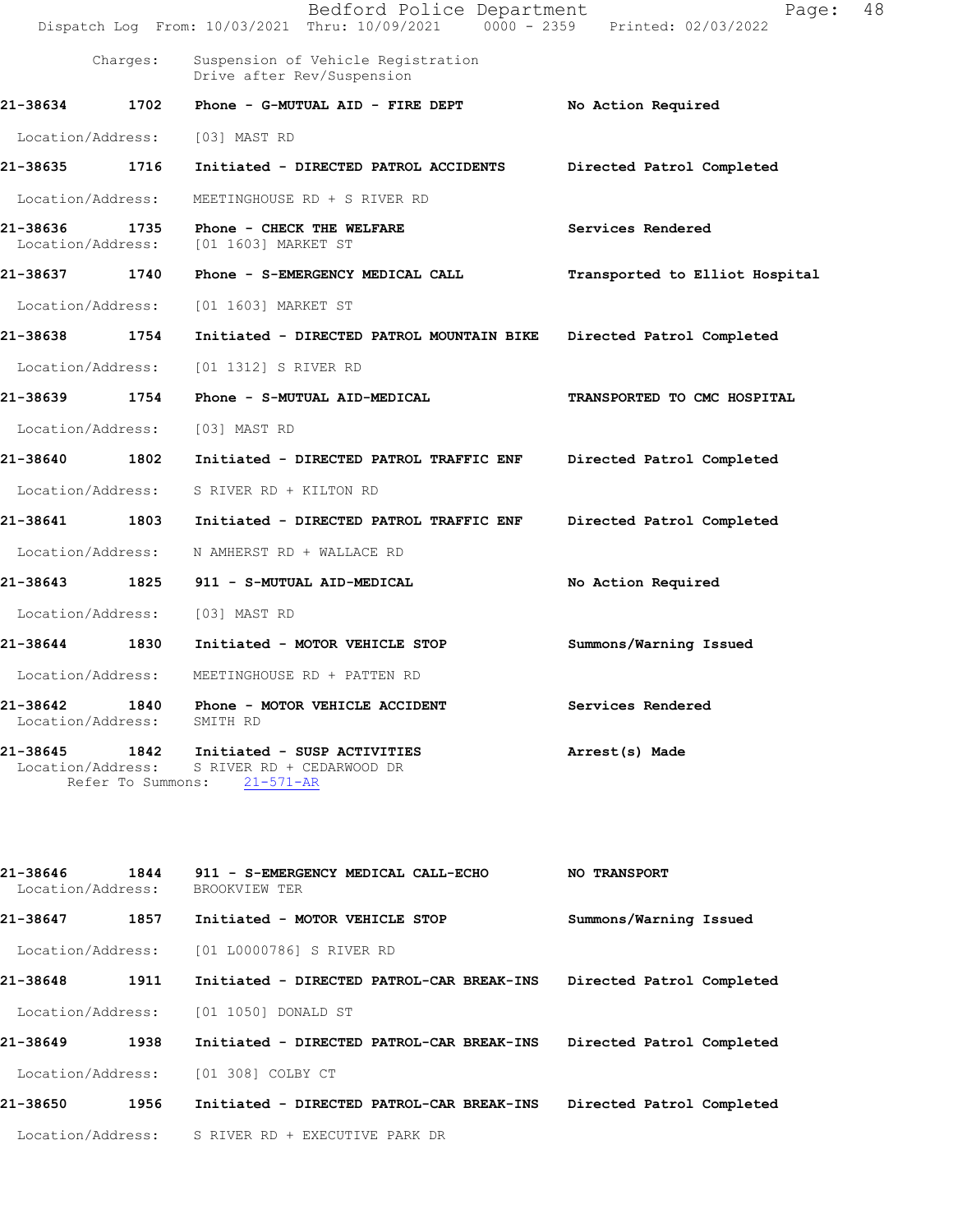Bedford Police Department Fage: 49 Dispatch Log From: 10/03/2021 Thru: 10/09/2021 0000 - 2359 Printed: 02/03/2022

| 21-38651<br>2004                      | Initiated - MOTOR VEHICLE STOP                                      | Summons/Warning Issued    |
|---------------------------------------|---------------------------------------------------------------------|---------------------------|
| Location/Address: S RIVER RD          |                                                                     |                           |
| 21-38652 2005                         | Initiated - MOTOR VEHICLE STOP                                      | Summons/Warning Issued    |
| Location/Address:                     | [01 1312] S RIVER RD                                                |                           |
| 21-38653 2011                         | Initiated - DIRECTED PATROL-CAR BREAK-INS Directed Patrol Completed |                           |
| Location/Address:                     | S RIVER RD + BACK RIVER RD                                          |                           |
| 21-38654 2027                         | Initiated - DIRECTED PATROL TRAFFIC ENF                             | Directed Patrol Completed |
| Location/Address:                     | NEW BOSTON RD + WALLACE RD                                          |                           |
| Location/Address:                     | $21-38655$ $2030$ $911 - S-FIRE$ , AUTO<br>I-293 NORTH              | Services Rendered         |
| 21-38656 2032                         | Initiated - MOTOR VEHICLE STOP                                      | Summons/Warning Issued    |
| Location/Address:                     | UPJOHN ST + S RIVER RD                                              |                           |
| 21-38657 2039                         | Initiated - MOTOR VEHICLE STOP                                      | Summons/Warning Issued    |
| Location/Address:                     | NEW BOSTON RD + PASTURE LN                                          |                           |
| 21-38658 2059                         | Initiated - DIRECTED PATROL DWI                                     | Directed Patrol Completed |
| Location/Address:                     | S RIVER RD + HAWTHORNE DR                                           |                           |
| 21-38659 2103                         | Initiated - DIRECTED PATROL DWI                                     | Directed Patrol Completed |
| Location/Address:                     | 101, RTE + KILTON ROAD RAMP                                         |                           |
| 21-38660 2105                         | Initiated - MOTOR VEHICLE STOP                                      | Summons/Warning Issued    |
| Location/Address:                     | 114 RTE + BOYNTON ST                                                |                           |
| 21-38662 2114                         | Initiated - MOTOR VEHICLE STOP                                      | Summons/Warning Issued    |
|                                       | Location/Address: [01 L484] S RIVER RD                              |                           |
|                                       | 21-38661 2115 Initiated - DIRECTED PATROL DWI                       | Directed Patrol Completed |
|                                       | Location/Address: HAZEN RD + OLD BEDFORD RD                         |                           |
| 2128<br>21-38663                      | Initiated - MOTOR VEHICLE STOP                                      | Summons/Warning Issued    |
|                                       | Location/Address: [01 1050] DONALD ST                               |                           |
| 2131<br>21-38664                      | Initiated - MOTOR VEHICLE STOP                                      | Summons/Warning Issued    |
| Location/Address:                     | S RIVER RD                                                          |                           |
| 21-38665<br>2132                      | Other - BOLO                                                        | Directed Patrol Completed |
|                                       | Location: [04] MERRIMACK                                            |                           |
| 21-38666<br>2136                      | Initiated - MOTOR VEHICLE STOP                                      | Summons/Warning Issued    |
| Location/Address:                     | 101, RTE + PINECREST DR                                             |                           |
| 21-38667<br>2156                      | Initiated - MOTOR VEHICLE STOP                                      | Summons/Warning Issued    |
| Location/Address:                     | 101, RTE + WALLACE RD                                               |                           |
| 21-38668<br>2214<br>Location/Address: | Phone - DISORDERLY CONDUCT-IN PROGRESS<br>[01 324] HAWTHORNE DR     | Services Rendered         |